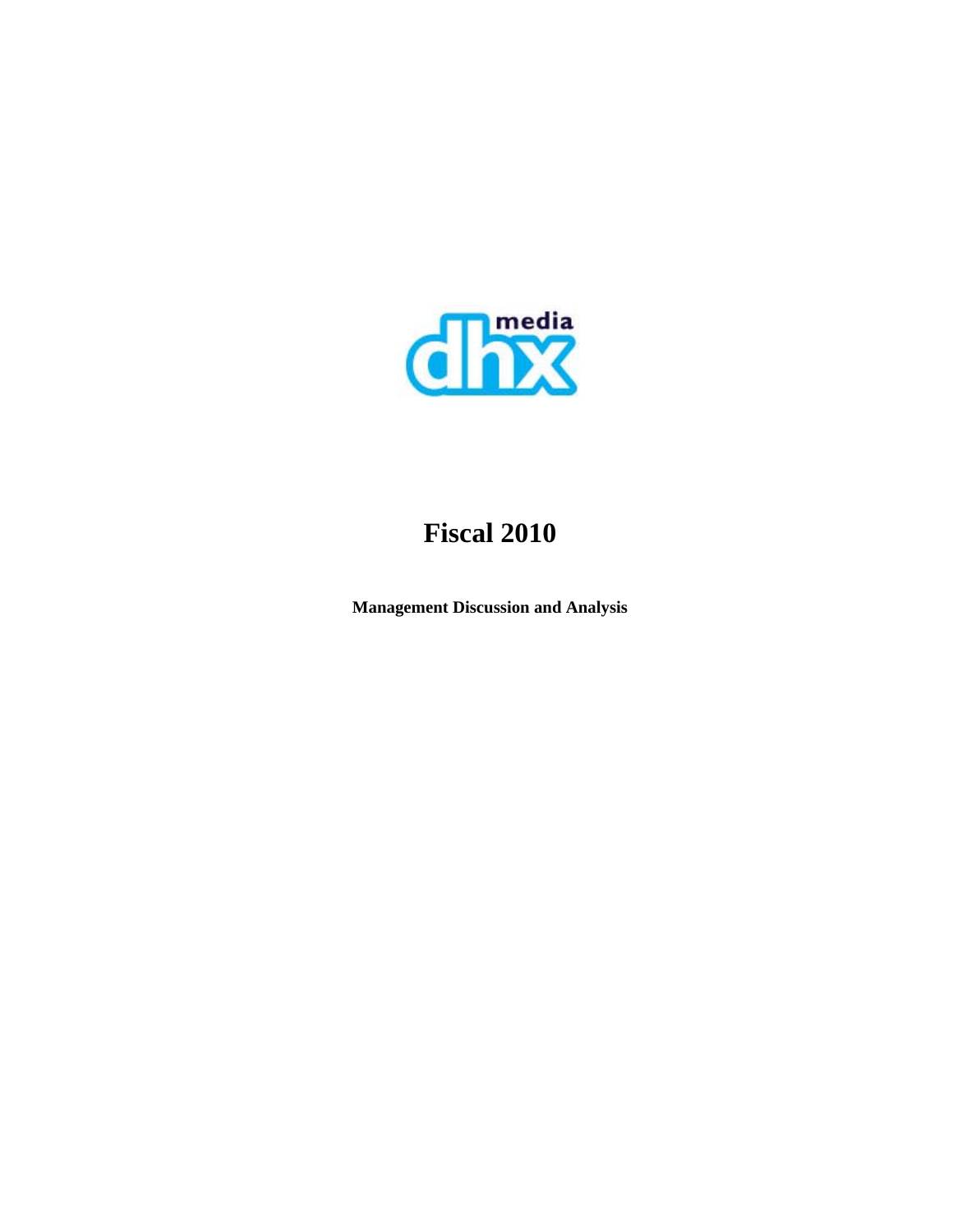## **DHX MEDIA LTD.**

#### June 30, 2010

## **MANAGEMENT DISCUSSION AND ANALYSIS**

*The following Management Discussion & Analysis ("MD&A") prepared as of September 24, 2010, should be read in conjunction with DHX Media Ltd.'s* (the "**Company**" or "**DHX**") *audited consolidated financial statements and accompanying notes for the years ended June 30, 2010 and 2009. The audited consolidated financial statements and accompanying notes for the years ended June 30, 2010 and 2009 have been prepared in accordance with Canadian generally accepted accounting principles.* 

DHX is a public company incorporated under the Canadian Business Corporations Act whose common shares are traded on the Toronto Stock Exchange ("**TSX**") admitted on May 19, 2006 (symbol DHX). Additional information relating to the Company can be found on its website at [www.dhxmedia.com](http://www.dhxmedia.com/) or on SEDAR at [www.sedar.com.](http://www.sedar.com/) The Company delisted its shares from the AIM market of the London Stock Exchange effective October 1, 2009.

The Company prepares its financial statements in accordance with Canadian generally accepted accounting principles. Figures in this MD&A are shown as millions (for example, \$100,000 is shown as \$0.10 million) and are approximate and have been rounded to the nearest ten thousand.

This MD&A contains certain forward-looking statements, which reflect DHX management's ("**Management**") expectations regarding the Company's growth, results of operations, performance, and business prospects and opportunities.

Statements about the Company's future plans and intentions, results, levels of activity, performance, goals or achievements, or other future events constitute forward-looking statements. Wherever possible, words such as "may," "will," "should," "could," "expect," "plan," "intend," "anticipate," "believe," "estimate," "predict," or "potential" or the negative or other variations of these words, or other similar words or phrases, have been used to identify these forward-looking statements. These statements reflect Management's current beliefs and are based on information currently available to Management.

Forward-looking statements involve significant risk, uncertainties, and assumptions. Many factors could cause actual results, performance, or achievements to differ materially from the results discussed or implied in the forward-looking statements. These factors should be considered carefully and readers should not place undue reliance on the forward-looking statements. Although the forward-looking statements contained in this MD&A are based on what Management believes to be reasonable assumptions, the Company cannot assure readers that actual results will be consistent with these forward-looking statements. These forwardlooking statements are made as of the date of this MD&A, and the Company assumes no obligation to update or revise them to reflect new events or circumstances. Many factors could cause the actual results, performance, or achievements of the Company to be materially different from any future results, performance, or achievements that may be expressed or implied by such forward-looking statements, including: general economic and market segment conditions, competitor activity, product capability and acceptance, international risk and currency exchange rates, and technology changes. An assessment of the risks that could cause actual results to materially differ from current expectations is contained in the "Risk Assessment" section of this MD&A. For a more detailed assessment of the risks that could cause actual results to materially differ from current expectations see the "Risk Assessment" section of the this MD&A.

The foregoing is not an exhaustive list and other risks are detailed from time to time in other continuous disclosure filings of the Company. Should one or more of these risks or uncertainties materialize, or should assumptions underlying the forwardlooking statements prove incorrect, actual results may vary materially from those described herein as anticipated, believed, estimated, or expected.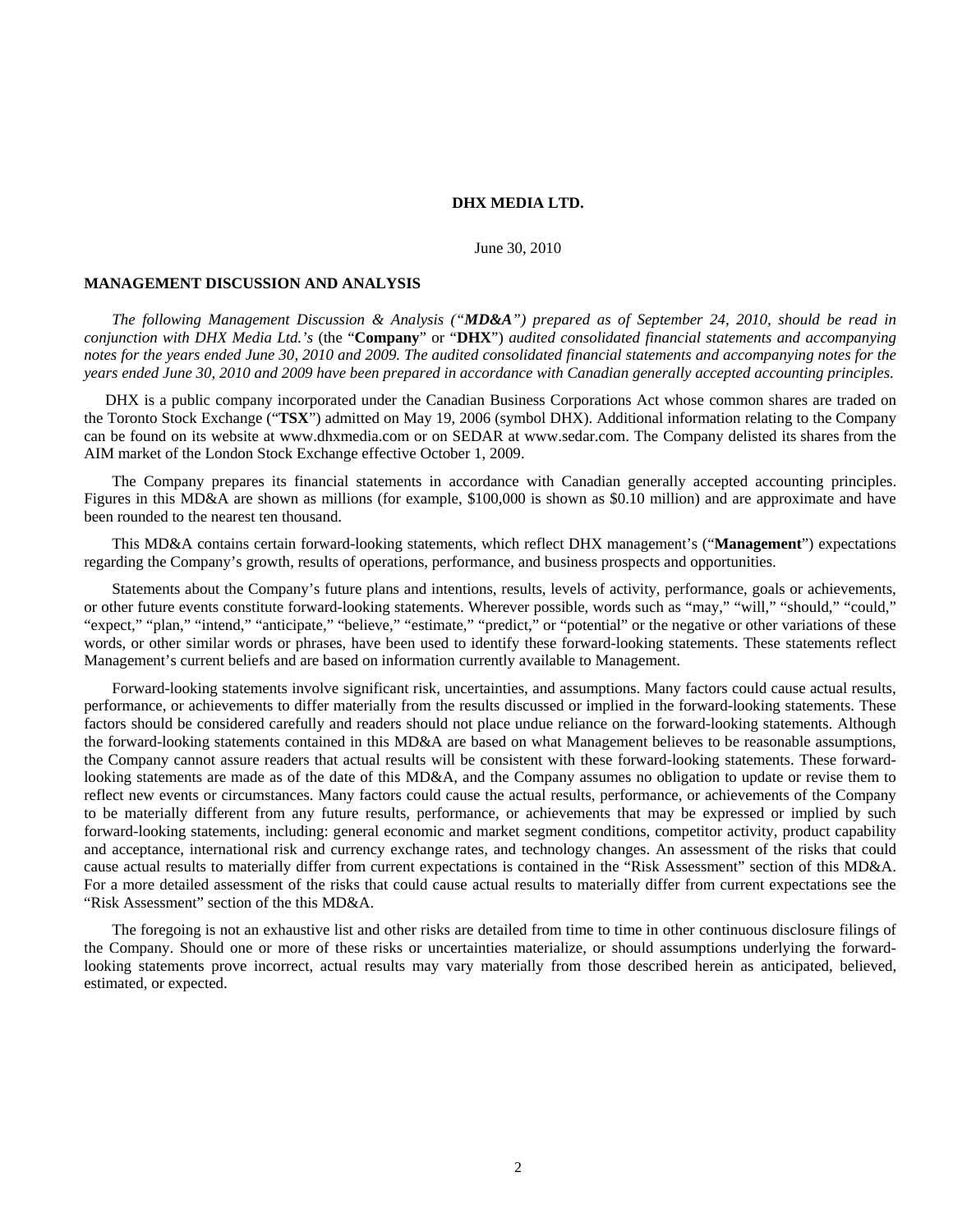#### **Business of the Company**

DHX is a leading independent supplier and distributor of television and film productions. The Company is the result of the combination of The Halifax Film Company Limited ("**Halifax Film**") and Decode Entertainment Inc. ("**Decode**") during Fiscal 2006 and on December 4, 2007 and July 20, 2008 DHX added Studio B Productions ("**Studio B**") and imX Communications Inc. ("**imX**") respectively (See "Acquisition" and "Acquisitions" sections of the annual MD&A for the years ended June 30, 2009 and 2008 posted on SEDAR at www.sedar.com).

The Company produces, distributes, and exploits the rights for television and film programming. DHX's primary focus is on children's, youth, and family (collectively "**Children's and Family**") productions because of the international sales potential and longer-term and multiple revenue streams that this genre of programming provides. Children's and Family programming travels across cultures more easily than other genres and can therefore be sold into numerous markets, typically has a longer lifespan than other genres, and can be leveraged for merchandising and licensing revenues.

DHX's content library includes over 2,350 half-hours of programming and over 60 individual titles produced. The Company has over 15 children's series currently in first window broadcast on multiple major cable and broadcast networks in North America and internationally, including, *The Mighty Jungle, Bo on the Go!, Franny's Feet, dirtgirlworld, How to be Indie, Animal Mechanicals, Kid vs. Kat,* and *Martha Speaks*. The Company's prime-time production slate also includes notable achievements in the comedy genre, including the award-winning Canadian prime-time comedy series *This Hour Has 22 Minutes*, which is produced for the CBC, Season 18 of which is slated to begin in the fall. The Company operates from its offices and production facilities in Halifax, Toronto, and Vancouver, producing content for distribution in domestic and international markets which is marketed via its Toronto based sales group.

#### **Revenue Model**

The Company historically earns revenues primarily from four categories: 1) proprietary production, includes Canadian and other rights proprietary programs (which as of the Q2 2010 MD&A has been reclassified out of #3, producer and service fee revenue), 2) distribution of its proprietary and third party titles, 3) producer and service fees, which includes production services for third parties and equity investments, and 4) other revenues which include rental of studios and office facilities, music and royalty revenue, and new media revenue. The Company is able to generate revenue from productions by licensing its initial broadcast rights and pre-licensing of territories for its programs. Production revenues include the initial broadcast license revenues and any pre-sales or distribution advances included in the initial financing of the production of a film and television program. Once a production is completed and delivered, the program is included in the Company's library of film and television programming. Further revenue from exploitation of the program is included in distribution revenue. The Company also generates revenue from programs in which it retains Canadian and other limited participation rights and, in certain instances, from production services for productions whose copyright is owned by third parties and equity investments.

#### *Production Revenue*

The Company derives proprietary production revenues, which includes other proprietary titles with Canadian and other rights, from the grant of initial broadcast rights for the initial showing of commissioned productions and pre-licensing of territories. These fees are typically collected partially upon commissioning of a production, during production, and finally once a completed production is delivered for broadcast, and at some point in time after delivery as a holdback (See "Critical Accounting Policies and Estimates" section of this MD&A for details on revenue recognition).

#### *Distribution Revenue*

The Company is able to retain the ownership rights to its proprietary and other proprietary titles, which permits the Company to generate further revenues from the distribution of the Company's productions. In addition to generating revenues from the sale of initial broadcast rights, the Company is able to concurrently generate revenues from the sale of broadcast rights in other jurisdictions and on other platforms (such as DVD and video) for specified periods of time. Distribution revenue also includes theatrical and other revenues generated on its feature films.

## *Producer and Service Fee Revenue*

As reclassified in Q2 2010, this category includes revenue accounted for using the percentage of completion method for revenues for service and corporate overhead fees earned for producing productions.

## *Other Revenue*

Other revenue includes rental of studios, equipment, and office facilities, music and royalty (including merchandising and licensing (**"M&L"**), and new media revenue.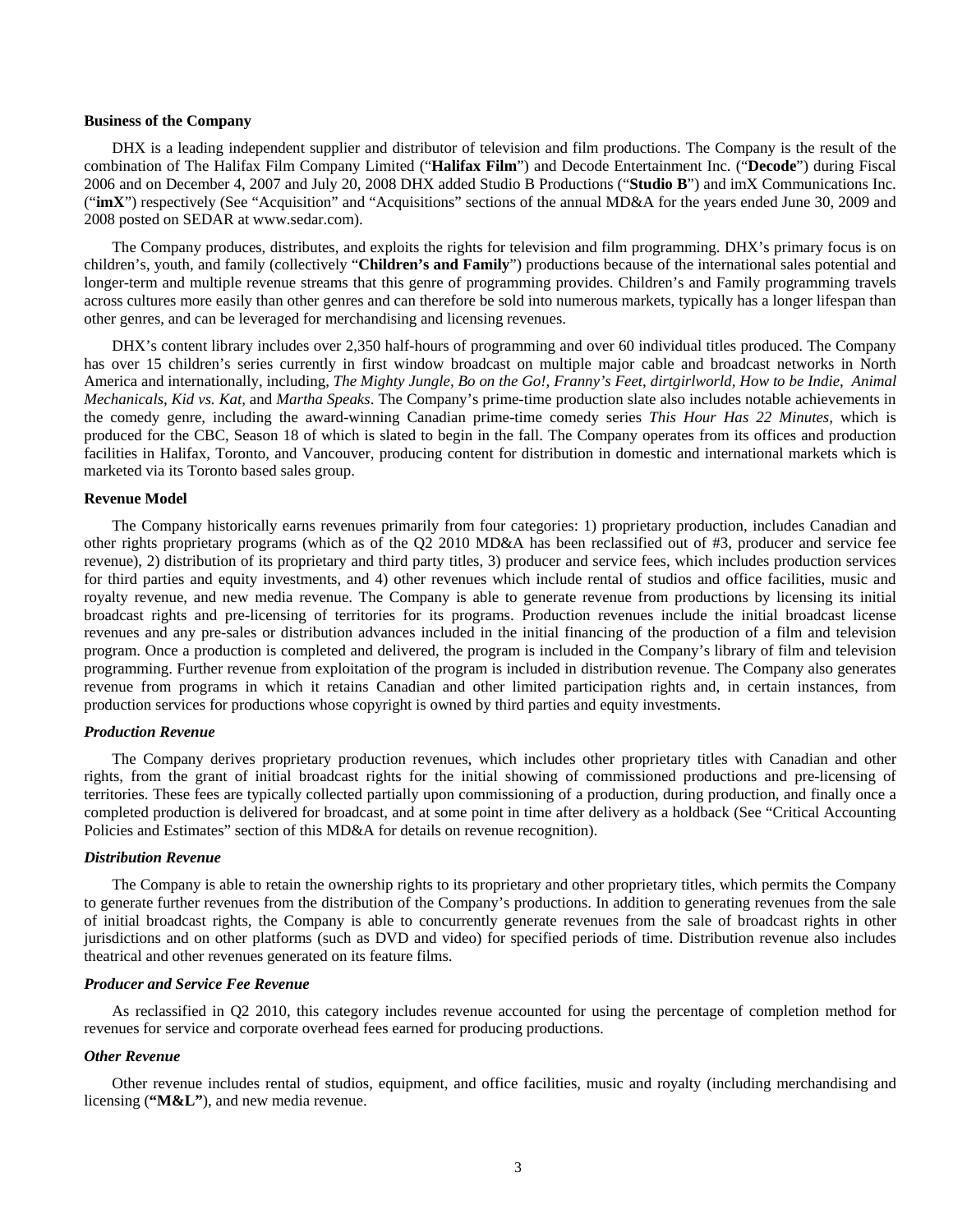## **SUMMARY CONSOLIDATED FINANCIAL INFORMATION**

The summary consolidated financial information set out below for the years ended June 30, 2010, 2009, and 2008 has been derived from the Company's audited consolidated financial statements and accompanying notes for the years ended June 30, 2010, 2009, and 2008, and can be found at www.sedar.com [or DHX's website at www.dhxmedia.com](http://www.dhxmedia.com/). Each reader should read **[the following information in conjunction with those statements and the related notes.](http://www.dhxmedia.com/)** 

|                                                                                  | Year Ended June 30,     |                         |                         |  |  |
|----------------------------------------------------------------------------------|-------------------------|-------------------------|-------------------------|--|--|
|                                                                                  | 2010                    | 2009                    | 2008                    |  |  |
|                                                                                  | $($ \$000 $)$           | (\$000)                 | $(\$000)$               |  |  |
|                                                                                  | (except per share data) | (except per share data) | (except per share data) |  |  |
| Consolidated Statements of Income (Loss) and Comprehensive Income (Loss) Data:   |                         |                         |                         |  |  |
|                                                                                  | 40,471                  | 61,969                  | 52,379                  |  |  |
| Direct production costs and amortization of film and television produced         | 24,062                  | 39,791                  | 35.145                  |  |  |
|                                                                                  | 16,409                  | 22,178                  | 17,234                  |  |  |
|                                                                                  | 12,984                  | 13,787                  | 12,082                  |  |  |
| Impairment in value of certain investment in film and television programs        | 557                     | 494                     | 2,782                   |  |  |
|                                                                                  | 1,522                   | 6,736                   | 997                     |  |  |
|                                                                                  | (47)                    | 122                     | (59)                    |  |  |
|                                                                                  |                         | (1,360)                 | (104)                   |  |  |
|                                                                                  | (40)                    |                         | 44                      |  |  |
|                                                                                  | 348                     |                         |                         |  |  |
|                                                                                  | (587)                   | 409                     | (37)                    |  |  |
|                                                                                  | (2,500)                 | (2,689)                 | (1,690)                 |  |  |
|                                                                                  | 491                     | (1,375)                 | (40)                    |  |  |
| Net income (loss) and comprehensive income (loss) before discontinued operations | (813)                   | 1,843                   | (889)                   |  |  |
|                                                                                  | $\blacksquare$          | (1, 468)                | (141)                   |  |  |
|                                                                                  | (813)                   | 375                     | (1,030)                 |  |  |
| Basic earnings (loss) before discontinued operations per common share            | (0.02)                  | 0.04                    | (0.02)                  |  |  |
| Diluted earnings (loss) before discontinued operations per common share          | (0.02)                  | 0.04                    | (0.02)                  |  |  |
|                                                                                  | (0.02)                  | 0.01                    | (0.03)                  |  |  |
|                                                                                  | (0.02)                  | 0.01                    | (0.03)                  |  |  |
| Weighted average common shares outstanding                                       |                         |                         |                         |  |  |
|                                                                                  | 48,580                  | 43,066                  | 39,039                  |  |  |
|                                                                                  | 48,580                  | 43,096                  | 39,039                  |  |  |
| <b>Consolidated Balance Sheet Data:</b>                                          |                         |                         |                         |  |  |
|                                                                                  | 22,018                  | 11.086                  | 9,570                   |  |  |
|                                                                                  | 29,892                  | 35,827                  | 49,981                  |  |  |
|                                                                                  | 133,304                 | 148,803                 | 143,976                 |  |  |
|                                                                                  | 53,125                  | 88,253                  | 85.783                  |  |  |
|                                                                                  | 80,179                  | 60,550                  | 58.193                  |  |  |
|                                                                                  |                         |                         |                         |  |  |

<sup>1</sup>The financial information for the year ended June 30, 2010 in the table includes a full year's results for Halifax Film, Decode, Studio B and imX (see– "Acquisition" section of the annual MD&A for the years ended June 30, 2009 and 2008 posted on SEDAR at [www.sedar.com](http://www.sedar.com/) for further details on the imX acquisition). The financial information for the year ended June 30, 2009 in the table includes full results for Halifax Film, Decode, and Studio B, but only 345 days of activity for imX. The financial information for the year ended June 30, 2008 in the table includes a full year of activity of Halifax Film and Decode, 210 days of activity for Studio B (see–"Acquisition" section of the annual MD&A for the years ended June 30, 2008 and 2007 posted on SEDAR at [www.sedar.com](http://www.sedar.com/) for further details on the Studio B acquisition), and no activity for imX.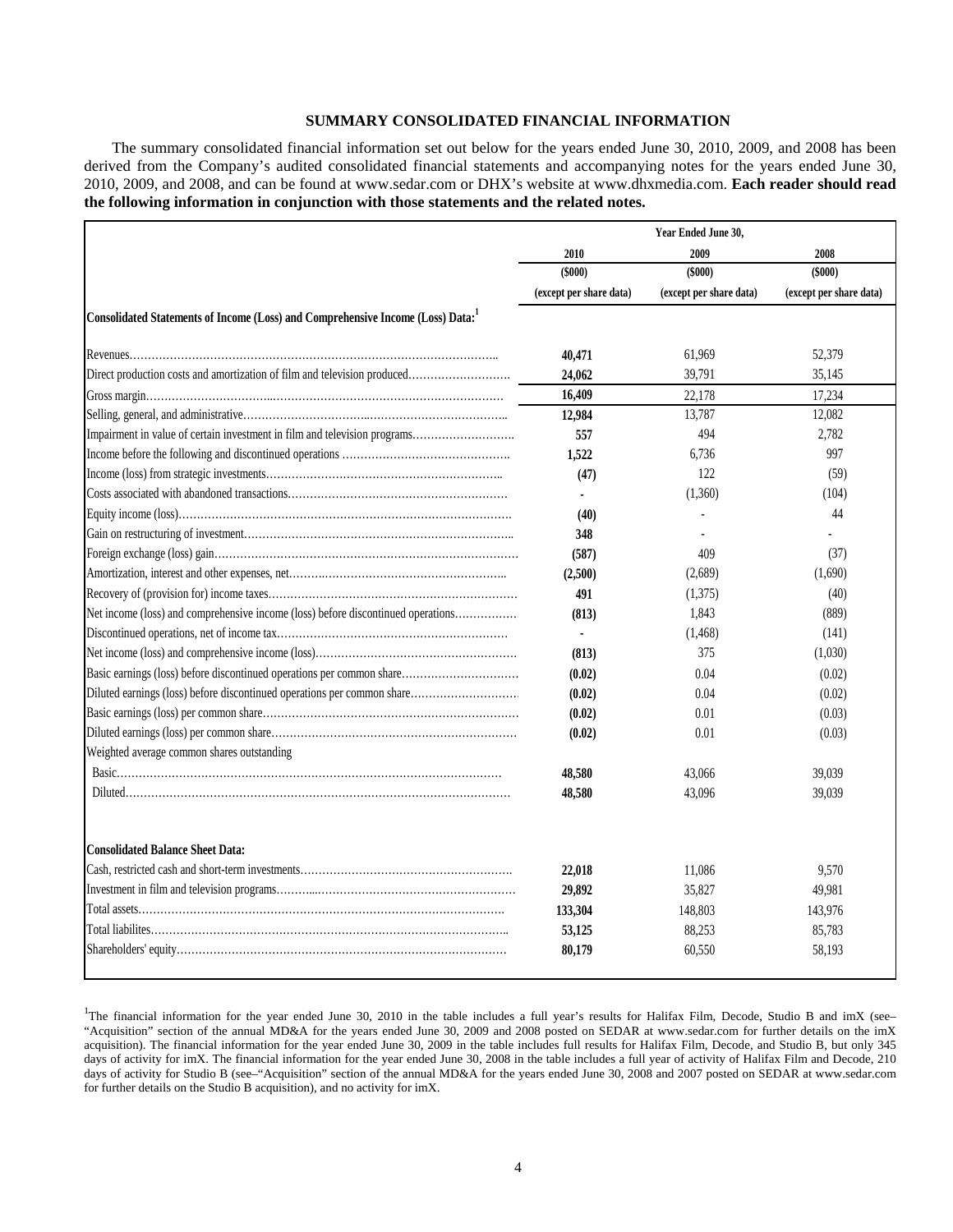## **Year Ended June 30, 2010 ("Fiscal 2010") Compared to the Year Ended June 30, 2009 ("Fiscal 2009")**

## *Revenues*

Revenues for Fiscal 2010 were \$40.47 million, down 35% from \$61.97 million for Fiscal 2009. The decrease in Fiscal 2010 was generally due to lower deliveries of proprietary programs versus Fiscal 2009. The continuing global recession resulted in a slowdown in advertising dollars for some of our broadcast customers and therefore fewer orders and lower per half-hour license fee revenue. Broadcasters in calendar 2009 did not commit to as many new shows and renewals as they had in calendar 2008. Because of the 12-18 month lag between production and delivery this resulted in fewer deliveries for Fiscal 2010.

*Proprietary production revenues*: Proprietary production revenues for Fiscal 2010 of \$18.27 million were down 59% compared to \$44.06 million for Fiscal 2009. The overall decrease was made up of a 71% decrease to \$5.93 million (Fiscal 2009- \$20.62 million) in proprietary production revenue for the Halifax Film division, a 34% decrease to \$11.23 million for Fiscal 2010 (Fiscal 2009-\$17.03 million) for the Decode division, and an 83% decrease to \$1.11 million for the Studio B division (Fiscal 2009-\$6.41 million). As noted above, Fiscal 2010 had fewer scheduled deliveries as compared to Fiscal 2009. Deliveries for Fiscal 2010 were generally in line with Management's expectations. The single largest difference in Fiscal 2010 is no deliveries for *The Guard* versus in total \$10.08 million (\$4.10 million and \$5.98 million for Seasons I and II respectively) for Fiscal 2009.

For Fiscal 2010, the Company accounted for 248.5 half-hours - \$18.27 million of proprietary film and television program production revenue. This represented a 12% decrease versus the 283.5 half-hours for Fiscal 2009, where the programs have been delivered and the license periods have commenced for consolidated entities. Included in these totals for Fiscal 2010 are 113 halfhours (Fiscal 2009-57 half-hours) of other proprietary titles where the Company has Canadian and other rights, which are being accounted for using the percentage of completion method.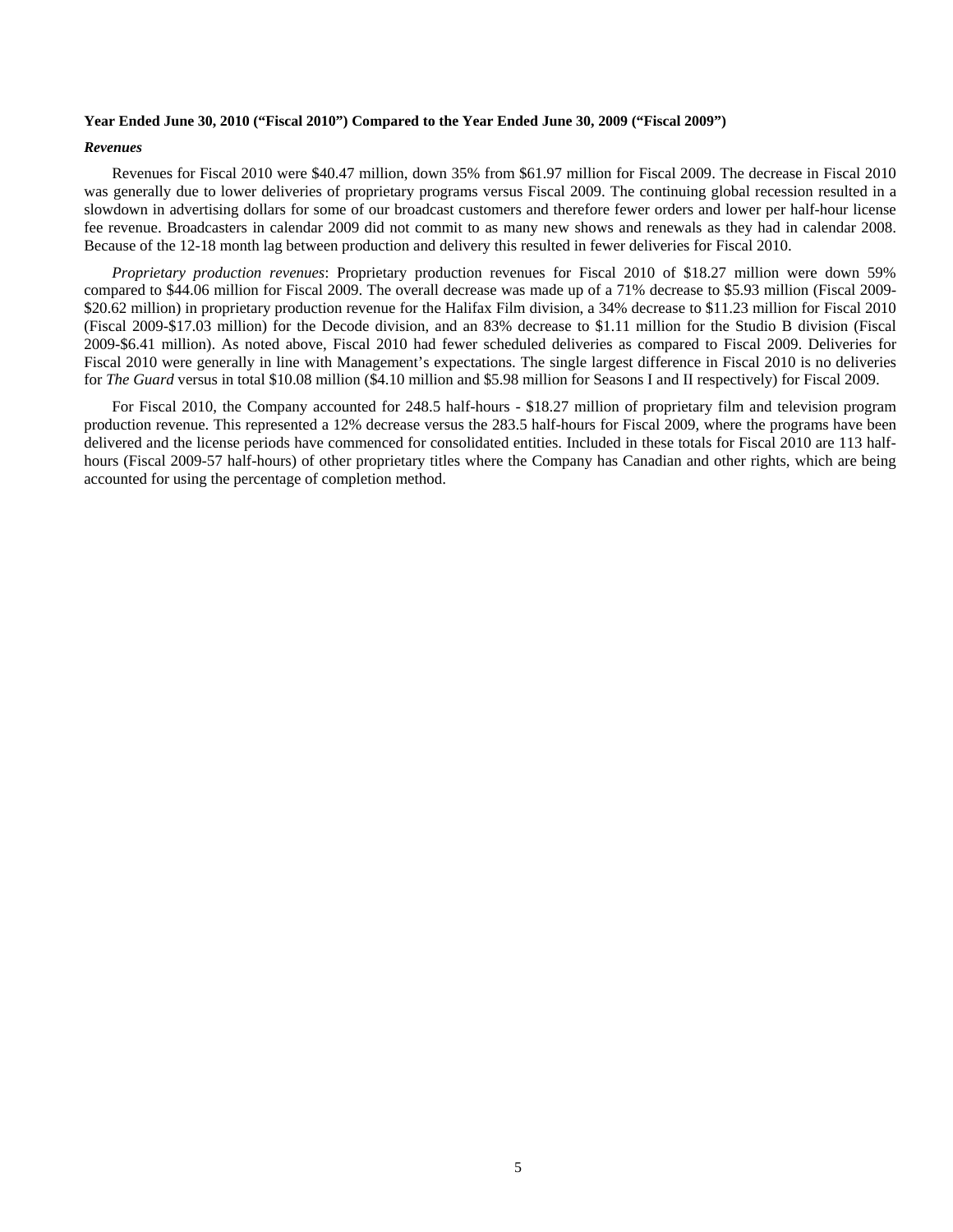The breakdown for proprietary deliveries and dollar value subtotals for divisions for consolidated entities for Fiscal 2010 and Fiscal 2009 was as follows:

|                                                                      |                             |                     | Fiscal 2010                     |                       | <b>Fiscal 2009</b>    |
|----------------------------------------------------------------------|-----------------------------|---------------------|---------------------------------|-----------------------|-----------------------|
| <b>Title</b>                                                         | <b>Season or Type</b>       | \$ Million          | <b>Half-hours</b>               | \$ Million            | <b>Half-hours</b>     |
| <b>Consolidated Entities</b>                                         |                             |                     |                                 |                       |                       |
| Decode:                                                              |                             |                     |                                 |                       |                       |
| Chop Socky Chooks                                                    | $\mathbf I$                 |                     |                                 |                       | 9.0                   |
| Clang Invasion                                                       | $\mathbf I$                 |                     |                                 |                       | 19.0                  |
| Dirt Girl World                                                      | I                           |                     | 26.0                            |                       |                       |
| Franny's Feet                                                        | $\mathbf{I}$                |                     | 13.0                            |                       |                       |
| The Latest Buzz                                                      | $\rm II$                    |                     | ÷,                              |                       | 26.0                  |
| The Latest Buzz                                                      | Ш                           |                     | 26.0                            |                       |                       |
| Poppets Town                                                         | $\mathbf I$                 |                     | 20.0 <sup>3</sup>               |                       | 6.0                   |
| Super Why (CBC)                                                      | $\mathbf{I}$                |                     | N/A                             |                       | $\overline{I}$<br>N/A |
| Super Why (PBS)                                                      | I                           |                     | N/A                             |                       | 24.0                  |
| Subtotals                                                            |                             | 7.38<br>$\mathbf S$ | 85.0                            | 13.81<br>$\mathbb{S}$ | 84.0                  |
| Studio B:                                                            |                             |                     |                                 |                       |                       |
| Being Ian                                                            | IV                          |                     |                                 |                       | 2.0                   |
| Kid vs. Kat                                                          | I                           |                     |                                 |                       | 26.0                  |
| Subtotals                                                            |                             | $\blacksquare$      | $\mathcal{L}$                   | 5.01                  | 28.0                  |
| <b>Halifax Film:</b>                                                 |                             |                     |                                 |                       |                       |
| <b>Animal Mechanicals</b>                                            | $\rm II$                    |                     | L                               |                       | 8.5                   |
| <b>Animal Mechanicals</b>                                            | $\mathop{\rm III}\nolimits$ |                     | 7.5                             |                       |                       |
| Bo on the Go!                                                        | $\rm II$                    |                     |                                 |                       | 8.0                   |
| Bo on the Go!                                                        | $\mathbf{I}$                |                     | 5.0                             |                       | 10.0                  |
| Canada's Super Speller                                               | I                           |                     | 10.0                            |                       |                       |
| The Guard                                                            | I                           |                     | N/A                             |                       | 12.0                  |
| The Guard                                                            | П                           |                     |                                 |                       | 18.0                  |
| The Making of Shake Hands with the Devil                             | Documentary                 |                     |                                 |                       | N/A                   |
|                                                                      | Ш                           |                     |                                 |                       | 10.0                  |
| The Mighty Jungle                                                    |                             |                     |                                 |                       | 2.0                   |
| Nathan Fielder's 2008 Election Special                               | Comedy Special              |                     | 8.0                             |                       |                       |
| Pirates                                                              | I                           |                     |                                 |                       |                       |
| Searching for Soul: Making of Keystone Choir                         | Documentary                 |                     | 2.0                             |                       |                       |
| SOUL                                                                 | I                           |                     |                                 |                       | 12.0                  |
| That's So Weird                                                      | I                           |                     |                                 |                       | 13.0                  |
| This Hour Has 22 Minutes                                             | <b>XVI</b>                  |                     |                                 |                       | 21.0                  |
| This Hour Has 22 Minutes                                             | <b>XVII</b>                 |                     | 18.0                            |                       |                       |
| Subtotals                                                            |                             | 5.93                | 50.5                            | 20.62                 | 114.5                 |
| Other Proprietary Titles with Canadian and Other Rights <sup>2</sup> |                             |                     |                                 |                       |                       |
| Decode:                                                              |                             |                     |                                 |                       |                       |
| Waybuloo (RDF Rights)-(70 half-hours to Treehouse)                   | $\bf I$                     |                     | 83.0                            |                       | 17.0                  |
| Subtotals                                                            |                             | 3.85<br>\$          | 83.0                            | 3.22<br>S             | 17.0                  |
| <b>Studio B:</b>                                                     |                             |                     |                                 |                       |                       |
| Martha Speaks (TVO)                                                  | I                           |                     | $N/A$ <sup><math>I</math></sup> |                       | 40.0                  |
| Martha Speaks (TVO)                                                  | $\rm II$                    |                     | 30.0                            |                       | N/A                   |
| Subtotals                                                            |                             | 1.11<br>\$          | 30.0                            | 1.40<br>\$            | 40.0                  |
| <b>Total Consolidated Entities</b>                                   |                             | 18.27<br>\$         | 248.5                           | 44.06<br>\$           | 283.5                 |
|                                                                      |                             |                     |                                 |                       |                       |

<sup>*IN/A – Not applicable as deliveries of half-hours have either already been counted when title delivered in the first instance or in the case of the shows using</sup> percentage of completion method, are not yet delivered*.

*2 Effective Q2 2010 and onward, the Company has included other proprietary titles (accounted for using the percentage of completion method) in this proprietary television table as the Company owns Canadian and other rights on these programs. All prior quarters reported herein have been adjusted accordingly. MD&A's dated prior to Q2 2010 included these shows in Producer and Service Fee Revenues.* 

*3 Included in Poppets Town Season I are 3 half-hours which are a catch up for past deliveries not previously accounted for in delivery totals. As such, there are no revenues associated with these 3 half-hours recorded in Fiscal 2010.* 

*Producer and service fee revenues:* For Fiscal 2010, the Company earned \$7.48 million for producer and service fee revenues, an increase of 181% over the \$2.66 million for Fiscal 2009 (note for the Q2 2010 MD&A and onward, Canadian and other rights programs previously shown in this category have been included in proprietary production revenue). The breakdown for Fiscal 2010 was as follows: \$0.01 million for *The Señora Project* Season I, \$0.13 million for *Badly Drawn Roy* Season I,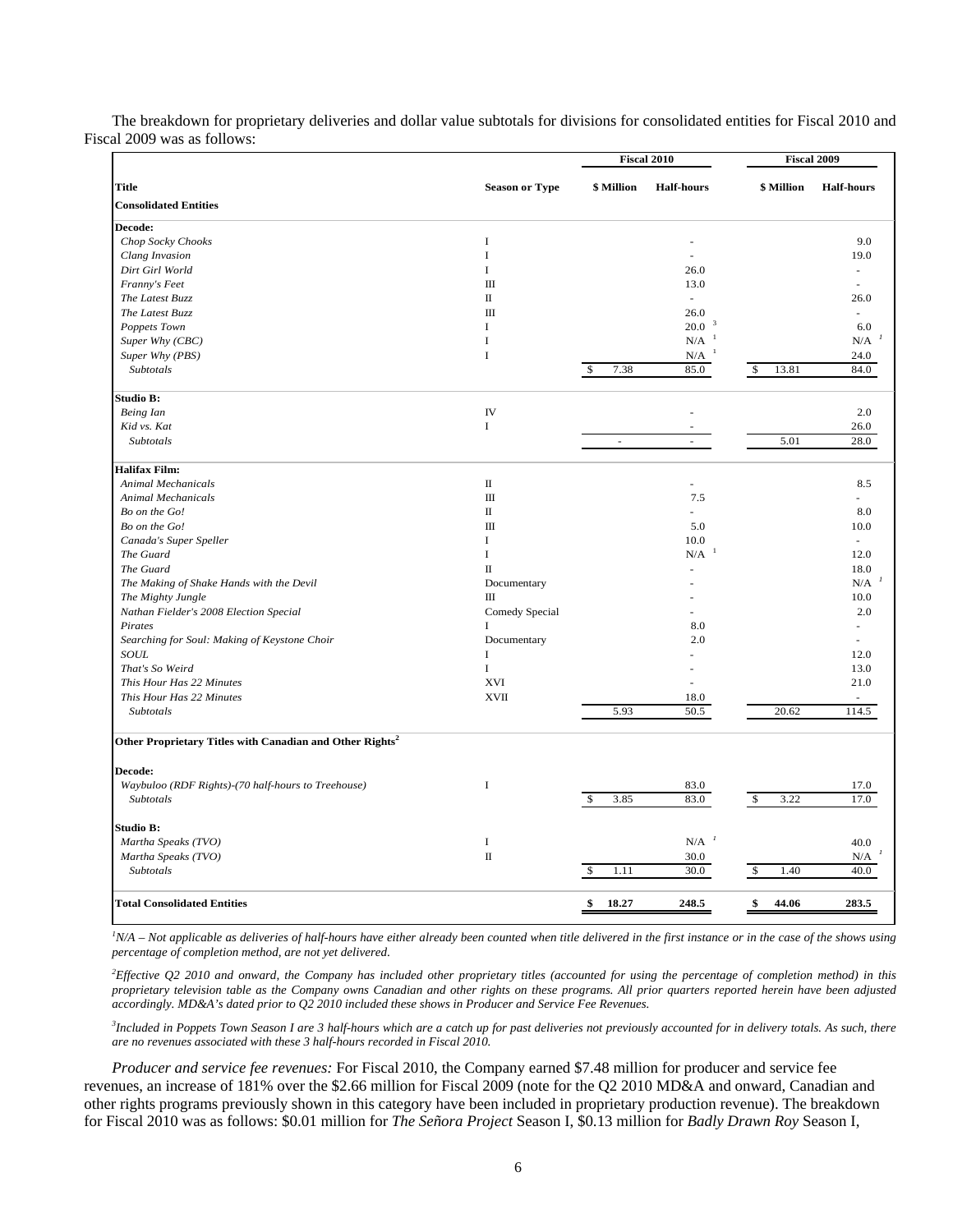\$0.01 million for *Tilly and Her Friends* Season I, \$0.06 million for *Kung Fu Magoo* Season I, \$3.53 million for *My Little Pony* Season I, \$0.11 million for *The Math Show* Pilot, \$0.99 million for *Killer Mountain,* a movie of the week, \$0.93 million for *Ice Road Terror,* a movie of the week, and \$1.71 million for *Trollope,* a feature length film. For Fiscal 2009 the breakdown for the \$2.66 million was: \$0.24 million for *Side Show Christmas* Season I, \$0.39 million for *Badly Drawn Roy* Season I, \$0.38 million for *Peanuts* Season I, \$0.13 million for *George of the Jungle* Season I, \$0.51 million for *Pucca* Season II, and \$1.01 million for *Trollope*.

*Distribution revenues*: For Fiscal 2010, distribution revenues were at the lower end of Management's range, but in line with expectations. For Fiscal 2010, distribution revenues were down 9% to \$11.20 million from \$12.36 million for Fiscal 2009 as in the later half of 2010 the Company started to feel the lagging effect on distribution revenues of fewer 2010 proprietary deliveries. For Fiscal 2010, the Company recognized revenue on several contracts throughout its existing library and delivered episodes of newer titles. Some of the more significant sales were on the following titles: *The Latest Buzz* Seasons I-III, *Animal Mechanicals* Seasons I-III, *Franny's Feet* Seasons I-III, *Super Why!* Season I, *Kid vs. Kat* Season I, *Poppets Town* Season I, *Waybuloo* Season I, *The Guard* Seasons I and II, *Grandpa in My Pocket* Seasons I and II, and *Martha Speaks* Season I. Management was pleased that distribution revenues for Fiscal 2010 met with expectations given the economic downturn that has persisted throughout 2010.

*Music and royalty revenues*: For Fiscal 2010, music and royalty revenues increased 21% to \$2.41 million (Fiscal 2009-\$1.99 million). Music and royalty revenues are up as Management believes the Company's rights library is gaining critical mass. As the rights library gets larger there are more opportunities to realize growth in this area. New media revenues increased in Fiscal 2010 to \$0.40 million (Fiscal 2009-\$0.22 million). New media revenues have increased as the Company has undertaken new activities to support several of its proprietary series for Fiscal 2010, specifically *That's So Weird, Animal Mechanicals*, and *This Hour Has 22 Minutes*, and are in line with Management's expectations.

*Rental revenues*: For Fiscal 2010, rental revenues were \$0.71 million, up slightly from Fiscal 2009 of \$0.68 million, as a result of continued rental of studio and office facilities to third parties of the Company's Halifax Film Children's Studio, rental of currently unused office space in the Company's headquarters in Halifax, Nova Scotia, and rental of office and equipment of the Company's Toronto, Ontario office.

## *Gross Margin*

Gross margin for Fiscal 2010 was \$16.41 million, a decrease in absolute dollars of 26% compared to \$22.18 million for Fiscal 2009. Management was pleased with the overall margin at 41% of revenue for Fiscal 2010 which was above expectations. The Company continues to see integration efficiencies within its three main operating subsidiaries, particularly in funnelling Studio B and Halifax Film programs through the Decode distribution pipeline. The growing rights library has also resulted in increases in music, new media, and royalty opportunities, which continues to bolster the gross margin.

For Fiscal 2010, the margins for each revenue category in absolute dollars and as a margin percentage were as follows: production revenue margin of \$6.59 million or 36%, net producer and service fee revenue margin of \$1.27 million or 17%, distribution revenue margin of \$5.21 million or 47% (\$4.31 million or 38% when \$0.90 million for the amortization of acquired libraries is removed), new media revenue margin of \$0.39 million or 98%, and rental revenue margin of \$0.71 million or 100%. For Fiscal 2010, music and royalty revenue less direct costs were \$2.24 million or 93% of revenue. The production, distribution, producer service fee, music and royalty, and rental revenue streams were all significant contributors to the absolute dollar margin for Fiscal 2010.

In particular, production, producer and service fee revenue, and distribution in terms of absolute dollars contributed \$6.59 million, \$1.27 million, and \$5.21 million respectively or 80% of the total margin. Production margin at 36% was in line with Management's expectations based on product delivery mix. Producer and service fee margins can vary greatly from 15-50% and at 17% is on the low end of Management's expectations. Distribution margin can fluctuate greatly from title-to-title and at 47% is in the mid range for Management's expectations. Music and royalty revenue less direct costs at 93% was in line with Management's expectations.

# *Operating Expenses*

Operating expenses for Fiscal 2010 were \$14.89 million compared to \$15.44 million for Fiscal 2009, a decrease of 4%. Selling, General, & Administrative (**"SG&A"**) costs for Fiscal 2010 were down 6% at \$12.98 million compared to \$13.79 million for Fiscal 2009. This decrease in SG&A was in line with Managements' targeted reductions. These reductions were offset by \$0.20 million worth of severance accruals, in Q4 2010, which will have the ongoing affect of further reductions of approximately \$0.50 million in annual SG&A savings for 2011 and beyond. In addition to the decrease in SG&A, operating expenses were offset by increases in the following categories: \$0.16 million increase in amortization of acquired library due to product mix and a \$0.06 million increase in impairment in value of certain investment in film and television programs.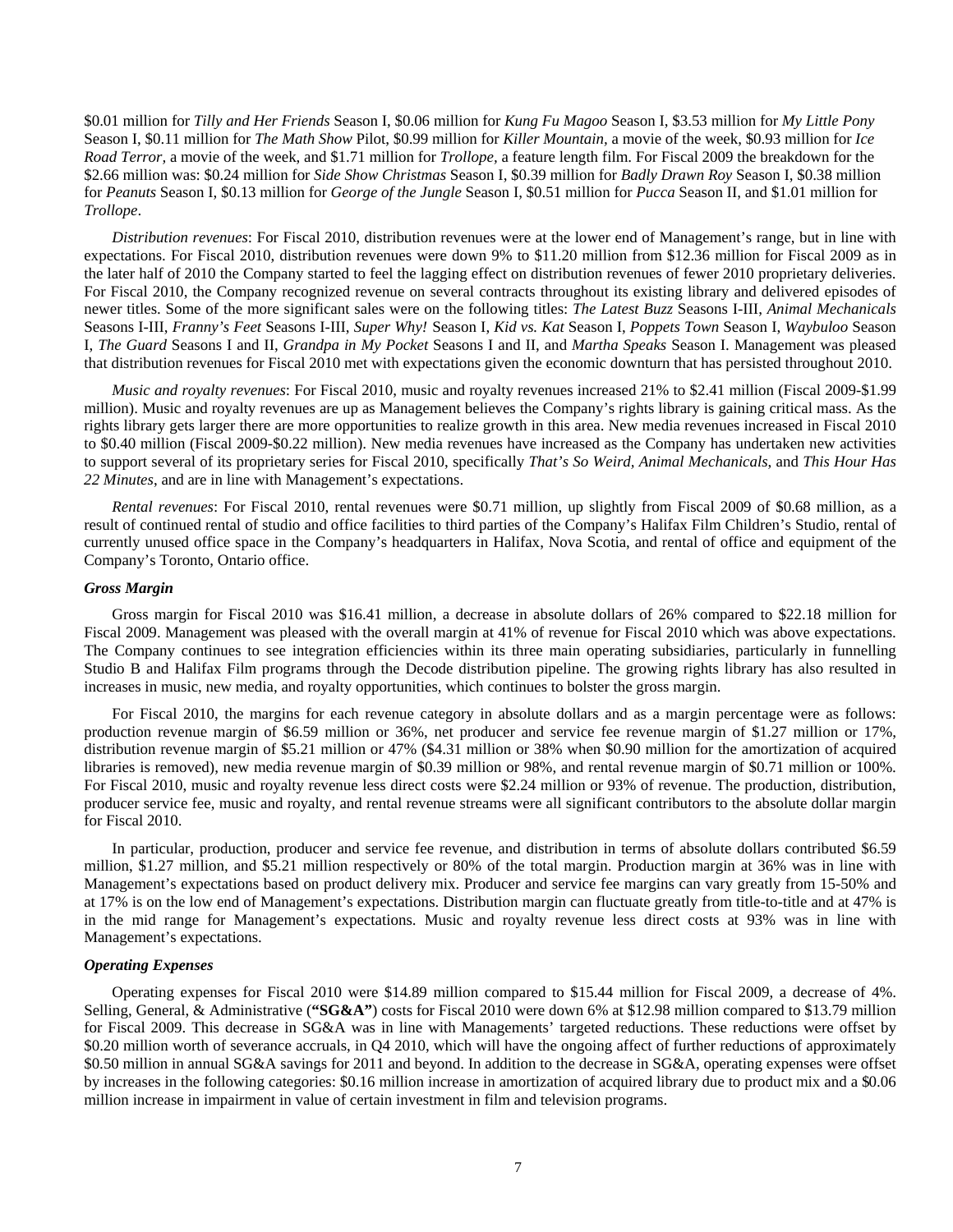#### *Impairment in Value of Certain Investment in Film and Television Programs*

During Fiscal 2010, the Company recorded an impairment in value of certain investments in film and television programs of \$0.56 million (\$0.49 million for Fiscal 2009).

## *Loss (Income) from Strategic Investments*

For Fiscal 2010, a loss from strategic investment activities of \$0.05 million (Fiscal 2009-\$0.12 million income) related to a realized capital loss of \$0.05 million, versus \$0.02 million for distributions of capital, \$0.06 million for a realized capital gain, and \$0.04 million related to an unrealized gain from short-term investments held for trading for Fiscal 2009. All investments were strategic in nature and were in the same or similar businesses as the business of the Company.

#### *EBITDA*

In Fiscal 2010, EBITDA was \$4.16 million, a 56% decrease as compared to \$9.39 million for Fiscal 2009. For Fiscal 2010 this was generally due to the decrease in gross margin dollars of \$5.77 million, offset by a \$0.81 million decrease in SG&A.

#### *Amortization*

For Fiscal 2010, amortization was \$3.18 million (Fiscal 2009-\$3.06 million). For Fiscal 2010, the amortization of acquired libraries was \$0.90 million (Fiscal 2009-\$0.74 million) which relates to the library titles that have a maximum 20 year life for amortization purposes, have minimal ongoing cash costs associated with selling, and are viewed as long-term assets. For Fiscal 2010, amortization of PP&E was \$1.20 million (Fiscal 2009-\$1.05 million). For Fiscal 2010, amortization of intangible assets was \$1.08 million (Fiscal 2009-\$1.27 million) which relates to the intangible assets acquired as part of the acquisitions of Decode and Studio B.

#### *Gain on Restructuring of Investment*

For Fiscal 2010, the Company recorded a \$0.35 million gain on restructuring of its investment related to Tribal Nova (Fiscal 2009-nil) (see "Investments in Tribal Nova and Woozworld" section of this MD&A).

## *Foreign Exchange Loss (Gain)*

For Fiscal 2010, foreign exchange loss was \$0.59 million due to the strengthening of the Canadian dollar of 9-20% against the US dollar ("**USD**"), British Pound ("**GBP**") and Euro since June 30, 2009 (versus a \$0.41 million foreign exchange gain for Fiscal 2009). The balance for Fiscal 2010 was made up of \$0.15 million realized foreign exchange loss (Fiscal 2009-\$0.07 million realized foreign exchange loss) on revenue and expense items translated at average rates for the period and \$0.44 million in noncash unrealized foreign exchange loss (Fiscal 2009-\$0.48 million unrealized foreign exchange gain) for balance sheet translations at the exchange rates in effect at the balance sheet date.

#### *Interest*

Interest was a net interest expense for Fiscal 2010 of \$0.22 million versus net interest expense of \$0.34 million for Fiscal 2009. Interest expense consists of \$0.12 million for interest expense on long-term debt and \$0.17 million for interest and bank charges (Fiscal 2009-\$0.17 million and \$0.20 million, respectively) and offset by \$0.07 million interest income (Fiscal 2009- \$0.03 million).

## *Equity Loss and Non-Controlling Interest*

For Fiscal 2010, the Company recorded an equity loss of \$0.04 million for its investment in Tribal Nova (Fiscal 2009-nil). For Fiscal 2010, the Company recorded an expense of \$0.01 million for non-controlling interest (Fiscal 2009-expense of \$0.03 million).

## *Income Taxes*

Income tax recovery for Fiscal 2010 was \$0.49 million (Fiscal 2009-\$1.38 million expense) made up of \$0.06 million expense (Fiscal 2009-\$0.10 million) for large corporation taxes, \$0.15 million recovery (Fiscal 2009-\$0.74 million expense) for current income taxes, and future income tax recovery of \$0.40 million (Fiscal 2009-\$0.54 million expense).

#### *Net Income (Loss) and Comprehensive Income (Loss) Before Discontinued Operations*

Net income (loss) and comprehensive income (loss) before discontinued operations for Fiscal 2010 was a loss of \$0.81 million (Fiscal 2009-\$1.84 million income).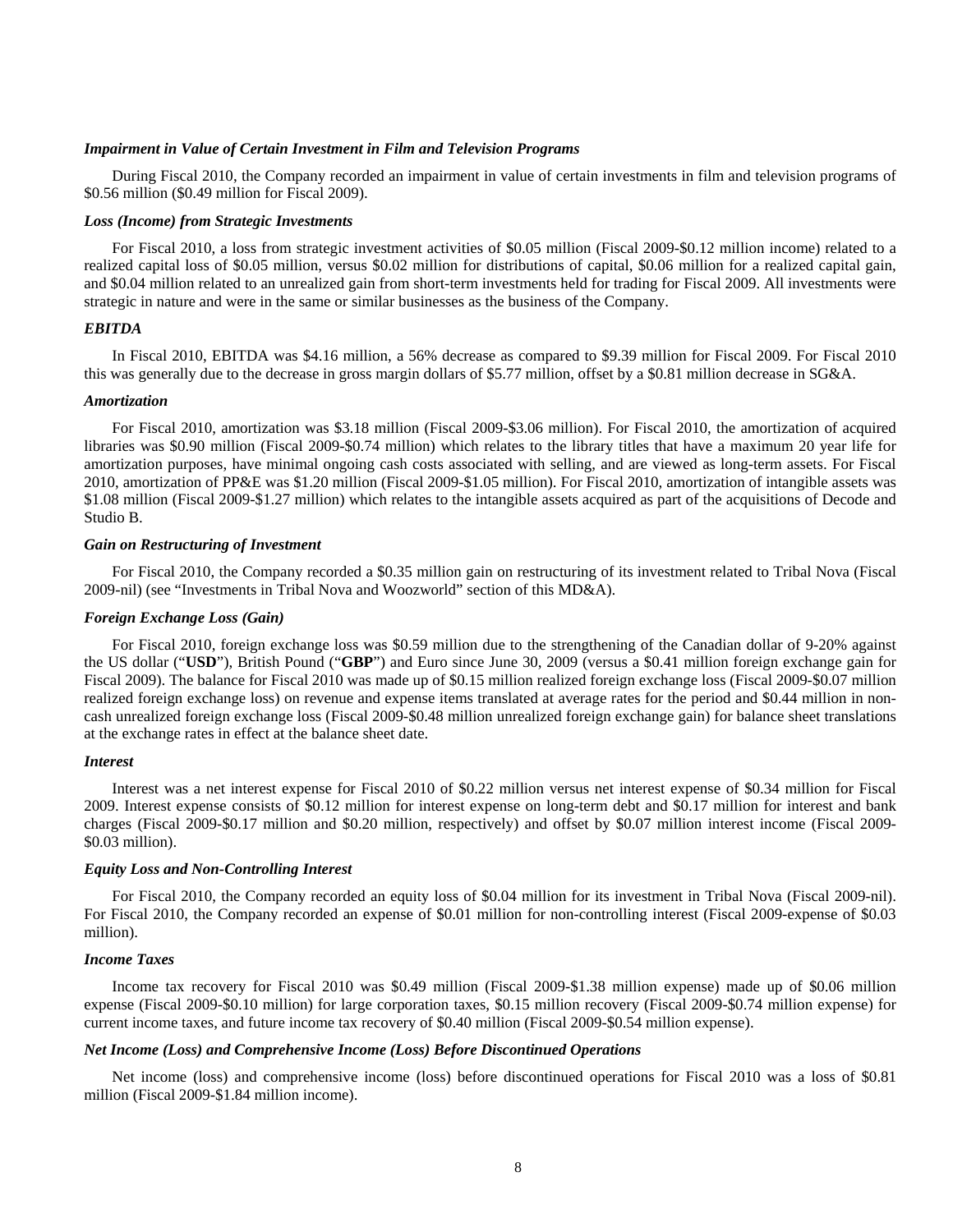## *Discontinued Operations*

The Company recorded no loss from discontinued operations for Fiscal 2010 (Fiscal 2009-\$1.47 million).

#### *Net Income (Loss) and Comprehensive Income (Loss)*

Net income (loss) and comprehensive income (loss) for Fiscal 2010 was a loss of \$0.81 million, compared to an income of \$0.38 million for Fiscal 2009, or a decrease of \$1.19 million in absolute dollars or 313%. For Fiscal 2010, the overall decrease of \$1.19 million was due to changes over Fiscal 2009 of the following amounts: a gross margin decrease of \$5.77 million, offset by a \$1.87 million decrease in provision for income taxes, a decrease in operating expenses, net of income from strategic investments of \$0.38 million, and a \$2.33 million decrease in net interest and other expenses, which includes amortization, foreign exchange loss, impairment in value of certain investment in film and television programs, costs associated with abandoned transactions, and loss for discontinued operations.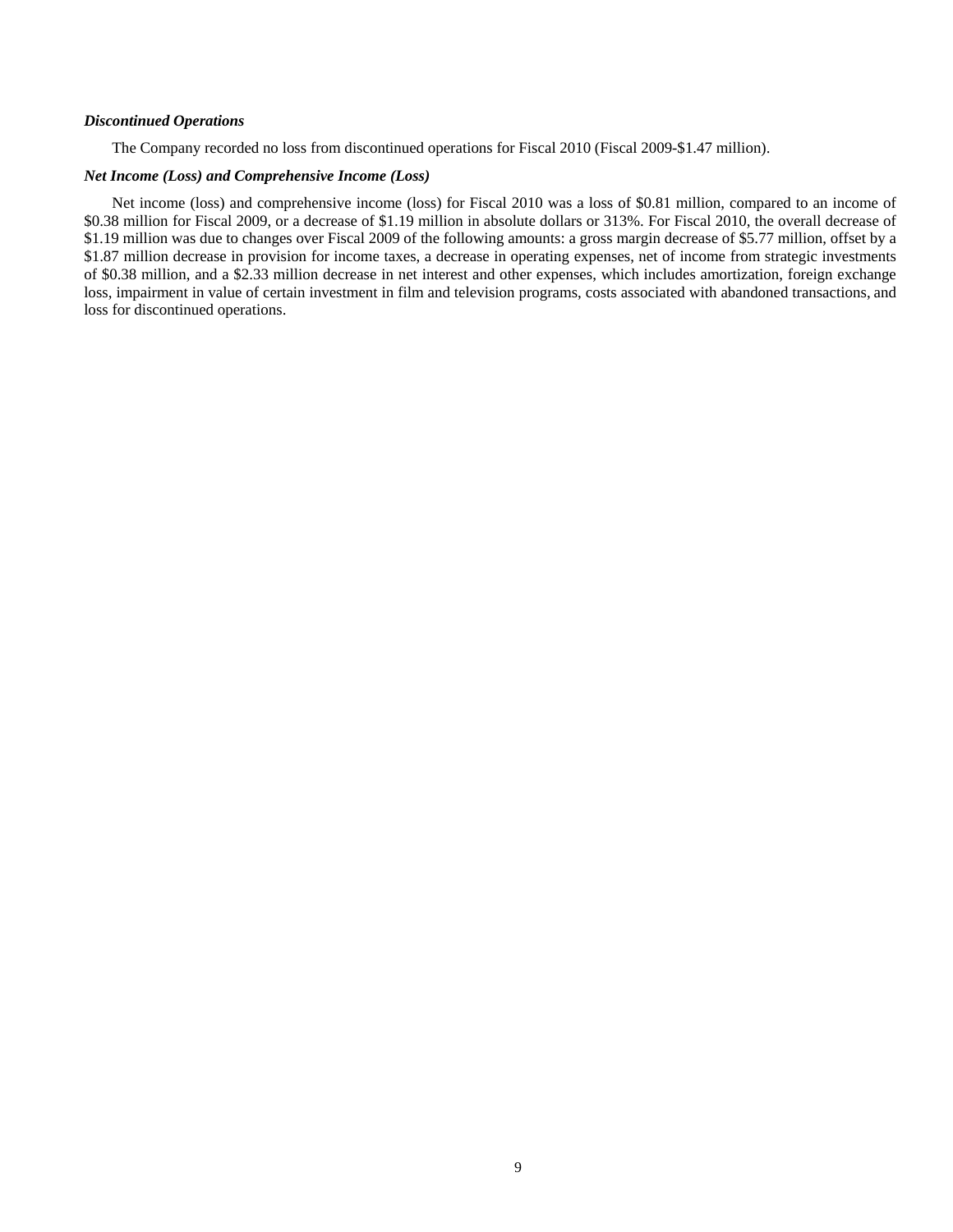## **SELECTED CONSOLIDATED QUARTERLY FINANCIAL INFORMATION**

The following table sets out selected consolidated financial information for each of the last eight quarters with the last one being the most recent quarter ended June 30, 2010. In the opinion of Management, this information has been prepared on the same basis as the audited consolidated financial statements for the years ended June 30, 2010 and 2009 as filed on www.sedar.com [or DHX's website at www.dhxmedia.com,](http://www.dhxmedia.com/) and all necessary adjustments, consisting only of normal recurring adjustments, have been included in the amounts stated below to present fairly the unaudited quarterly results when read in conjunction with the audited consolidated financial statements and the notes to those statements. *The operating results for any quarter should not be relied upon as an indication of results for any future period.* 

|                                                                                     |                            | Fiscal 2010 <sup>1</sup> |                        |                                   | Fiscal $20091$             |                      |                              |                      |
|-------------------------------------------------------------------------------------|----------------------------|--------------------------|------------------------|-----------------------------------|----------------------------|----------------------|------------------------------|----------------------|
| (All numbers are in thousands<br>except per share data)                             | $Q4^3$<br>$30 - Jun$<br>\$ | $Q3^3$<br>$31-Mar$<br>\$ | $Q2^3$<br>31-Dec<br>\$ | $\mathbf{Q1}^3$<br>$30-Sep$<br>\$ | $Q4^3$<br>$30 - Jun$<br>\$ | Q3<br>$31-Mar$<br>\$ | $\mathbf{Q}$<br>31-Dec<br>\$ | Q1<br>$30-Sep$<br>\$ |
| Revenue                                                                             | 9,081                      | 9,015                    | 9,427                  | 12,948                            | 11,523                     | 12,061               | 21,514                       | 16,871               |
| Gross Margin <sup>2</sup>                                                           | 4,196                      | 3,338                    | 4,018                  | 4,857                             | 6,224                      | 4,571                | 6,330                        | 5,053                |
| <b>EBITDA</b> and<br>Adjusted $\text{EBITDA}^{2 \text{ \& } 3}$                     | 1,024                      | 479                      | 935                    | 1,718                             | 3,680                      | 1,144                | 2,650                        | 1,916                |
| Net Income (Loss) and Comprehensive Income<br>(Loss) before Discontinued Operations | (78)                       | (535)                    | (209)                  | 9                                 | 157                        | 461                  | 615                          | 610                  |
| Net Income (Loss) and Comprehensive Income<br>(Loss)                                | (78)                       | (535)                    | (209)                  | 9                                 | (271)                      | 444                  | (328)                        | 530                  |
| Basic Earnings (Loss) Before Discontinued<br>Operations Per Common Share            | 0.00                       | (0.01)                   | (0.01)                 | 0.00                              | 0.00                       | 0.01                 | 0.02                         | 0.01                 |
| Diluted Earnings (Loss) Before Discontinued<br>Operations Per Common Share          | 0.00                       | (0.01)                   | (0.01)                 | 0.00                              | 0.00                       | 0.01                 | 0.02                         | 0.01                 |
| Basic Earnings (Loss) Per Common Share                                              | 0.00                       | (0.01)                   | (0.01)                 | 0.00                              | 0.00                       | 0.01                 | (0.01)                       | 0.01                 |
| Diluted Earnings (Loss) Per Common Share                                            | 0.00                       | (0.01)                   | (0.01)                 | 0.00                              | 0.00                       | 0.01                 | (0.01)                       | 0.01                 |

<sup>1</sup>The financial information for all of 2010 and Q4, Q3, and Q2 2009 includes full quarterly results for the Company's four divisions (Halifax Film, Decode, Studio B, and imX). Q1 2009 includes full quarterly results for three divisions (Halifax Film, Decode, and Studio B) and 72 days for imX.

<sup>2</sup>Certain of the comparative Non-GAAP Financial Measures ("NGFM") are adjusted for all necessary adjustments, consisting of normal recurring adjustments and any changes in the current definition of NGFM (see "Use of Non-GAAP Financial Measures" section of this MD&A for further details).

<sup>3</sup>The Adjusted EBITDA figures shown above were adjusted for the impairment in value of certain investments in film and television programs and foreign exchange gain (loss) as management believes the adjusted figures to be a more meaningful indicator of operating performance (see "Reconciliation of Historical Results to EBITDA and Adjusted EBITDA" of this MD&A).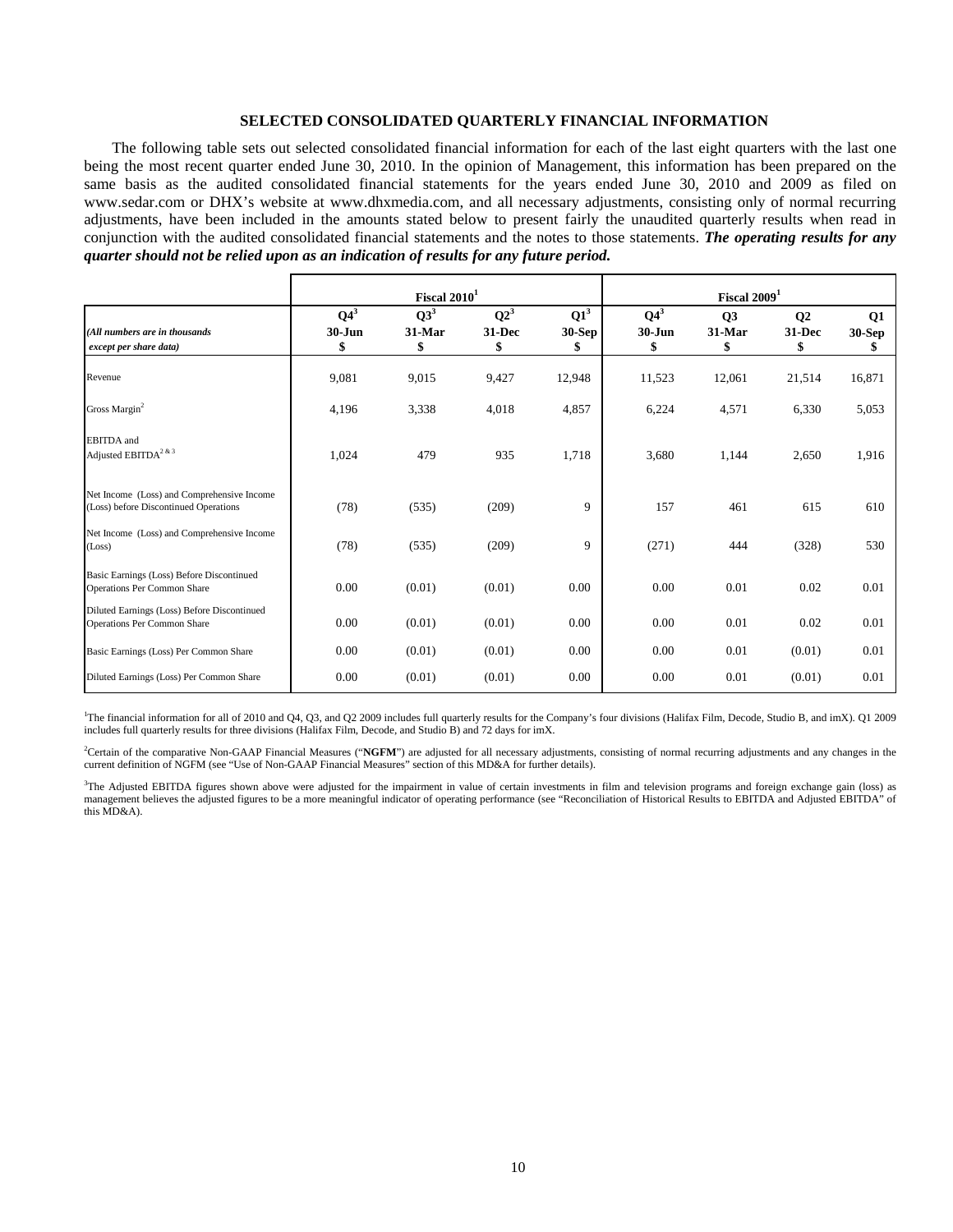# **Results for the three months ended June 30, 2010 ("Q4 2010") compared to the three months ended June 30, 2009 ("Q4 2009")**

## *Revenues*

Revenues for Q4 2010 were \$9.07 million, down 21% from \$11.53 million for Q4 2009. The decrease in Q4 2010 was mainly due to fewer deliveries, lower per half-hour license fee revenue as a result of variations in the product delivery mix, and lower Q4 2010 distribution revenues.

*Proprietary production revenues*: Proprietary production revenues for Q4 2010 of \$2.19 million were down 41% compared to \$3.71 million for Q4 2009. The overall decrease was made up of a 62% decrease to \$0.64 million (Q4 2009-\$1.70 million) in proprietary production revenue for the Halifax Film division, a 4% decrease to \$1.52 million for Q4 2010 (Q4 2009-\$1.59 million) for the Decode division, and a 93% decrease to \$0.03 million for the Studio B division (Q4 2009-\$0.42 million). As noted above, Q4 2010 had slightly lower half-hour license fee revenue as compared to Q4 2009.

For Q4 2010, the Company accounted for 34.0 half-hours - \$2.19 million of proprietary film and television program production revenue, a 21% decrease versus the 43.0 half-hours for Q4 2009, where the programs have been delivered and the license periods have commenced for consolidated entities. Included in these totals for Q4 2010 are 26.0 half-hours (Q4 2009-17.0) half-hours) for other proprietary titles where the Company has Canadian rights and other rights, which are being accounted for using the percentage of completion method.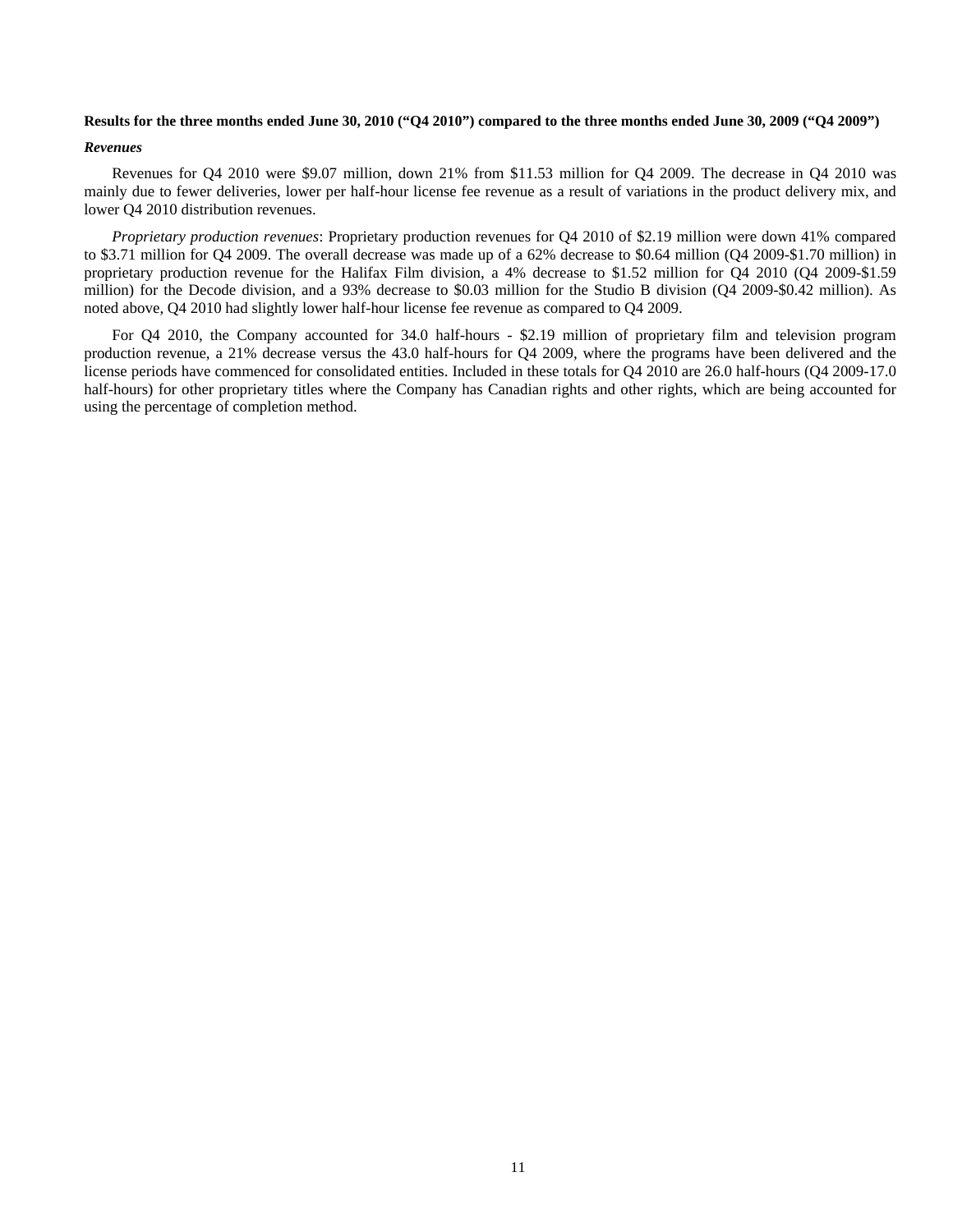The breakdown for proprietary deliveries and dollar value subtotals for divisions for consolidated entities for Q4 2010 and Q4 2009 was as follows:

|                                                                      |                        |                      | Q4 2010                         |                          | Q4 2009                         |
|----------------------------------------------------------------------|------------------------|----------------------|---------------------------------|--------------------------|---------------------------------|
| <b>Title</b>                                                         | <b>Season or Type</b>  | \$ Million           | <b>Half-hours</b>               | \$ Million               | <b>Half-hours</b>               |
| <b>Consolidated Entities</b>                                         |                        |                      |                                 |                          |                                 |
| Decode:                                                              |                        |                      |                                 |                          |                                 |
| Dirt Girl World                                                      | $\rm I$                |                      | $N/A$ <sup><math>1</math></sup> |                          |                                 |
| Poppets Town                                                         | $\mathbf{I}$           |                      | $N/A$ <sup><math>1</math></sup> |                          | 1.0                             |
| Super Why (PBS)                                                      | I                      |                      |                                 |                          | $N/A$ <sup><math>1</math></sup> |
| Super Why (CBC)                                                      | $\rm I$                |                      |                                 |                          | $\boldsymbol{l}$<br>N/A         |
| Subtotals                                                            |                        | 0.14<br>s.           |                                 | 0.69<br>\$.              | 1.0                             |
| <b>Studio B:</b>                                                     |                        |                      |                                 |                          |                                 |
| Subtotals                                                            |                        | $\blacksquare$       | ÷.                              | $\overline{\phantom{a}}$ |                                 |
| <b>Halifax Film:</b>                                                 |                        |                      |                                 |                          |                                 |
| <b>Animal Mechanicals</b>                                            | $\rm III$              |                      | 5.0                             |                          |                                 |
| Bo on the Go!                                                        | $\rm III$              |                      |                                 |                          | 8.0                             |
| The Guard                                                            | Ι                      |                      |                                 |                          | $\mbox{N/A}^{-1}$               |
| The Mighty Jungle                                                    | $\rm III$              |                      |                                 |                          | 4.0                             |
| Pirates                                                              | $\bf{I}$               |                      | 3.0                             |                          |                                 |
| That's So Weird                                                      | I                      |                      |                                 |                          | 13.0                            |
| This Hour Has 22 Minutes                                             | XVI                    |                      | ٠                               |                          | $N/A$ <sup><math>1</math></sup> |
| <b>Subtotals</b>                                                     |                        | 0.64                 | 8.0                             | 1.70                     | 25.0                            |
| Other Proprietary Titles with Canadian and Other Rights <sup>2</sup> |                        |                      |                                 |                          |                                 |
| Decode:                                                              |                        |                      |                                 |                          |                                 |
| Waybuloo (RDF Rights)-(30 half-hours to Treehouse)                   | $\rm I$                |                      | 26.0                            |                          | 17.0                            |
| Subtotals                                                            |                        | 1.38<br>$\mathbb{S}$ | 26.0                            | 0.90<br>$\mathbb{S}$     | 17.0                            |
| <b>Studio B:</b>                                                     |                        |                      |                                 |                          |                                 |
| Martha Speaks (TVO)                                                  | $\bf{I}$               |                      |                                 |                          | $\mbox{N/A}^{-1}$               |
| Martha Speaks (TVO)                                                  | $\rm I\hspace{-.1em}I$ |                      | - 1<br>$\rm N/A$                |                          | $N/A$ <sup><math>1</math></sup> |
| Subtotals                                                            |                        | 0.03<br>\$           | N/A                             | 0.42<br>S                | N/A                             |
| <b>Total Consolidated Entities</b>                                   |                        | 2.19                 | 34.0                            | 3.71<br>\$               | 43.0                            |

<sup>*IN/A – Not applicable as deliveries of half-hours have either already been counted when title delivered in the first instance or in the case of the shows using</sup> percentage of completion method, are not yet delivered*.

*2 Effective Q2 2010 and onward, the Company has included other proprietary titles (accounted for using the percentage of completion method) in this proprietary television table as the Company owns Canadian and other rights on these programs. All prior quarters reported herein have been adjusted accordingly. MD&A's dated prior to Q2 2010 included these shows in Producer and Service Fee Revenues.* 

*Producer and service fee revenues:* For Q4 2010, Management was pleased with the growth in this category as the Company earned \$3.72 million for producer and service fee revenues, an above expectation increase of 182% over the \$1.32 million for Q4 2009. For Q4 2010, the Company earned \$1.80 million for *My Little Pony* Season I, \$0.99 million for *Killer Mountain*, a movie of the week and \$0.93 million for *Ice Road Terror*, a movie of the week. For Q4 2009, the breakdown for the \$1.32 million was: \$0.31 million for *Pucca* Season II and \$1.01 million for *Trollope,* a feature length film.

*Distribution revenues*: For Q4 2010, distribution revenues were down 54% to \$2.22 million from \$4.84 million for Q4 2009, generally due to timing of license periods for existing contracts on hand. For Q4 2010, the Company slightly experienced the lagging effect on distribution revenues of fewer 2010 deliveries. For Q4 2010, the Company recognized revenue on several contracts throughout its existing library and delivered episodes of newer titles. Some of the more significant sales were on the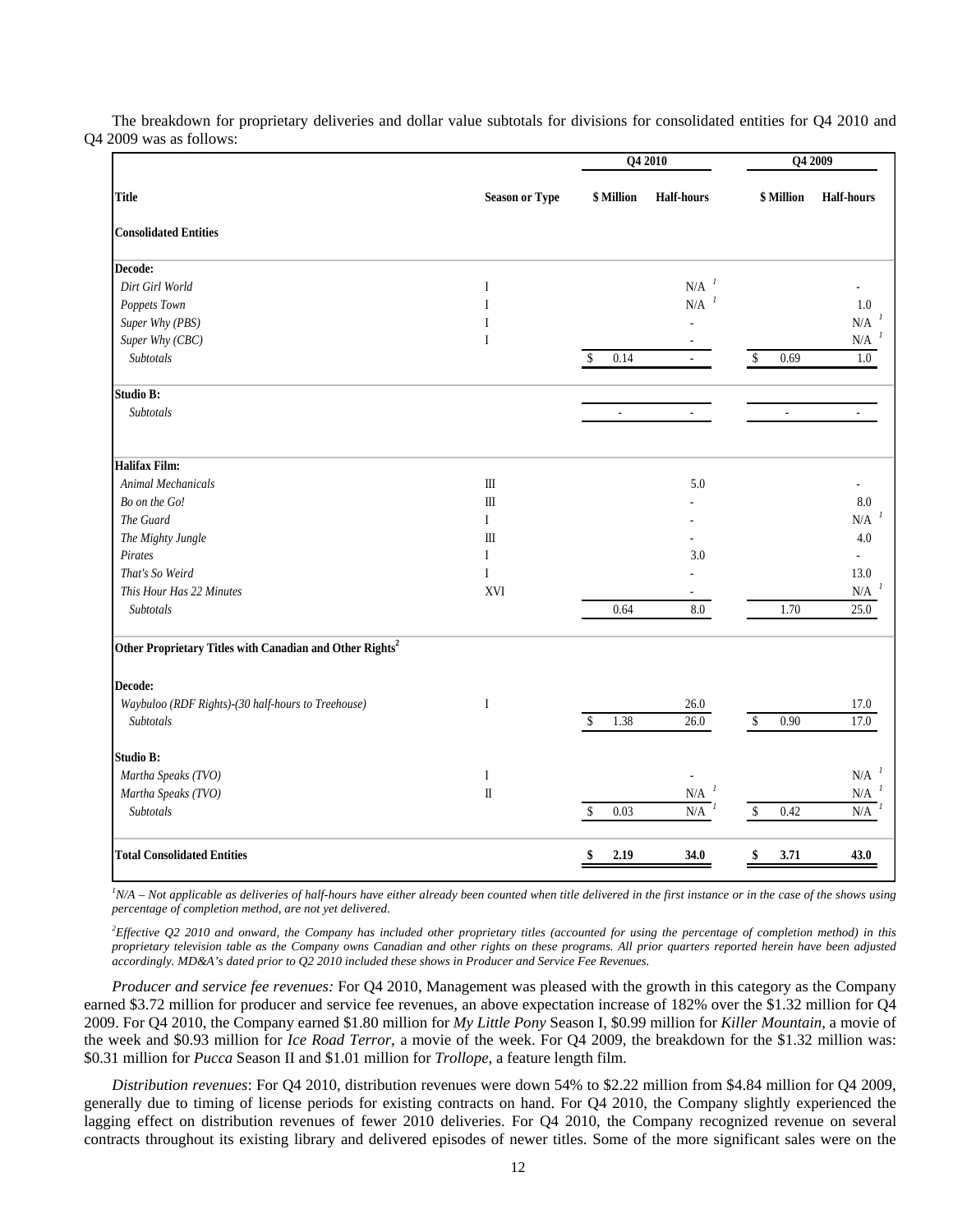following titles: *The Latest Buzz* Seasons I-III, *Animal Mechanicals* Seasons I and II, *Franny's Feet* Seasons I-III, *Super Why!* Season I, *Kid vs. Kat* Season I, *Poppets Town* Season I, *The Guard* Seasons I and II, and *Martha Speaks* Season I.

*Music and royalty revenues*: For Q4 2010, music and royalty revenues decreased 33% to \$0.90 million (Q4 2009-\$1.34 million). Overall music and royalty revenues were down, but after removal of the Q4 2009 one time recognition of the minimum guarantee from Hasbro of \$0.74 million related to *Franny's Feet*, the remaining royalty revenue was up 63% due to the fact the Company's volume of production was up considerably in Fiscal 2009. Due to a lag in these streams, they tend to follow on 12-18 months after production revenue. Based on adjustments determined on year end review new media revenues were a reversal of revenue of \$0.14 million in Q4 2010 (Q4 2009-\$0.15 million revenue).

*Rental revenues*: For Q4 2010, rental revenues were \$0.18 million, up 6% from Q4 2009 of \$0.17 million, as a result of continued rental of studio and office facilities to third parties of the Company's Halifax Film Children's Studio, rental of currently unused office space in the Company's headquarters in Halifax, Nova Scotia, and rental of office and equipment of the Company's Toronto, Ontario office.

## *Gross Margin*

Gross margin for Q4 2010 was \$4.20 million, a decrease in absolute dollars of 32% compared to \$6.22 million for Q4 2009. Management was pleased with the overall margin at 46% of revenue for Q4 2010 which was above Management's expectations.

For Q4 2010, the margins for each revenue category in absolute dollars and as a margin percentage are as follows: production revenue margin of \$1.16 million or 53%, net producer and service fee revenue margin of \$0.47 million or 13%, distribution revenue margin of \$1.00 million or 45% (\$0.71 million or 32% when \$0.29 million for the amortization of acquired libraries is removed), new media margin of \$0.20 million, and rental revenue margin of \$0.33 million. For Q4 2010, music and royalty revenue less direct costs were \$1.04 million. The production, distribution, producer service fee, and rental revenue streams were all significant contributors to the absolute dollar margin for Q4 2010.

In particular, production, producer and service fee revenue, and distribution in terms of absolute dollars contributed \$1.16 million, \$0.47 million, and \$1.00 million respectively or 63% of the total margin. Production margin at 53%, based on product delivery mix, was at the high end of Management's range but in line with expectations. Producer and service fee margins can vary greatly and at 13% is slightly below Management's expectations. Distribution margin can fluctuate greatly from title-to-title and at 45% is in line with Management's expectations.

### *Operating Expenses*

Operating expenses for Q4 2010 were \$4.13 million compared to \$4.26 million for Q4 2009, a slight decrease of 3%. SG&A costs for Q4 2010 were up 10% at \$3.28 million compared to \$2.98 million for Q4 2009. The increase was mainly due to increases of \$0.14 million for the opening of a small office in Los Angeles, California and \$0.13 million of one time year end audit adjustments. Part of the increase was also due to \$0.20 million for severance accruals which will have the ongoing affect of further reductions of approximately \$0.50 million in annual SG&A savings for 2011 and beyond. The increase in SG&A was mainly offset by a \$0.32 million decrease in impairment in value of certain investment in film and television programs and a \$0.17 million decrease in amortization of acquired library due to product mix.

## *Impairment in Value of Certain Investment in Film and Television Programs*

During Q4 2010, the Company recorded an impairment in value of certain investments in film and television programs of \$0.17 million (Q4 2009-\$0.49 million).

## *Income (Loss) from Strategic Investments*

For Q4 2010, loss from strategic investments activities of \$0.03 million related to a realized capital loss, versus a \$0.14 million income for Q4 2009 comprised of an unrealized income from short-term investments held for trading of \$0.17 million offset by a realized capital loss of \$0.03 million.

## *EBITDA*

In Q4 2010, EBITDA was \$1.02 million, a 72% decrease as compared to \$3.68 million for Q4 2009. For Q4 2010, this was generally due to the decrease in gross margin dollars of \$2.03 million, an increase in SG&A of \$0.30 million, and a \$0.33 million decrease in non-cash stock based compensation.

#### *Amortization*

For Q4 2010, amortization was \$1.11 million (Q4 2009-\$1.18 million). For Q4 2010, the amortization of acquired libraries was \$0.29 million (Q4 2009-\$0.46 million) which relates to the library titles that have a maximum 20 year life for amortization purposes, have minimal ongoing cash costs associated with selling, and are viewed as long-term assets. For Q4 2010,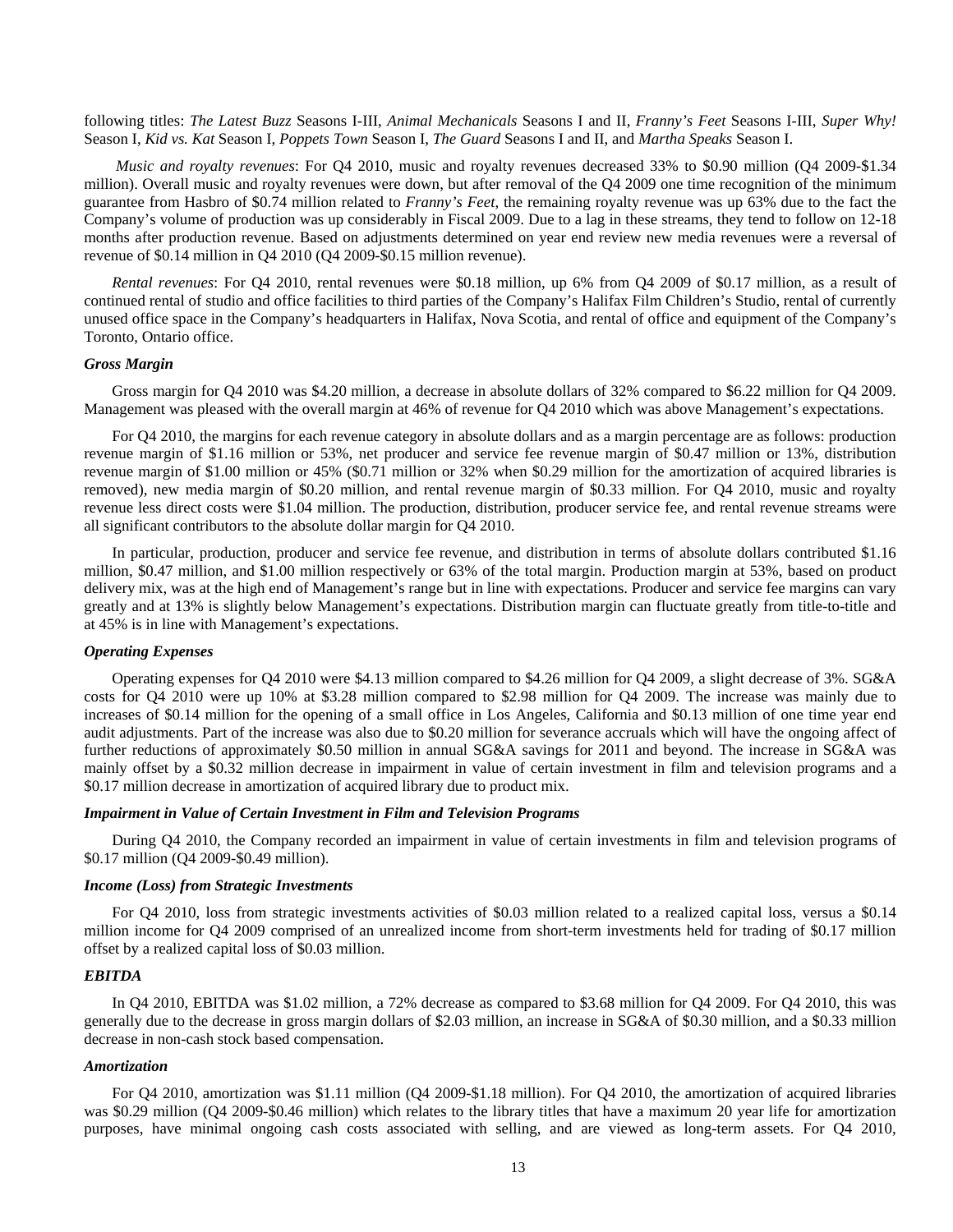amortization of PP&E was \$0.55 million (Q4 2009-\$0.42 million). For Q4 2010, amortization of intangible assets was \$0.27 million (Q4 2009-\$0.30 million) which relates to the intangible assets acquired as part of the acquisitions of Decode and Studio B.

#### *Gain on Restructuring of Investment*

For Q4 2010, the Company recorded a \$0.35 million gain on restructuring of its investment related to Tribal Nova (Q4 2009 nil) (see "Investments in Tribal Nova and Woozworld" section of this MD&A).

## *Foreign Exchange Loss (Gain)*

For Q4 2010, due to the strengthening of the Canadian dollar against the USD, GBP, and Euro since March 31, 2010, foreign exchange loss was \$0.06 million (versus a \$0.36 million foreign exchange loss for Q4 2009). The balance for Q4 2010 was made up of \$0.17 million realized foreign exchange gain (Q4 2009-\$0.17 million foreign exchange loss) on revenue and expense items translated at average rates for the period and \$0.23 million in non-cash unrealized foreign exchange loss (Q4 2009-\$0.19 million unrealized foreign exchange loss) for balance sheet translations at the exchange rates in effect at each balance sheet date.

#### *Interest*

Interest for Q4 2010 decreased to \$0.03 million expense versus \$0.05 million expense for Q4 2009. Interest consists of \$0.03 million for interest expense on long-term debt and \$0.06 million for interest and bank charges (Q4 2009-\$0.03 million and \$0.03 million, respectively), offset by interest income of \$0.06 million (Q4 2009-\$0.01 million).

## *Equity Loss and Non-Controlling Interest*

For Q4 2010, the Company recorded an equity loss of \$0.04 million for its investment in Tribal Nova (Q4 2009-nil). For Q4 2010 the Company recorded nil for non-controlling interest (Q4 2009-nil).

#### *Income Taxes*

Income tax recovery for Q4 2010 was \$0.48 million (Q4 2009-\$0.60 million expense) made up of \$0.01 million expense (Q4 2009-\$0.07 million) for large corporation taxes, \$0.22 million recovery (Q4 2009-\$0.74 million expense) for current income taxes, and future income tax recovery of \$0.27 million (Q4 2009-\$0.21 million recovery).

## *Net Income (Loss) and Comprehensive Income (Loss) Before Discontinued Operations*

Net income (loss) and comprehensive income (loss) before discontinued operations for Q4 2010 was a loss of \$0.08 million (Q4 2009-\$0.16 million income).

#### *Discontinued Operations*

The Company recorded no loss from discontinued operations for Q4 2010 (Q4 2009-\$0.43 million).

## *Net Income (Loss) and Comprehensive Income (Loss)*

Net income (loss) and comprehensive income (loss) for Q4 2010 was \$0.08 million loss, compared to \$0.26 million loss for Q4 2009, or an improvement of \$0.18 million in absolute dollars or 69%. For Q4 2010, the overall improvement of \$0.18 million was due to changes over Q4 2009 of the following amounts: a gross margin decrease of \$2.03 million and a decrease in operating expenses, net of income from strategic investments of \$0.04 million, offset by a \$1.08 million decrease in provision for income taxes and a \$1.17 million decrease in net interest and other expenses, which includes amortization, impairment in value of certain investment in film and television, costs associated with abandoned transactions, equity loss, and loss from discontinued operations.

## **Results for the three months ended March 31, 2010 ("Q3 2010") compared to the three months ended March 31, 2009 ("Q3 2009")**

## *Revenues*

Revenues for Q3 2010 were \$9.02 million, down 25% from \$12.06 million for Q3 2009.

*Proprietary production revenues*: Proprietary production revenues for Q3 2010 of \$5.36 million were down 20% compared to \$6.71 million for Q3 2009. The overall decrease was made up of a 49% decrease to \$1.88 million (Q3 2009-\$3.66 million) in proprietary production revenue for the Halifax Film division, an 84% increase to \$3.44 million for Q3 2010 (Q3 2009-\$1.87 million) for the Decode division, and a 97% decrease to \$0.04 million for the Studio B division (Q3 2009-\$1.18 million). Q3 2010 had lower half-hour license fee revenue as compared to Q3 2009.

For Q3 2010, the Company accounted for 62.0 half-hours - \$5.36 million of proprietary film and television program production revenue, a 51% increase versus the 41.0 half-hours for Q3 2009, where the programs have been delivered and the license periods have commenced for consolidated entities. Included in these totals for Q3 2010 are 16.0 half-hours (Q3 2009-no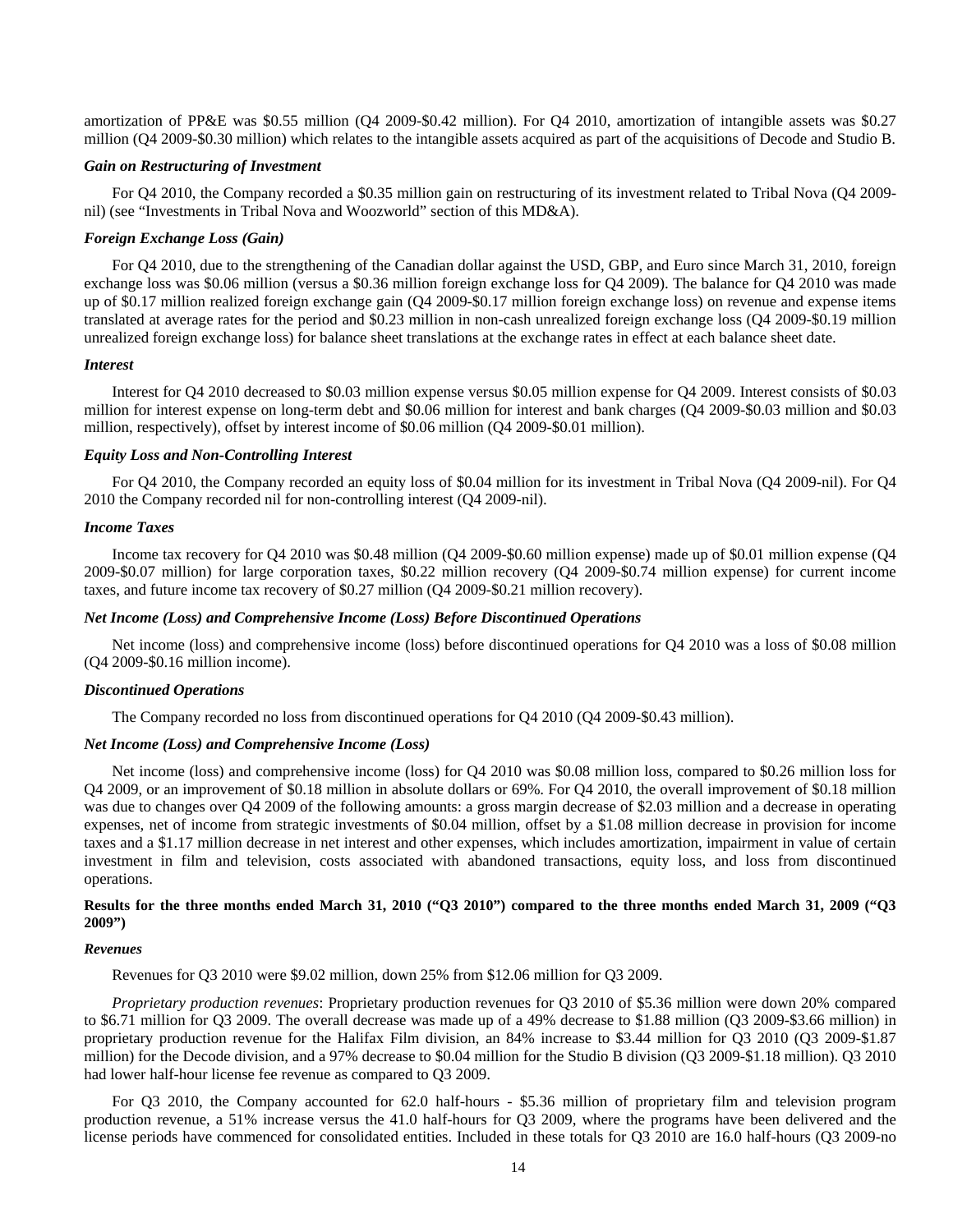half-hours) for other proprietary titles where the Company has Canadian rights and other rights, which are being accounted for using the percentage of completion method.

The breakdown for proprietary deliveries and dollar value subtotals for divisions for consolidated entities for Q3 2010 and Q3 2009 was as follows:

|                                                                      |                       |                      | Q3 2010                         |                      | Q3 2009                         |
|----------------------------------------------------------------------|-----------------------|----------------------|---------------------------------|----------------------|---------------------------------|
| <b>Title</b>                                                         | <b>Season or Type</b> | \$ Million           | <b>Half-hours</b>               | \$ Million           | <b>Half-hours</b>               |
| <b>Consolidated Entities</b>                                         |                       |                      |                                 |                      |                                 |
| Decode:                                                              |                       |                      |                                 |                      |                                 |
| Clang Invasion                                                       | $\bf I$               |                      | $\overline{a}$                  |                      | 9.0                             |
| Dirt Girl World                                                      | $\bf I$               |                      | 11.0                            |                      |                                 |
| Franny's Feet                                                        | $\mathbf{I}$          |                      | 4.0 $3$                         |                      |                                 |
| The Latest Buzz                                                      | $\rm III$             |                      | 13.0                            |                      |                                 |
| Poppets Town                                                         | I                     |                      | 3.0 <sup>3</sup>                |                      | 5.0                             |
| Super Why (PBS)                                                      | $\bf I$               |                      | $\rm N/A$                       |                      | 4.0                             |
| Super Why (CBC)                                                      | $\bf I$               |                      | $N/A$ <sup><math>I</math></sup> |                      | N/A                             |
| Subtotals                                                            |                       | 2.58<br>$\mathbb{S}$ | 31.0                            | 1.71<br>\$           | 18.0                            |
| <b>Studio B:</b>                                                     |                       |                      |                                 |                      |                                 |
| Kid vs. Kat                                                          | $\mathbf I$           |                      |                                 |                      | 4.0                             |
| Subtotals                                                            |                       | $\blacksquare$       | $\blacksquare$                  | 0.73                 | 4.0                             |
| <b>Halifax Film:</b>                                                 |                       |                      |                                 |                      |                                 |
| Animal Mechanicals                                                   | Ш                     |                      | 1.0                             |                      |                                 |
| Bo on the Go!                                                        | $\rm II$              |                      |                                 |                      | $\mbox{N/A}^{-1}$               |
| Bo on the Go!                                                        | $\rm III$             |                      |                                 |                      | 2.0                             |
| The Guard                                                            | $\bf I$               |                      |                                 |                      | $N/A$ <sup><math>1</math></sup> |
| The Guard                                                            | $\rm II$              |                      |                                 |                      | $\text{N/A}$ $^{-1}$            |
| The Mighty Jungle                                                    | $\rm III$             |                      |                                 |                      | 6.0                             |
| Pirates                                                              | $\mathbf I$           |                      | 5.0                             |                      |                                 |
| This Hour Has 22 Minutes                                             | <b>XVI</b>            |                      |                                 |                      | 11.0                            |
| This Hour Has 22 Minutes                                             | <b>XVII</b>           |                      | 9.0                             |                      | $\blacksquare$                  |
| <b>Subtotals</b>                                                     |                       | 1.88                 | 15.0                            | 3.66                 | 19.0                            |
| Other Proprietary Titles with Canadian and Other Rights <sup>2</sup> |                       |                      |                                 |                      |                                 |
| Decode:                                                              |                       |                      |                                 |                      |                                 |
| Waybuloo (RDF Rights)                                                | $\bf I$               |                      | 16.0                            |                      | N/A                             |
| Subtotals                                                            |                       | 0.86<br>\$           | 16.0                            | $\mathbb{S}$<br>0.16 | N/A                             |
| Studio B:                                                            |                       |                      |                                 |                      |                                 |
| Martha Speaks (TVO)                                                  | $\bf I$               |                      | $N/A$ <sup><math>1</math></sup> |                      | $N/A$ <sup><math>1</math></sup> |
| Martha Speaks (TVO)                                                  | $\rm{II}$             |                      | N/A                             |                      | N/A                             |
| Subtotals                                                            |                       | 0.04<br>\$           | N/A                             | 0.45<br>$\mathbb{S}$ | N/A                             |
| <b>Total Consolidated Entities</b>                                   |                       | 5.36<br>\$           | 62.0                            | 6.71<br>\$           | 41.0                            |

<sup>*IN/A – Not applicable as deliveries of half-hours have either already been counted when title delivered in the first instance or in the case of the shows using</sup> percentage of completion method, are not yet delivered*.

*2 Effective Q2 2010 and onward, the Company has included other proprietary titles (accounted for using the percentage of completion method) in this proprietary television table as the Company owns Canadian and other rights on these programs. All prior quarters reported herein have been adjusted accordingly. MD&A's dated prior to Q2 2010 included these shows in Producer and Service Fee Revenues.* 

*3 The 4 half-hours for Franny's Feet Season III and the 3 half-hours for Poppets Town Season I are catch ups for past deliveries not previously accounted for*  in delivery totals. As such, there are no revenues associated with these half-hours in Q3 2010.

*Producer and service fee revenues:* For Q3 2010, the Company earned \$1.30 million for producer and service fee revenues, an increase of 81% over the \$0.72 million for Q3 2009. For Q3 2010, the Company earned \$1.30 million for *My Little Pony* Season I. For Q3 2009 the breakdown for the \$0.72 million was: \$0.21 million for *Pucca* Season II, \$0.17 million for *George of the Jungle* Season I, and \$0.34 million for *Badly Drawn Roy* Season I.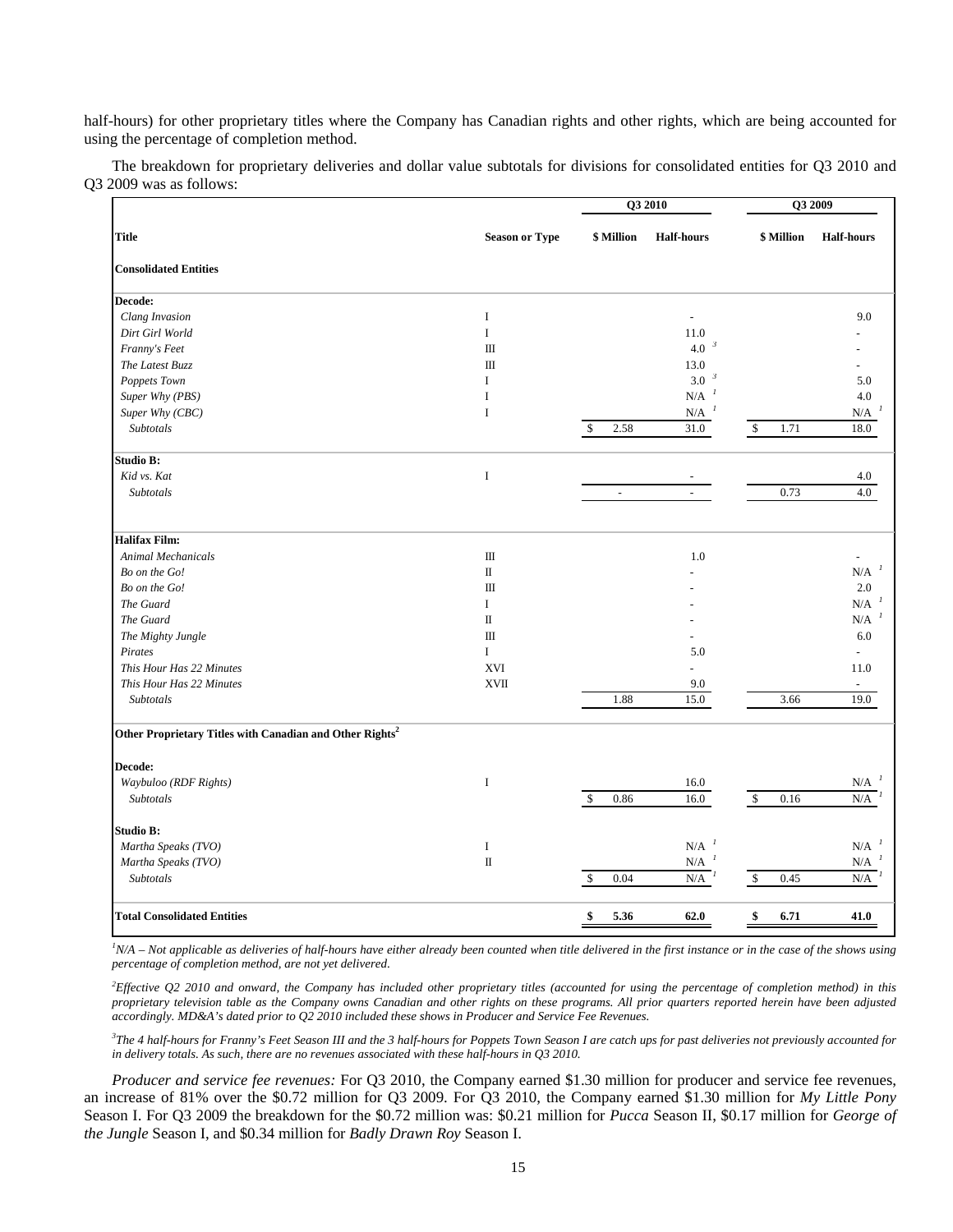*Distribution revenues*: For Q3 2010, distribution revenues were down 58% to \$1.68 million from \$3.96 million for Q3 2009. For Q3 2010, the Company recognized revenue on several contracts throughout its existing library and delivered episodes of newer titles. Some of the more significant sales were on the following titles: *The Latest Buzz* Seasons I, II, and III, *Animal Mechanicals* Seasons I and II, *Franny's Feet* Seasons I, II, and III, *Super Why!* Season I, *Kid vs. Kat* Season I, *Poppets Town* Season I, *The Guard* Seasons I and II, and *Martha Speaks* Season I.

*Music and royalty revenues*: For Q3 2010, music and royalty revenues increased 92% to \$0.50 million (Q3 2009-\$0.26 million). New media revenues were nil in Q3 2010 (Q3 2009-\$0.01 million revenue).

*Rental revenues*: For Q3 2010, rental revenues were \$0.18 million, down from Q3 2009 of \$0.40 million, as a result of continued rental of studio and office facilities to third parties of the Company's Halifax Film Children's Studio, rental of currently unused office space in the Company's headquarters in Halifax, Nova Scotia, and rental of office and equipment of the Company's Toronto, Ontario office. Q3 2009 was higher as it had \$0.33 million in one-time rental revenue from an outside production.

#### *Gross Margin*

Gross margin for Q3 2010 was \$3.34 million, a decrease in absolute dollars of 27% compared to \$4.58 million for Q3 2009.

In particular, production, producer and service fee revenue, and distribution in terms of absolute dollars contributed \$1.81 million, \$0.19 million, and \$0.91 million respectively or 87% of the total margin. Production margin at 34% was in line with Management's expectations based on product delivery mix. Producer and service fee margins can vary greatly and at 15% is at the low end of Management's expectations. Distribution margin can fluctuate greatly from title-to-title and at 54% is at the high end of Management's expectations. Music and royalty revenue less direct costs at 70% was in line with Management's expectations.

Management was pleased with the overall margin at 37% of revenue for Q3 2010 which was in line with Management's expectations.

## *Foreign Exchange Loss (Gain)*

For Q3 2010, foreign exchange loss was \$0.10 million due to the strengthening of the Canadian dollar against the USD, GBP, and Euro (versus a \$0.48 million foreign exchange gain for Q3 2009).

## *EBITDA*

In Q3 2010, EBITDA was \$0.48 million, a 58% decrease as compared to \$1.14 million for Q3 2009. For Q3 2010, this was generally due to the decrease in gross margin dollars of \$1.23 million, offset by a \$0.58 million decrease in SG&A.

#### *Net Income (Loss) and Comprehensive Income (Loss) Before Discontinued Operations*

Net income (loss) and comprehensive income (loss) before discontinued operations for Q3 2010 was a loss of \$0.54 million (Q3 2009-\$0.46 million income).

## *Discontinued Operations*

The Company recorded no loss from discontinued operations for Q3 2010 (Q3 2009-\$0.02 million).

#### *Net Income (Loss) and Comprehensive Income (Loss)*

Net income (loss) and comprehensive income (loss) for Q3 2010 was a loss of \$0.54 million, compared to \$0.44 million income for Q3 2009, or a decrease of \$0.98 million in absolute dollars or 223%.

## **Results for the three months ended December 31, 2009 ("Q2 2010") compared to the three months ended December 31, 2008 ("Q2 2009")**

#### *Revenues*

Revenues for Q2 2010 were \$9.42 million, down 56% from \$21.51 million for Q2 2009. The decrease in Q2 2010 was due to lower deliveries of proprietary programs versus Q2 2009.

*Proprietary production revenues*: Proprietary production revenues for Q2 2010 of \$3.92 million were down 79% compared to \$18.98 million for Q2 2009. The overall decrease was made up of an 87% decrease to \$1.44 million (Q2 2009-\$11.07 million) in proprietary production revenue for the Halifax Film division, a 67% decrease to \$1.85 million for Q2 2010 (Q2 2009-\$5.61 million) for the Decode division, and a 73% decrease to \$0.63 million for the Studio B division (Q2 2009-\$2.30 million). As noted above, Q2 2010 had fewer scheduled deliveries as compared to Q2 2009. The single largest difference in Q2 2010 was a result of no deliveries for *The Guard* versus in total \$6.19 million (\$0.67 million and \$5.52 million for Seasons I and II respectively) for Q2 2009.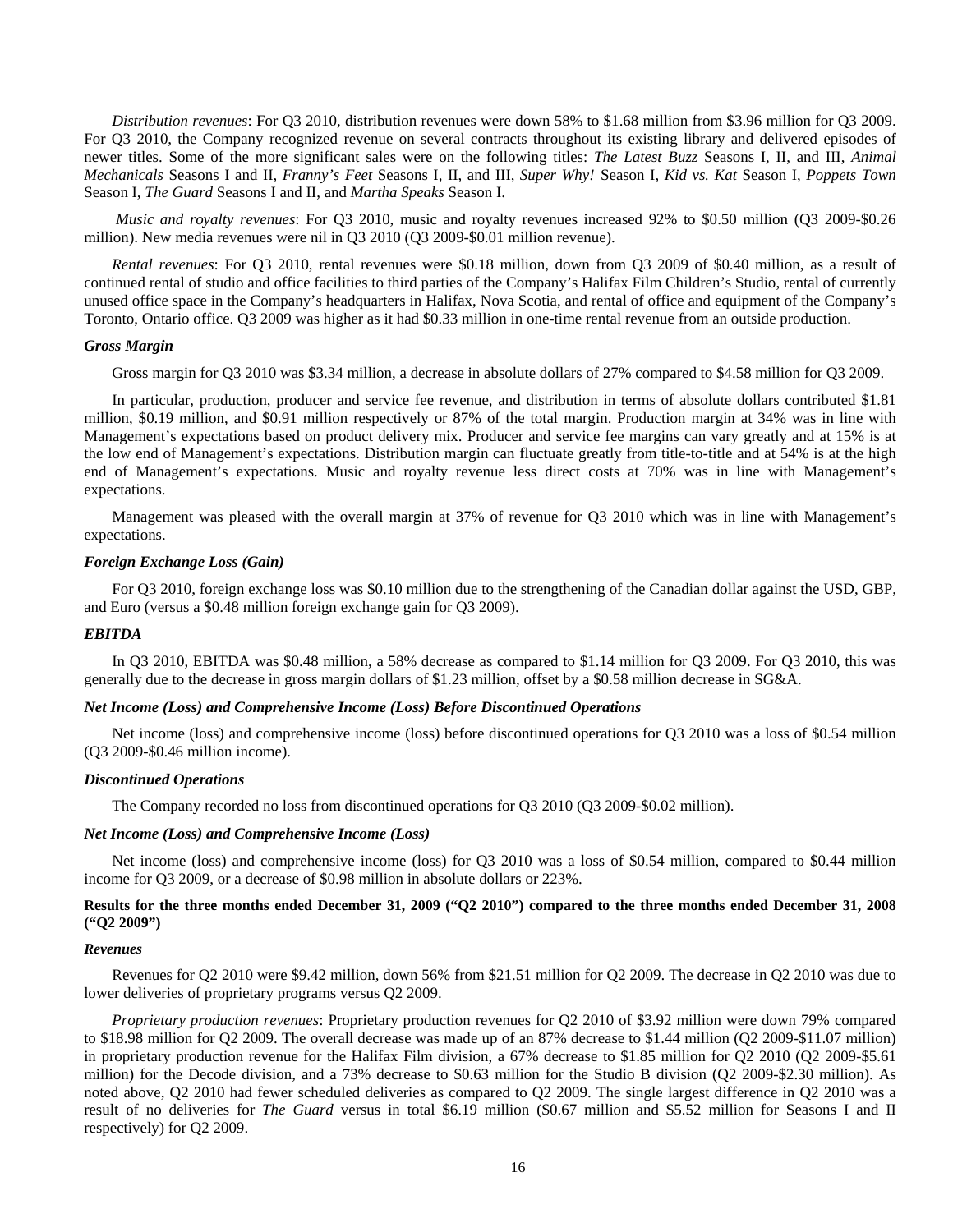For Q2 2010, the Company recognized 57.5 half-hours - \$3.92 million of proprietary film and television program production revenue, a 39% decrease versus the 95.0 half-hours for Q2 2009, where the programs have been delivered and the license periods have commenced for consolidated entities. Included in these totals for Q2 2010 are 35 half-hours (15 half-hours – Q2 2009) of other proprietary titles where the Company has Canadian rights and other rights, which are being accounted for using the percentage of completion method.

The breakdown for proprietary deliveries and dollar value subtotals for divisions for consolidated entities for Q2 2010 and Q2 2009 was as follows:

|                                                                      |                                  |                          | Q2 2010                         |                      | Q2 2009           |
|----------------------------------------------------------------------|----------------------------------|--------------------------|---------------------------------|----------------------|-------------------|
| <b>Title</b>                                                         | <b>Season or Type</b>            | \$ Million               | <b>Half-hours</b>               | \$ Million           | <b>Half-hours</b> |
| <b>Consolidated Entities</b>                                         |                                  |                          |                                 |                      |                   |
| Decode:                                                              |                                  |                          |                                 |                      |                   |
| Chop Socky Chooks                                                    | I                                |                          |                                 |                      | 1.0               |
| Clang Invasion                                                       | I                                |                          |                                 |                      | 7.0               |
| Dirt Girl World                                                      | I                                |                          | 9.0                             |                      |                   |
| The Latest Buzz                                                      | $\mathop{\mathrm{III}}\nolimits$ |                          | N/A                             |                      |                   |
| Poppets Town                                                         | I                                |                          | 4.0                             |                      |                   |
| Super Why (PBS)                                                      | I                                |                          |                                 |                      | 9.0               |
| Super Why (CBC)                                                      | I                                |                          | $\overline{1}$<br>N/A           |                      | N/A               |
| Subtotals                                                            |                                  | 1.04<br>\$               | 13.0                            | 3.78<br>\$           | 17.0              |
| <b>Studio B:</b>                                                     |                                  |                          |                                 |                      |                   |
| Kid vs. Kat                                                          | I                                |                          |                                 |                      | 11.0              |
| Subtotals                                                            |                                  | $\overline{\phantom{a}}$ |                                 | 1.99                 | 11.0              |
|                                                                      |                                  |                          |                                 |                      |                   |
| <b>Halifax Film:</b>                                                 |                                  |                          |                                 |                      |                   |
| Animal Mechanicals                                                   | $\rm{II}$                        |                          |                                 |                      | 8.0               |
| <b>Animal Mechanicals</b>                                            | $\mathbf{I}$                     |                          | 1.5                             |                      |                   |
| Bo on the Go!                                                        | $\rm II$                         |                          |                                 |                      | 1.0               |
| Bo on the Go!                                                        | $\rm III$                        |                          | $N/A$ <sup><math>I</math></sup> |                      |                   |
| The Guard                                                            | $\mathbf I$                      |                          |                                 |                      | 2.0               |
| The Guard                                                            | $\rm II$                         |                          |                                 |                      | 18.0              |
| The Making of Shake Hands with the Devil                             | Documentary                      |                          |                                 |                      | N/A               |
| Nathan Fielder's 2008 Election Special                               | Comedy Special                   |                          |                                 |                      | 2.0               |
| SOUL                                                                 | Ι.                               |                          |                                 |                      | 12.0              |
| This Hour Has 22 Minutes                                             | <b>XVI</b>                       |                          |                                 |                      | 9.0               |
| This Hour Has 22 Minutes                                             | <b>XVII</b>                      |                          | 8.0                             |                      |                   |
| Subtotals                                                            |                                  | 1.44                     | 9.5                             | 11.07                | 52.0              |
| Other Proprietary Titles with Canadian and Other Rights <sup>2</sup> |                                  |                          |                                 |                      |                   |
| Decode:                                                              |                                  |                          |                                 |                      |                   |
| Waybuloo (RDF Rights)-(20 half-hours to Treehouse)                   | I                                |                          | 25.0                            |                      | N/A               |
| Subtotals                                                            |                                  | 0.81<br>\$               | 25.0                            | \$<br>1.83           | N/A               |
|                                                                      |                                  |                          |                                 |                      |                   |
| <b>Studio B:</b>                                                     |                                  |                          |                                 |                      |                   |
| Martha Speaks (TVO)                                                  | I                                |                          | $N/A$ <sup><math>1</math></sup> |                      | 15.0              |
| Martha Speaks (TVO)                                                  | $\rm II$                         |                          | 10.0                            |                      | N/A               |
| Subtotals                                                            |                                  | 0.63<br>\$               | 10.0                            | 0.31<br>$\mathbb{S}$ | 15.0              |
| <b>Total Consolidated Entities</b>                                   |                                  | 3.92<br>\$               | 57.5                            | \$<br>18.98          | 95.0              |
|                                                                      |                                  |                          |                                 |                      |                   |

<sup>*IN/A – Not applicable as deliveries of half-hours have either already been counted when title delivered in the first instance or in the case of the shows using</sup> percentage of completion method, are not yet delivered*.

*2 Effective Q2 2010 and onward, the Company has included other proprietary titles (accounted for using the percentage of completion method) in this proprietary television table as the Company owns Canadian and other rights on these programs. All prior quarters reported herein have been adjusted accordingly. MD&A's dated prior to Q2 2010 included these shows in Producer and Service Fee Revenues.* 

*Producer and service fee revenues:* For Q2 2010, the Company earned \$0.80 million for producer and service fee revenues, an increase of 433% over the \$0.15 million for Q2 2009 (note for this Q2 2010 MD&A and onward, Canadian and other rights programs previously shown in this category have been included in proprietary production revenue). The breakdown for Q2 2010 was as follows: \$0.01 million for *The Señora Project* Season I, \$0.41 million for *My Little Pony* Season I, \$0.08 million for *The*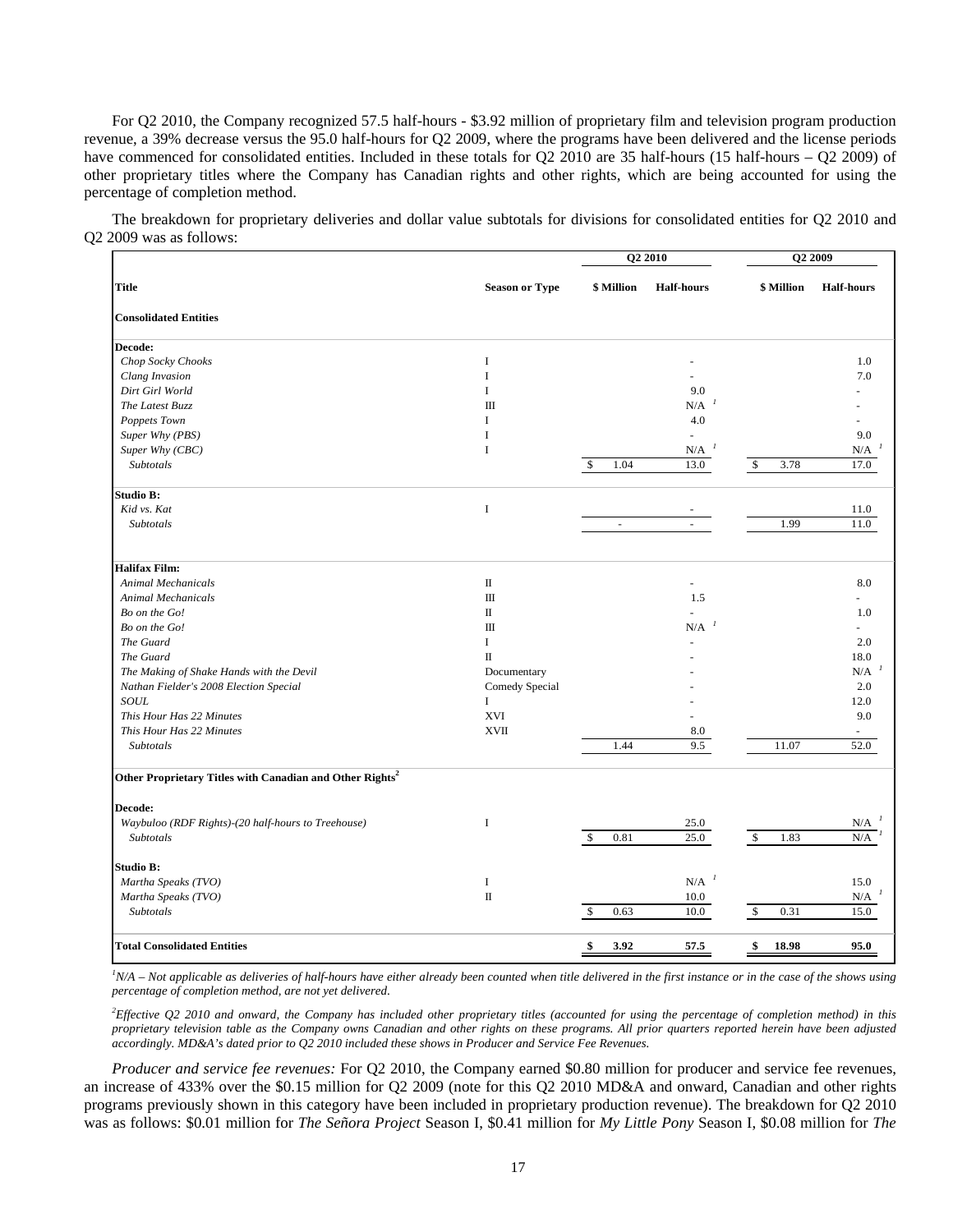*Math Show* Pilot, and \$0.30 million for *Trollope,* a feature length film. For Q2 2009 the breakdown for the \$0.15 million was: \$0.03 million for *Side Show Christmas* Season I, \$0.08 million for *Peanuts* Season I, and \$0.05 million for *Badly Drawn Roy*, offset by small reversal of \$0.01 million for *George of the Jungle* Season I.

*Distribution revenues*: For Q2 2010, distribution revenues were up 69% to \$3.55 million from \$2.10 million for Q2 2009. For Q2 2010, the Company recognized revenue on several contracts throughout its existing library and delivered episodes of newer titles.

*Music and royalty revenues*: For Q2 2010, music and royalty revenues increased 279% to \$0.72 million (Q2 2009-\$0.19 million). Music and royalty revenues are up as the Company's volume of production was up considerably in its most recent fiscal year ended 2009.

*Rental revenues*: For Q2 2010, rental revenues were \$0.17 million, up from Q2 2009 of \$0.06 million, as a result of continued rental of studio and office facilities to third parties of the Company's Halifax Film Children's Studio, rental of currently unused office space in the Company's headquarters in Halifax, Nova Scotia, and rental of office and equipment of the Company's Toronto, Ontario office.

#### *Gross Margin*

Gross margin for Q2 2010 was \$4.01 million, a decrease in absolute dollars of 37% compared to \$6.33 million for Q2 2009.

## *Foreign Exchange Loss (Gain)*

For Q2 2010, foreign exchange loss was \$0.22 million due to the strengthening of the Canadian dollar against the USD, GBP, and Euro (versus a \$0.36 million foreign exchange gain for Q2 2009).

## *EBITDA*

In Q2 2010, EBITDA was \$0.94 million, a 65% decrease as compared to \$2.65 million for Q2 2009.

## *Net Income (Loss) and Comprehensive Income (Loss) Before Discontinued Operations*

Net income (loss) and comprehensive income (loss) before discontinued operations for Q2 2010 was \$0.21 million loss (Q2 2009-\$0.61 million income).

#### *Discontinued Operations*

The Company recorded no loss from discontinued operations for Q2 2010 (Q2 2009-\$0.94 million).

#### *Net Loss and Comprehensive Loss*

Net loss and comprehensive loss for Q2 2010 was \$0.21 million, compared to \$0.33 million for Q2 2009, or an improvement of \$0.12 million in absolute dollars or 36%.

## **Results for the three months ended September 30, 2009 ("Q1 2010") compared to the three months ended September 30, 2008 ("Q1 2009")**

## *Revenues*

Revenues for Q1 2010 were \$12.95 million, down 23% from \$16.87 million for Q1 2009. The decrease in Q1 2010 was generally due to lower deliveries of proprietary programs and lower per half-hour license fee revenue versus Q1 2009.

*Proprietary production revenues*: Proprietary production revenues for Q1 2010 of \$6.80 million were down 54% compared to \$14.66 million for Q1 2009. The overall decrease was as a result of a 53% decrease to \$1.97 million (Q1 2009-\$4.19 million) in proprietary production revenue for the Halifax Film division, a 44% decrease to \$4.42 million for Q1 2010 (Q1 2009-\$7.96 million) for the Decode division, and an 84% decrease to \$0.41 million for the Studio B division (Q1 2009-\$2.51 million).

For Q1 2010, the Company recognized 95.0 half-hours - \$6.80 million of proprietary film and television program production revenue, a 9% decrease versus the 104.5 half-hours for Q1 2009, where the programs have been delivered and the license periods have commenced for consolidated entities. Included in these totals for Q2 2010 are 36 half-hours (25 half-hours Q1 2009) of other proprietary titles where the Company has Canadian rights and other rights, which are being accounted for using the percentage of completion method.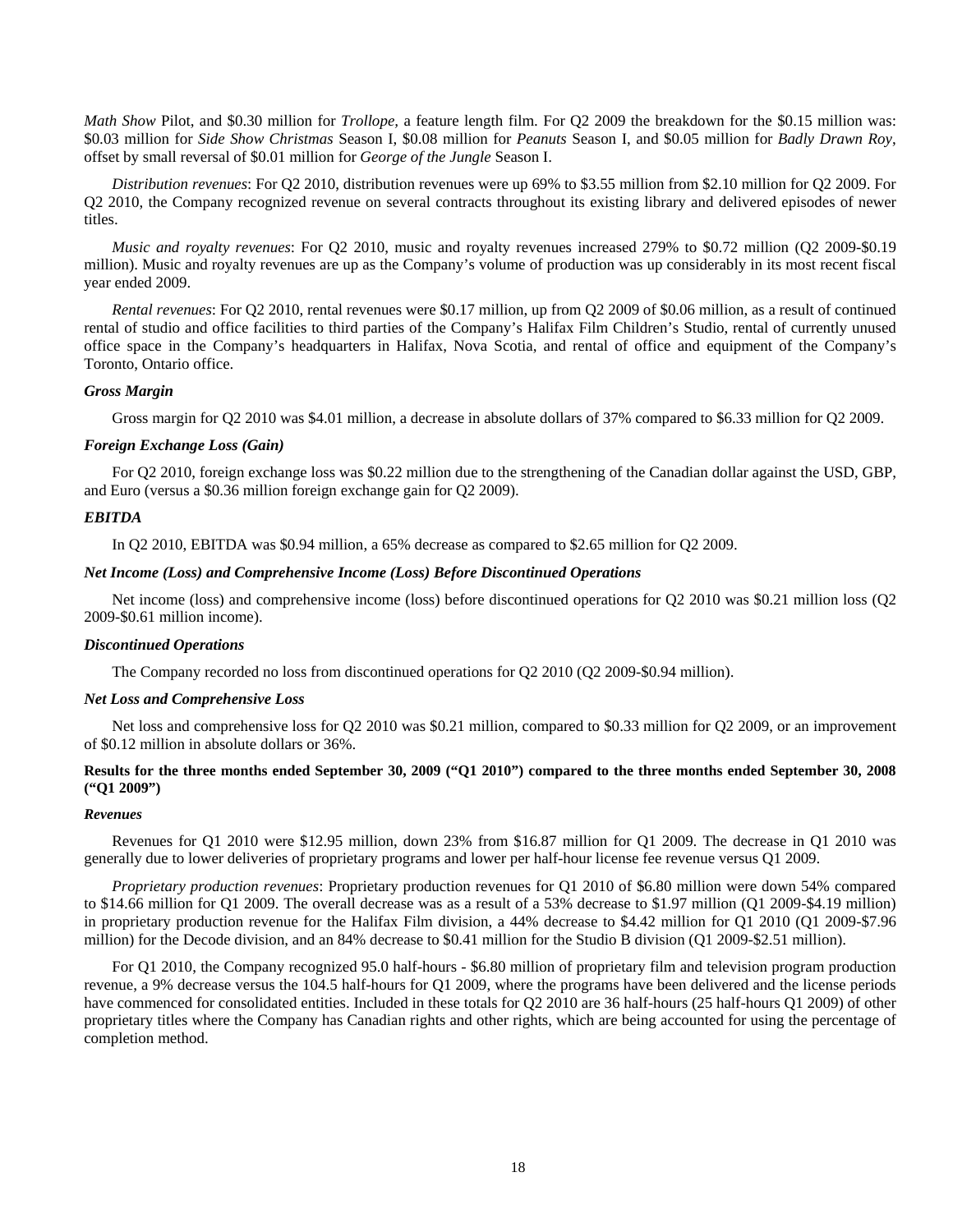The breakdown for proprietary deliveries and dollar value subtotals for divisions for consolidated entities for Q1 2010 and Q1 2009 was as follows:

| <b>Season or Type</b><br>$\bf{I}$<br>I<br>I<br>$\mathbf{I}$ | \$ Million                                                                                     | <b>Half-hours</b>               | \$ Million                                                                 | <b>Half-hours</b> |
|-------------------------------------------------------------|------------------------------------------------------------------------------------------------|---------------------------------|----------------------------------------------------------------------------|-------------------|
|                                                             |                                                                                                |                                 |                                                                            |                   |
|                                                             |                                                                                                |                                 |                                                                            |                   |
|                                                             |                                                                                                |                                 |                                                                            |                   |
|                                                             |                                                                                                |                                 |                                                                            | 8.0               |
|                                                             |                                                                                                |                                 |                                                                            | 3.0               |
|                                                             |                                                                                                | 6.0                             |                                                                            |                   |
|                                                             |                                                                                                | 9.0                             |                                                                            |                   |
| $\rm II$                                                    |                                                                                                |                                 |                                                                            | 26.0              |
| $\mathbf{m}$                                                |                                                                                                | 13.0                            |                                                                            |                   |
| I                                                           |                                                                                                | 13.0                            |                                                                            |                   |
| I                                                           |                                                                                                | $N/A$ <sup><math>I</math></sup> |                                                                            |                   |
| I                                                           |                                                                                                | $\sim$                          |                                                                            | 11.0              |
|                                                             | 3.62<br>$\mathbf{\hat{S}}$                                                                     | 41.0                            | $\mathbb{S}$<br>7.63                                                       | 48.0              |
|                                                             |                                                                                                |                                 |                                                                            |                   |
| $\ensuremath{\mathbf{V}}$                                   |                                                                                                |                                 |                                                                            | 2.0               |
| $\bf{I}$                                                    |                                                                                                |                                 |                                                                            | 11.0              |
|                                                             | $\overline{a}$                                                                                 |                                 | 2.29                                                                       | 13.0              |
|                                                             |                                                                                                |                                 |                                                                            |                   |
|                                                             |                                                                                                |                                 |                                                                            |                   |
|                                                             |                                                                                                |                                 |                                                                            | 0.5               |
|                                                             |                                                                                                |                                 |                                                                            | 7.0               |
|                                                             |                                                                                                |                                 |                                                                            |                   |
|                                                             |                                                                                                |                                 |                                                                            |                   |
|                                                             |                                                                                                |                                 |                                                                            |                   |
|                                                             |                                                                                                |                                 |                                                                            | 10.0              |
|                                                             |                                                                                                |                                 |                                                                            | 1.0               |
|                                                             |                                                                                                | 1.0                             |                                                                            |                   |
|                                                             |                                                                                                |                                 |                                                                            | 18.5              |
|                                                             |                                                                                                |                                 |                                                                            |                   |
|                                                             |                                                                                                |                                 |                                                                            |                   |
| $\bf{I}$                                                    |                                                                                                | 16.0 <sup>3</sup>               |                                                                            | N/A               |
|                                                             | 0.80<br>\$.                                                                                    | 16.0                            | 0.33<br>$\mathbf{s}$                                                       | N/A               |
|                                                             |                                                                                                |                                 |                                                                            |                   |
| $\rm I$                                                     |                                                                                                |                                 |                                                                            | 25.0              |
| $\rm II$                                                    |                                                                                                | 20.0                            |                                                                            | N/A               |
|                                                             | 0.41<br>$\mathbf{\hat{S}}$                                                                     | 20.0                            | 0.22<br>$\mathbb{S}$                                                       | 25.0              |
|                                                             | 6.80<br>\$                                                                                     | 95.0                            | \$<br>14.66                                                                | 104.5             |
|                                                             | $\rm II$<br>$\rm II$<br>$\rm III$<br>$\bf{I}$<br>Documentary<br>$\bf{I}$<br>XVI<br><b>XVII</b> | 1.97                            | 5.0<br>10.0<br>2.0<br>$\rm N/A$<br>18.0<br>$N/A$ <sup><math>1</math></sup> | 4.19              |

<sup>*IN/A – Not applicable as deliveries of half-hours have either already been counted when title delivered in the first instance or in the case of the shows using</sup> percentage of completion method, are not yet delivered*.

*2 Effective Q2 2010 and onward, the Company has included other proprietary titles (accounted for using the percentage of completion method) in this proprietary television table as the Company owns Canadian and other rights on these programs. All prior quarters reported herein have been adjusted accordingly. MD&A's dated prior to Q2 2010 included these shows in Producer and Service Fee Revenues.* 

*3 This total has been adjusted as originally reported in the Q1 2010 MD&A as 20 half-hours in error.* 

*Producer and service fee revenues:* For Q1 2010, the Company earned \$1.66 million for producer and service fee revenues, an increase of 253% over the \$0.47 million for Q1 2009 (note for this Q2 2010 MD&A and onward, Canadian and other rights programs previously shown in this category have been included in proprietary production revenue).

*Distribution revenues*: For Q1 2010, distribution revenues were up 157% to \$3.75 million from \$1.46 million for Q1 2009.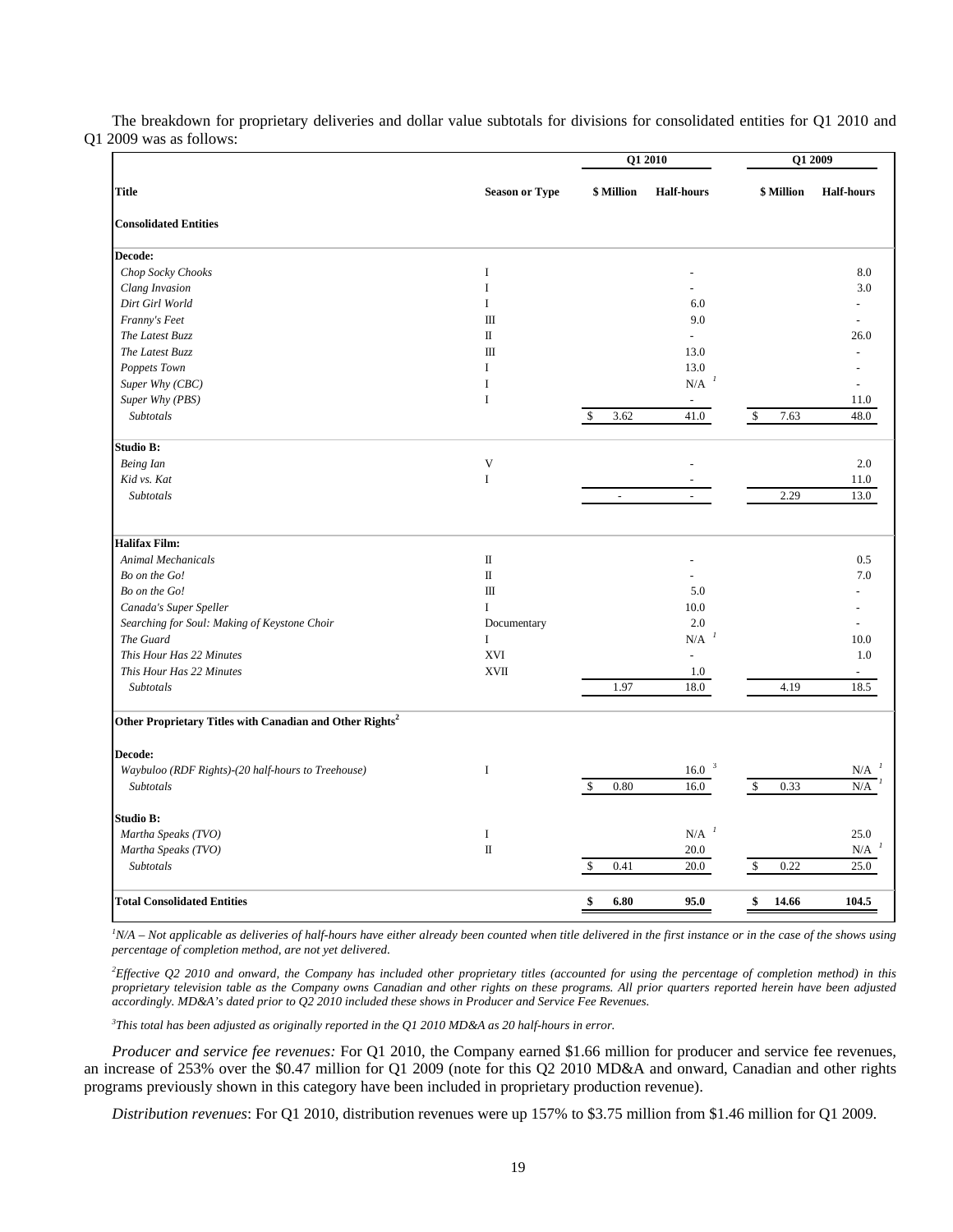*Music and royalty revenues*: For Q1 2010, music and royalty revenues increased 5% to \$0.21 million (Q1 2009-\$0.20 million). New media revenues increased in Q1 2010 to \$0.35 million (Q1 2009-\$0.03 million).

*Rental revenues*: For Q1 2010, rental revenues were \$0.18 million, up from Q1 2009 of \$0.05 million, as a result of continued rental of studio and office facilities to third parties of the Company's Halifax Film Children's Studio, rental of currently unused office space in the Company's headquarters in Halifax, Nova Scotia, and rental of office and equipment of the Company's Toronto, Ontario office.

## *Gross Margin*

Gross margin for Q1 2010 was \$4.86 million, a decrease in absolute dollars of 4% compared to \$5.05 million for Q1 2009. The overall margin at 38% of revenue for Q1 2010 was at the high end of Management's expectations.

## *Foreign Exchange Loss (Gain)*

For Q1 2010, foreign exchange loss was \$0.21 million due to the strengthening of the Canadian dollar against the USD, GBP, and Euro (versus a \$0.07 million foreign exchange loss for Q1 2009).

## *EBITDA*

In Q1 2010, EBITDA was \$1.72 million, a 10% decrease as compared to \$1.91 million for Q1 2009.

#### *Net Income and Comprehensive Income Before Discontinued Operations*

Net income and comprehensive income before discontinued operations for Q1 2010 was \$0.01 million (Q1 2009-\$0.61 million).

## *Discontinued Operations*

The Company recorded no loss from discontinued operations for Q1 2010 (Q1 2009-\$0.08 million).

## *Net Income and Comprehensive Income*

Net income and comprehensive income for Q1 2010 was \$0.01 million, compared to \$0.53 million for Q1 2009, or a decrease of \$0.52 million in absolute dollars or 98%.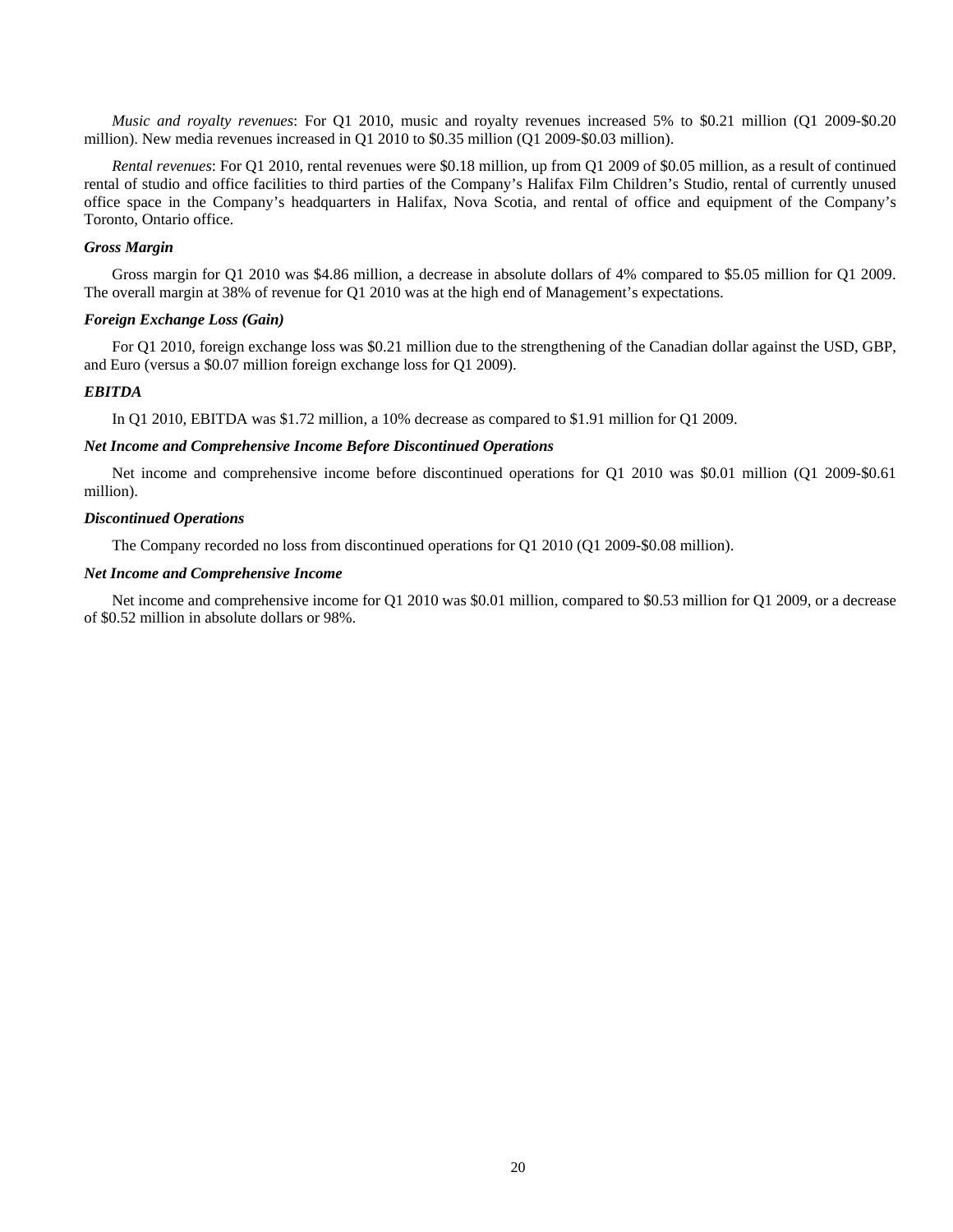|                                                          | <b>June 30,</b><br>2010<br>\$                       | <b>June 30,</b><br>2009<br>\$ |
|----------------------------------------------------------|-----------------------------------------------------|-------------------------------|
|                                                          | (Amounts in Thousands, Except Balance Sheet Ratios) |                               |
| <b>Key Balance Sheet Amounts and Ratios:</b>             |                                                     |                               |
| Cash, restricted cash $^{(1)}$ and short-term investment | 22,018                                              | 11,086                        |
|                                                          | 45,380                                              | 44,851                        |
|                                                          | 37,936                                              | 20,496                        |
|                                                          | 3,137                                               | 4,797                         |
|                                                          | 1.75                                                | 1.25                          |
| <b>Cash Inflows (Outflows) by Activity:</b>              |                                                     |                               |
|                                                          | 16,370                                              | 786                           |
|                                                          | (5,275)                                             | (3,793)                       |
|                                                          | (5,981)                                             | 4,987                         |
|                                                          | 5,114                                               | 1,980                         |
| Adjusted Operating Activities <sup>3</sup>               | (4,608)                                             | 7,089                         |

(1) Restricted cash was the balance of cash on hand in Media Fund (Atlantic) Ltd. of \$8 as at June 30, 2009. As of January 15, 2010 this cash was no longer restricted due to the acquisition of Media Fund (Atlantic) Ltd. (see Note 3(b) to the audited consolidated financial statements for the year ending June 30, 2010 for details).

(2) Working capital ratio is current assets divided by current liabilities.

(3) For the Year Ended June 30, 2010 Adjusted Operating Activities was an outflow of \$4,608 (Year Ended June 30, 2009 – \$7,089 inflow) calculated as cash inflows from operating activities of \$16,370 (2009-\$786) adjusted by proceeds from (repayment of) interim production financing of \$(20,978) (2009-\$6,303 proceeds from). See "Use of Non-GAAP Financial Measures" section of this MD&A for a definition of Adjusted Operating Activities.

## *Changes in Cash*

Cash at June 30, 2010 was \$15.92 million compared to \$10.81 million as of June 30, 2009. For Fiscal 2010 the cash balance increased \$5.11 million when comparing it to the cash balance as at June 30, 2009.

For Fiscal 2010 cash flows generated from operating activities were \$16.37 million. Cash flows from operating activities resulted from net loss of \$0.81 million and adding back non-cash items of amortization of film and television programs, acquired library, PP&E, intangible assets, foreign exchange loss, impairment in value of certain investments in film and television programs, equity loss, loss on disposal of short-term investments, stock-based compensation, interest on promissory notes, and net change in non-cash working capital balances related to operations of \$18.07 million, \$0.90 million, \$1.20 million, \$1.08 million, \$0.44 million, \$0.56 million, \$0.04 million, \$0.04 million, \$0.73 million, \$0.01 million, and \$8.48 million respectively. Cash flows were adjusted \$13.60 million for investments in film and television programs, \$0.35 million for gain on restructuring of investment, \$0.01 million for unrealized gain on short-term investments, and \$0.40 million from future income tax recovery. Cash flows were decreased by the non-cash discontinued operations charge of \$0.01 million.

For Fiscal 2010 cash flows from financing activities were a use of cash of \$5.98 million. Cash flows used in financing activities resulted primarily from repayment of interim production financing of \$20.98 million, repayments of long-term debt of \$0.63 million, common shares repurchased and cancelled of \$0.12 million, repayment of bank indebtedness of \$2.50 million, and repayment of other liability of \$0.67 million. This was offset by cash generated of \$18.92 million from the issuance of common stock.

For Fiscal 2010 cash flows from investing activities were a use of cash of \$5.28 million. Cash flows used in investing activities were \$6.08 million for acquisitions of short-term investments and \$0.50 million for PP&E acquisitions. Cash flows generated in investing activities were proceeds from disposal of short-term investments of \$0.23 million and \$1.08 million net cash advances from investees.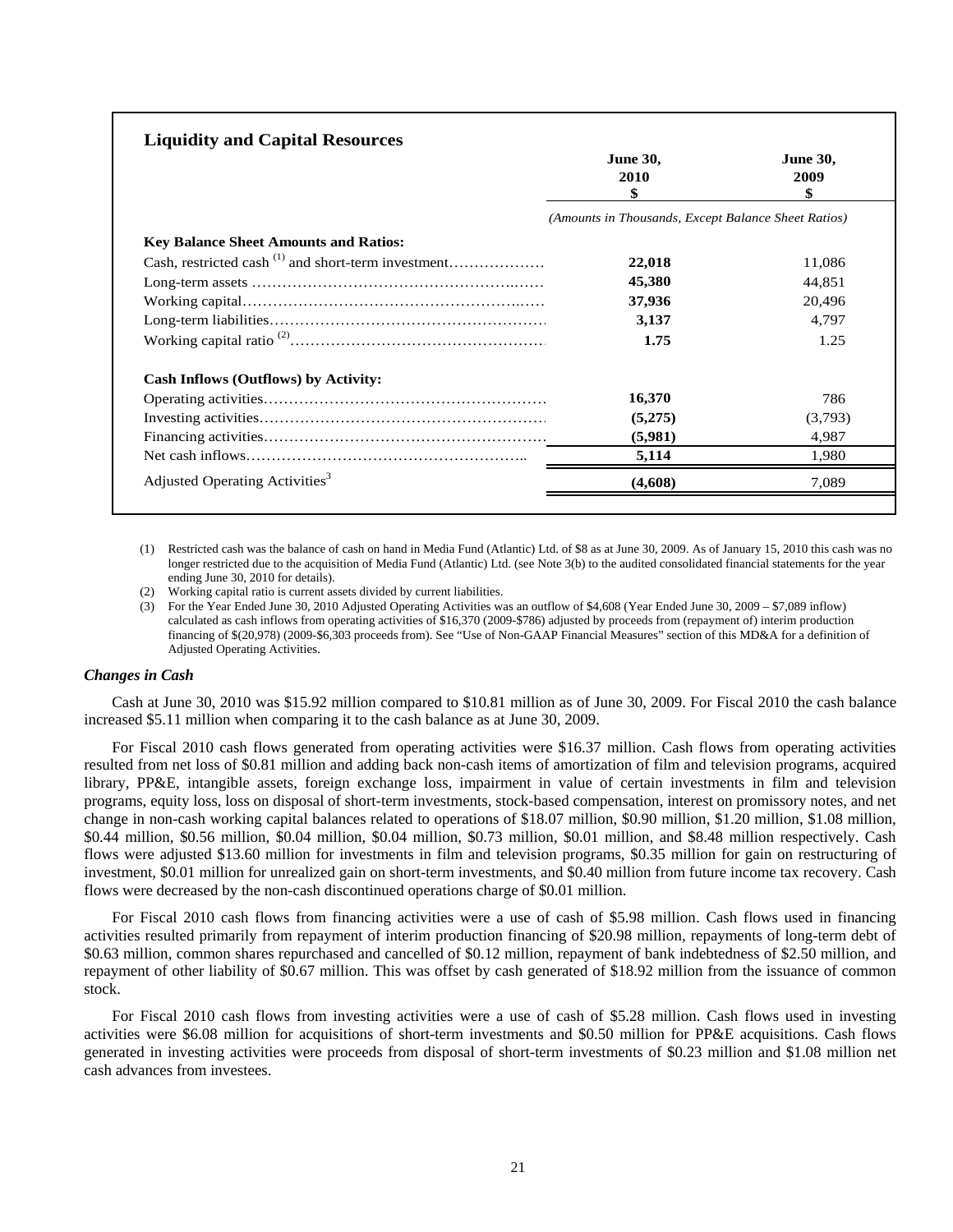## *Working Capital*

Working capital ("**Working Capital**") represents the Company's current assets less current liabilities. Working Capital increased by \$17.44 million as at June 30, 2010 over June 30, 2009. The working capital ratio remained strong at 1.75 for June 30, 2010.

Management was pleased with cash flow provided from Operating Activities of \$16.37 million for Fiscal 2010. However, generally due to a fewer number of proprietary deliveries and slightly lower distribution revenues, cash flow from Adjusted Operating Activities was a use of \$4.61 million for Fiscal 2010 (Fiscal 2009-\$7.09 million cash flow provided by Adjusted Operating Activities), as shown in Liquidity and Capital Resources Chart in this MD&A and defined in "Use of Non-GAAP Financial Measures" section of this MD&A. Along with EBITDA, cash flow from Operating Activities and Adjusted Operating Activities are the key metrics for Management in assessing operational performance. For Fiscal 2010, Management was pleased to be able to mainly use positive cash flow from operations to pay down \$20.98 million of interim production financing (Fiscal 2009-interim production financing increased by \$6.30 million).

Based on the Company's current revenue expectations for Fiscal 2011 and 2012, which are based on contracted and expected production, distribution, and other revenue, the Company believes cash generated from operations and existing resources will be sufficient to satisfy Working Capital needs for at least the next twelve months. Management believes the current Working Capital surplus totalling \$37.94 million is sufficient to execute its current business plan.

#### *Royal Bank Revolving Operating and Production Credit Facility*

As at June 30, 2010, the Company has a revolving operating credit facility (the "**RBC Revolving Operating Credit Facility**") with the Royal Bank of Canada ("**Royal Bank**"), with a maximum amount of \$3.51 million, bearing interest at Royal Bank Prime + 1.25% and is for general working capital purposes. The Company has extended this facility to November 30, 2010. The availability of the RBC Revolving Operating Credit Facility is subject to the Company maintaining interest and consolidated indebtedness coverage ratios and certain other covenants.

The Company also has a revolving production credit facility ("**The RBC Revolving Production Credit Facility**") with the Royal Bank with a maximum authorized amount of \$39.38 million as of June 30, 2010. The RBC Revolving Production Credit Facility is the aggregate of interim production financing of individual programs financed through the Royal Bank which are subject to individual approved tranches (collectively the "**RBC Individual Approved Tranches**"). The RBC Revolving Production Credit Facility matures at various dates twenty-four months following the first drawdown of funds in respect of each RBC Individual Approved Tranche. The maturity dates for the RBC Individual Approved Tranches vary, but the outside maturity date is April 2012.

## *Capital Management*

The Company's objectives when managing capital are to provide an adequate return to shareholders, safeguard its assets, maintain a competitive cost structure and continue as a going concern in order to pursue the development, production and distribution of its film and television properties. To maximize ongoing development and growth effort, the Company did not pay out dividends during the year ended June 30, 2010. The Company is not anticipating paying out dividends during the year ended June 30, 2011.

To facilitate the management of its capital structure, the Company prepares annual expenditure operating budgets that are updated as necessary depending on various factors, including industry conditions and operating cash flow. The annual and updated budgets are reviewed by the board of directors.

The Company monitors capital using a number of financial ratios, specifically for the RBC Revolving Operating and Revolving Production Credit Facilities, including but not limited to:

- The Revolving Coverage Ratio, defined as consolidated EBITDA to interest expense (defined as interest on long-term debt); and
- The Net Worth Ratio, defined as funded debt to consolidated net worth.

The following table illustrates the financial ratios calculated on a rolling twelve-month basis as at:

|                 | <b>Measure</b> | <b>June 30.</b> | <b>June 30,</b> |
|-----------------|----------------|-----------------|-----------------|
|                 | targets        | 2010            | 2009            |
| Coverage Ratio  | $>$ 4.0x       | 15.8x           | 27.0x           |
| Net Worth Ratio | $<$ 3.0x       | 0.6x            | 1.1x            |

The Company has been in compliance with these ratios since the inception of the RBC Revolving Operating and Revolving Production Credit Facilities.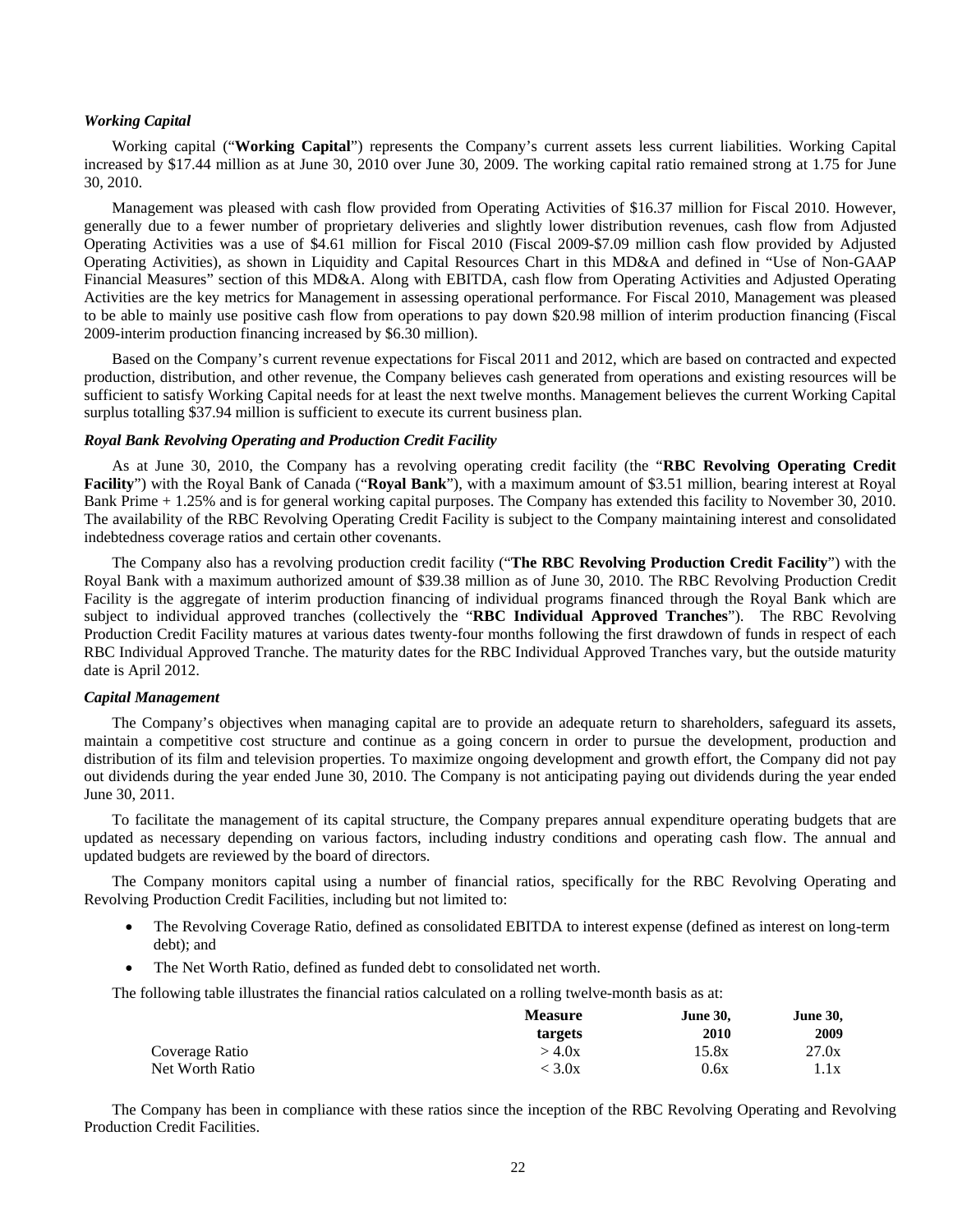| <b>Contractual Obligations</b> |              |             |       |       |                                                            |
|--------------------------------|--------------|-------------|-------|-------|------------------------------------------------------------|
| As of June 30, 2010            |              |             |       |       |                                                            |
| <b>Payments Due by Period</b>  |              |             |       |       |                                                            |
| (All amounts are in thousands) | <b>Total</b> | Fiscal 2011 |       |       | <b>Fiscal 2012-2013</b> Fiscal 2014-2015 After Fiscal 2016 |
|                                |              |             |       |       |                                                            |
|                                | 250          | 250         |       |       |                                                            |
|                                | 740          | 302         | 438   |       |                                                            |
|                                | 2,978        | 342         | 652   | 609   | 1,375                                                      |
|                                | 5,569        | 1,133       | 1,362 | 1,059 | 2,015                                                      |
|                                | 9,537        | 2.027       | 2.452 | 1.668 | 3,390                                                      |
|                                |              |             |       |       |                                                            |

RBC Revolving Operating Credit Facility with a maximum amount of \$3.51 million bearing interest at bank prime plus 1.25%. See note 12 to the audited consolidated financial statements for the year ended June 30, 2010 for details.

(2) Pursuant to capital leases for video editing, leaseholds, and other office equipment, the obligations bear interest ranging from 5.2% to 8.4% and mature from June 2010 to December 2011. Principal balances are included in note 14 to the audited consolidated financial statements for the year ended June 30, 2010. (3) See note 14 to the audited consolidated financial statements for the year ended June 30, 2010 for details.

(4) Pursuant to operating leases. See note 18 to the audited consolidated financial statements for the year ended June 30, 2010 for details.

#### **Outlook**

The Company's June 30, 2010 balance sheet remains strong with more than \$22.0 million in cash and short-term investments on hand. Management is focusing on its core strengths of developing, producing, and distributing the best possible quality Children's and Family programs with goals of increasing cash flows from operations and profitability through existing production and distribution streams and emerging music and M&L opportunities. With its cash on hand the Company is also seeking acquisition targets to compliment its core strengths. Possible opportunities would include licensing expertise, additional production capacity and film and television libraries with a proven track record of positive cash flows.

With the weakened state of the global economy throughout 2009 the Company has seen a slowdown in advertising dollars for its broadcast customers. This translated into a slowdown of production revenue for 2010 versus 2009 as broadcasters did not commit to new shows and series renewals as quickly as they had in Fiscal 2009. Management feels the climate is improving and remains optimistic for Fiscal 2011 and beyond.

For Fiscal 2011, the Company is targeting 15-40% growth in proprietary production revenue. The Company's 2011 target output range is 200-250 half-hours of combined proprietary programs and other proprietary titles with Canadian and other rights. For 2011, the Company is targeting an average license fee per half-hour in the range of \$0.75 - \$1.25 million with a goal of being at or above the mid point of the range, which would represent 15-60% growth over 2010.

Children's programming is off prime time and therefore not as reliant on advertising dollars, and the fact that most of our customer base has a Governmental regulatory mandate to deliver a minimum requirement of children's programming, Management is optimistic that for Fiscal 2011 and going forward opportunities for proprietary children's programming will continue to improve.

For Fiscal 2011, Management is projecting a target for distribution revenues to be slightly lower than Fiscal 2010 in the range of \$8-13 million as the Company may continue to see the lagging effect of fewer 2010 proprietary deliveries. However, the Company is optimistic it will continue to add third party distribution titles to supplement lower proprietary inventory levels. The Company has already been able to add signings of the following successful third party series: *Grandpa in my Pocket* Season II, Season II *Spectacle: With Elvis Costello…*, and *How to be Indie* Season I.

Looking forward to Fiscal 2011, a continued area for growth is a proliferation of coproduction opportunities. Management continues to target these areas along with new and existing service opportunities. DHX, having a strong distribution presence in the international marketplace and being well positioned in Canada, is in a prime position to capture some of this business. For 2011, Management's target range is \$9-\$15 million for contracted and expected producer and service fee revenues, representing a range of 20-100% growth over 2010.

M&L still represents upside for the Company, however as a result of the current climate, this has potentially been pushed further into the future. For Fiscal 2011, the Company is targeting 10-50% growth over 2010 in the category of music and royalty revenue. For 2011 new media revenue is expected to grow by 25-50% over 2010 and rental revenues are expected to be generally in line with 2010 levels.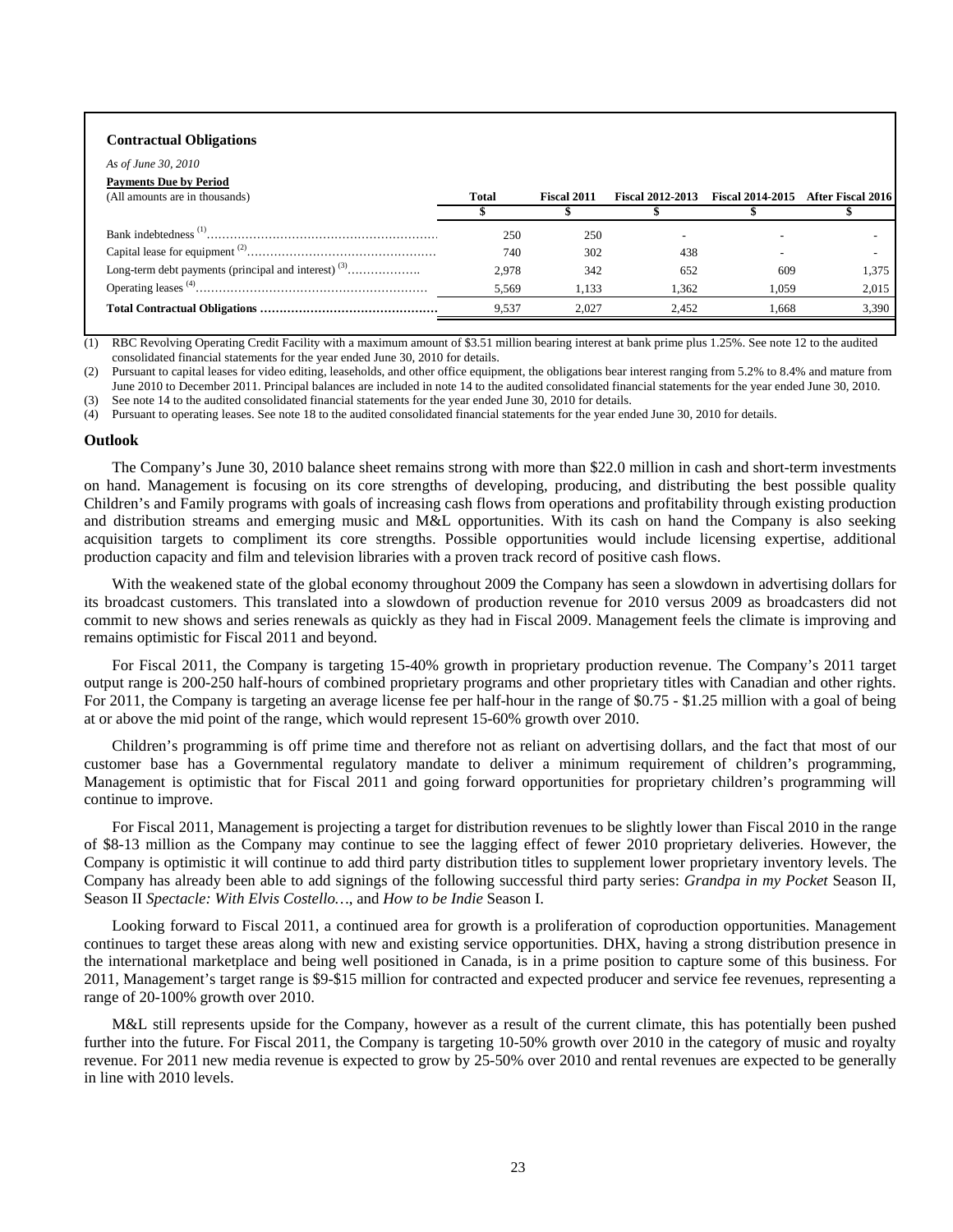As noted in the subsequent event section of this MD&A, on September 14, 2010 the Company acquired W!LDBRAIN Entertainment Inc. ("**Wildbrain**"). Actual unaudited pro forma revenues and net income for the six month period ended June 30, 2010 were approximately \$6.90 million and \$1.4 million USD respectively. Wildbrain was recently broken off from a large entity, so full year financials are not available. Management does not believe the financial results for Wildbrain for the six months ended June 30, 2010 should be relied upon as an indication of results for any future period. Management expects Wildbrain will contribute between \$8-\$12 million in revenues and approximately \$0.75-\$1.25 million in EBITDA from the date of closing to the end of Fiscal 2011.

For 2011, Management expects gross margin to range from 35-40% range with a goal to being near the high end of the range. Management continues to target additional SG&A reductions of 5% for 2011 versus 2010. For 2011, amortization of acquired library and development expense when considered together and amortization of PP&E and intangibles also considered together, are expected to be in the ranges of \$0.75-\$1.50 million and \$1.75-\$2.25 million respectively. For 2011, stock-based compensation, interest expense, interest income, and equity loss are expected to be in the following ranges respectively: \$0.50- \$1.00 million, \$0.10-\$0.30 million, \$0.10-\$0.50 million, and \$0.03-\$0.10 million.

#### **Media Fund**

On January 15, 2010, the holders of the Media Fund (Atlantic) Ltd. ("**Media Fund**") Put Options exercised their rights and exchanged the Put Options for common shares of the Company. As such, the Company has acquired effectively all of the outstanding shares in Media Fund. The consideration for the exchange of the Media Fund Put Options was 425,420 shares of the Company valued at \$391 (see note 3(b) of the audited consolidated financial statements for the year ended June 30, 2010 for further details).

## **Investment in Tribal Nova and Woozworld**

On April 30, 2010 ("**Tribal Nova Transaction Date**"), the Company's investment in Tribal Nova Inc. ("**Tribal Nova**") was restructured. In exchange for 670,000 Class A preferred shares of Tribal Nova, the Company received 670,000 preferred shares, representing 4%, of Woozworld Inc. The Company also received 4,360,000 Class D preferred shares representing 34% of the shares of Tribal Nova, in exchange for the Company's remaining 1,344,898 Class A preferred shares of Tribal Nova. The Company recorded its investment in Tribal Nova at \$2.06 million and its investment in Woozworld Inc. at \$0.33 million. The \$2.06 million investment in Tribal Nova has been allocated to the identifiable intangible assets based on their preliminary estimated fair values as follows: \$1.65 million to source code, \$0.40 million to license contracts and subscription lists. Amortization of these intangibles (net of equity income pickup for Tribal Nova) for the year ended June 30, 2010 was \$0.40 million (2009 – \$nil) (see notes 3(a) and 8 of the audited consolidated financial statements for the year ended June 30, 2010 for further details).

#### **Subsequent Event**

On September 14, 2010, the Company acquired all the outstanding shares in Wildbrain, a privately owned company, based in Los Angeles California, for \$8.00 million USD. Wildbrain operates an animation studio in Los Angeles and is the co-owner of acclaimed children's television series and live touring show Yo-Gabba-Gabba!. Further consideration is payable in USD as an earn out payment calculated as 50% of cash receipts from the Yo-Gabba-Gabba! property over \$11.50 million (inclusive of an allocation for \$0.50 million per year in operating expenses beginning from the year in which \$10.00 million in cash receipts are achieved, as defined in the Wildbrain share purchase agreement) for a period of 36 months from closing.

#### **Seasonality**

Results of operations for any period are dependent on the number and timing of film and television programs delivered, which cannot be predicted with certainty. Consequently, the Company's results from operations may fluctuate materially from period-to-period and the results of any one period are not necessarily indicative of results for future periods. Cash flows may also fluctuate and are not necessarily closely correlated with revenue recognition. During the initial broadcast of the rights the Company is somewhat reliant on the broadcaster's budget and financing cycles and at times the license period gets delayed and commences at a later date than originally projected.

The Company's film and television revenues vary significantly from quarter to quarter driven by contracted deliveries with the primary broadcasters. Although with the Company's recent diversification of its revenue mix, particularly in the strengthening of the distribution revenue stream, some of the quarterly unevenness is improving slightly and becoming more predictable. Distribution revenues are contract and demand driven and can fluctuate significantly from period-to-period.

#### **Critical Accounting Policies and Estimates**

The preparation of the financial statements in conformity with Canadian GAAP requires Management to make estimates and assumptions that affect the reported amounts of assets and liabilities and disclosure of contingent assets and liabilities at the dates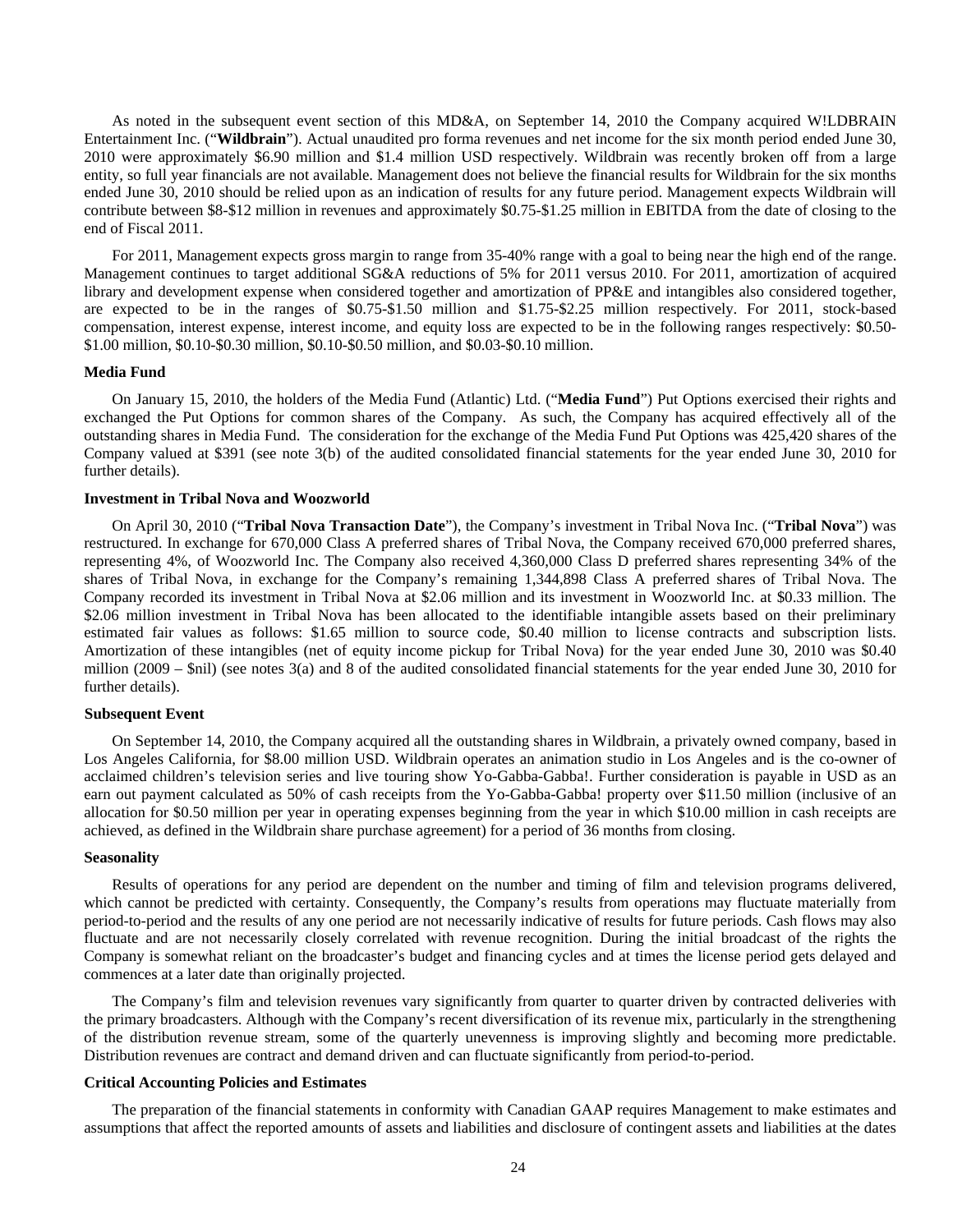of the financial statements and the reported amounts of revenue and expenses during the reporting period. Management of the Company regularly reviews its estimates and assumptions based on historical experience and various other assumptions that it believes would result in reasonable estimates given the circumstances. Actual results could differ from those estimates under different assumptions. The following is a discussion of accounting policies that require significant Management judgments and estimates. For a discussion of all of the Company's accounting policies, including the items outlined below, refer to note 1 of the audited consolidated financial statements for the years ended June 30, 2010 and 2009 on www.sedar.com or DHX's website at [www.dhxmedia.com](http://www.dhxmedia.com/).

## *Revenue Recognition*

#### *Production and Distribution Revenue*

The Company recognizes revenues from the licensing of film and television programs when: a) the Company has persuasive evidence of a contractual arrangement; b) the production has been completed; c) the contractual delivery arrangements have been satisfied; d) the licensing period has commenced; e) the fee is fixed or determinable; and f) collectibility of proceeds is reasonably assured.

Cash payments received or advances currently due pursuant to a broadcast license or distribution arrangement are recorded as deferred revenue until all of the foregoing conditions of revenue recognition have been met.

Revenues from production services for third parties and new media revenue on the Company's proprietary productions are recognized on a percentage-of-completion basis. Associated production costs are charged against earnings as the revenue is recognized. Percentage-of-completion is based upon the proportion of costs incurred in the current period to total expected costs. A provision is made for the entire amount of future estimated losses, if any, on production-in-progress.

#### *Producer and Service Fee Revenue*

Revenues from production services for third parties are recognized on a percentage-of-completion basis. Associated production costs are charged against earnings as the revenue is recognized. Percentage-of-completion is based upon the proportion of costs incurred in the current period to total expected costs. A provision is made for the entire amount of future estimated losses, if any, on production-in-progress.

#### *Royalty Revenue*

Royalty revenue is accrued for royalty streams the Company has a history of receiving revenue on and is recognized in periods in accordance with statements received from third party agents and or based on historical average.

#### *Variable Interest Entities*

The Company follows Accounting Guideline 15 – Consolidation of Variable Interest Entities ("**AcG 15**"). AcG 15 provides criteria for the identification of Variable Interest Entities (**"VIEs"**) and further criteria for determining what entity, if any should consolidate them. AcG 15 defines a VIE as an entity that either does not have sufficient equity at risk to finance its activities without subordinated financial support or where the equity investors lack the characteristic of a controlling financial interest. VIEs are subject to consolidation by a company if that company is deemed the primary beneficiary of the VIE. The primary beneficiary is the party that is either exposed to a majority of the expected losses from the VIEs' activities or is entitled to receive a majority of the VIEs' residual returns or both.

#### *Investment in Film and Television Programs*

Investment in film and television programs represents the unamortized costs of film and television programs which have been produced by the Company or for which the Company has acquired distribution rights. Investment in film and television programs also includes acquired film and television libraries. Costs of acquiring and producing film and television programs are capitalized, net of federal and provincial program contributions earned, and amortized using the individual film forecast method, whereby capitalized costs are amortized and ultimate participation costs are accrued in the proportion that current revenue bears to Management's estimate of ultimate revenue expected to be recognized from the exploitation, exhibition, or licensing of the film or television program. For film and television programs produced by the Company, capitalized costs include all direct production and financing costs incurred during production that are expected to benefit future periods. Financing costs are capitalized to the costs of a film or television program until the film or television program is complete. Capitalized production costs do not include administrative and general expenses, the cost of overall deals, or charges for losses on properties sold or abandoned. For episodic television series, until estimates of secondary market revenue can be established, capitalized costs for each episode produced are limited to the amount of revenue contracted for each episode. Costs in excess of this limitation are expensed as incurred on an episode-by-episode basis. Production financing provided by third parties that acquire substantive equity participation is recorded as a reduction of the cost of the production. Film and television programs in progress represent the accumulated costs of productions, which have not been completed by the Company. For films other than episodic television series and acquired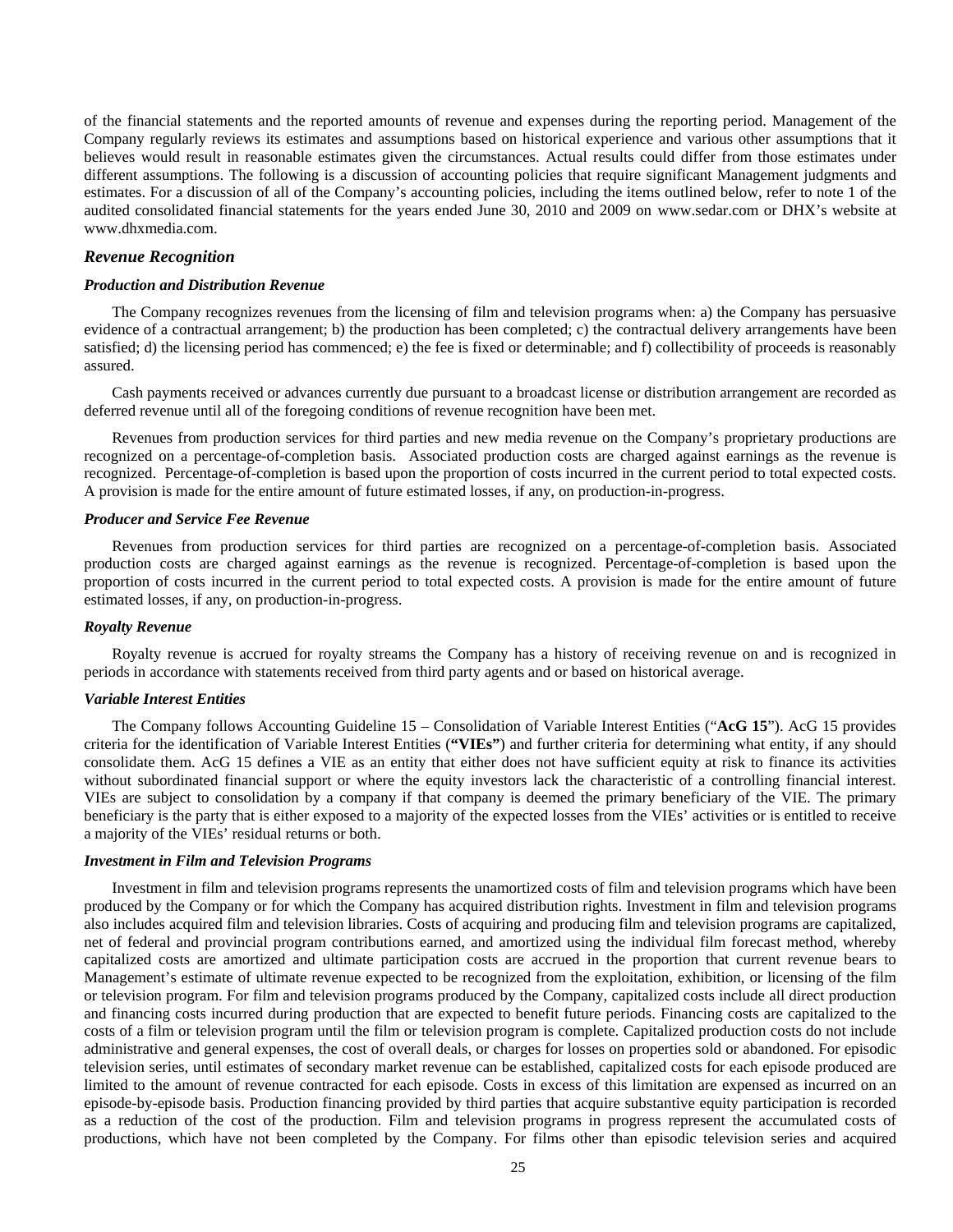libraries, ultimate revenue includes estimates over a period not to exceed ten years following the date of initial release. For episodic television series, ultimate revenue includes estimates of revenue over a period not to exceed ten years from the date of delivery of the first episode or, if still in production, five years from the date of delivery of the most recent episode, if later. For acquired film and television libraries previously released, ultimate revenue includes estimates of revenue over a period not to exceed twenty years from the date of acquisition.

Revenue estimates are prepared on a title-by-title basis and are reviewed periodically based on current market conditions. For film, revenue estimates include net theatrical receipts, sale of videocassettes and DVDs, licensing of television broadcast rights and licensing of other ancillary film rights to third parties. For television programs, revenue estimates include licensed rights to broadcast television programs in development and rights to renew licenses for episodic television programs in subsequent seasons. Ultimate revenue includes estimates of secondary market revenue for produced episodes only when the Company can demonstrate through its experience or industry norms that the number of episodes already produced, plus those for which a firm commitment exists and the Company expects to deliver, can be licensed successfully in the secondary market.

Estimates of future revenue involve measurement uncertainty and it is therefore possible that reductions in the carrying value of investment in film and television programs may be required as a consequence of changes in Management's future revenue estimates.

The valuation of investment in film and television programs is reviewed on a title-by-title basis when an event or change in circumstances indicates that the fair value of a film or television program is less than its unamortized cost. The fair value of the film or television program is determined using Management's estimates of future revenues and costs under a discounted cash flow approach. A write-down is recorded equivalent to the amount by which the unamortized costs exceed the estimated fair value of the film or television program.

## *Stock-based Compensation*

The Company follows the Canadian Institute of Chartered Accountants Handbook Section 3870 ("CICA 3870"), "Stockbased Compensation and Other Stock-based Payments". Under the amended standards of this Section, the fair value of all stock options granted to employees and consultants are recorded in operations or production costs, as applicable over their vesting periods.

The fair value of options is determined using the Black Scholes option pricing model that takes into account, as of the grant date, the exercise price, the expected life of the option, the current price of the underlying stock and its expected volatility, expected dividends on the stock, and the risk-free interest rate over the expected life of the option. The resulting fair value of the options is expensed on a straight-line basis over their vesting periods. Cash consideration received from employees when options are exercised and the value of options accumulated in contributed surplus is credited to share capital. Stock-based Compensation also includes awards of common shares to certain employees of the Company related to the achievement of certain financial benchmarks.

#### *Investment in Production Companies and Other Equity Investments*

The valuation of equity accounted investments is regularly reviewed by Management to ensure that any decline in market value that is considered other than temporary has been reflected in the related carrying value of the investment. In making that assessment, several factors are considered, including the amount by which the market value exceeds carrying value and investees' expected future cash flows and earnings. The Company recorded \$0.04 million equity loss for Fiscal 2010 (nil for Fiscal 2009) and \$0.04 million equity loss for Q4 2010 (nil for Q4 2009) on the statement of income (loss) and comprehensive income (loss) for the respective periods.

In the normal course of business, the Company enters into production arrangements with third party production, distribution companies and broadcasters related to the production of television series or feature films. The wholly-owned production companies in which these production activities are undertaken, are VIEs as they do not have sufficient equity at risk to finance their activities. The Company has variable interests in certain entities but in certain companies, it is not exposed to the majority of the expected losses and, therefore, does not consolidate these companies. The Company accounts for these entities using the equity method.

## *Goodwill*

The Company implements the recommendations of the Canadian Institute of Chartered Accounts (''CICA'') Handbook Section 3062, "Goodwill and Other Intangible Assets". Based on this standard, goodwill of the Company is tested for impairment annually on June 30, or more frequently if impairment indicators arise, to determine if an impairment loss should be recognized. Impairment indicators include the existence of significant restructuring plans, the existence of significant adverse changes in the business climate, and the existence of significant write downs of assets. During the year ended June 30, 2010, the Company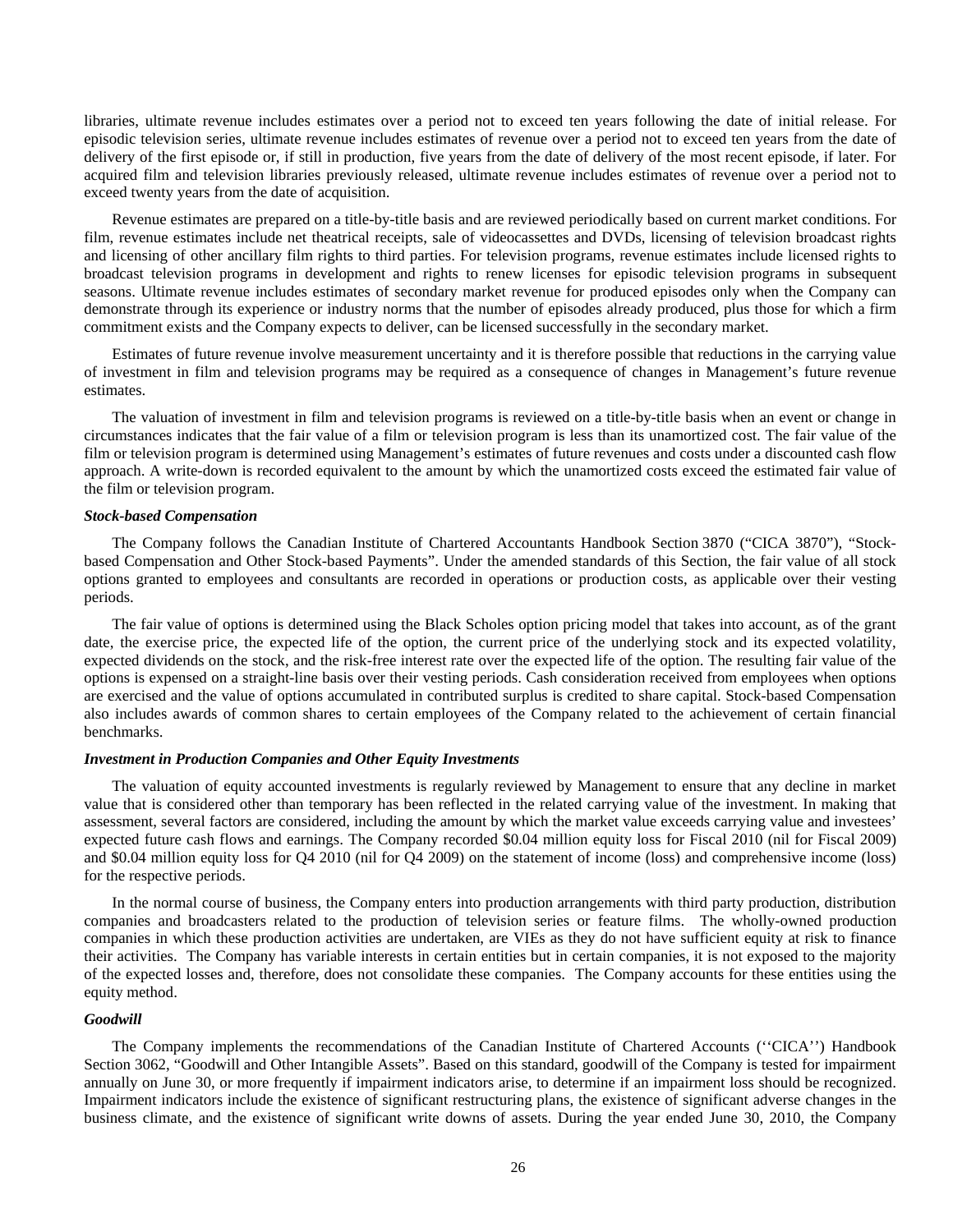recorded no amounts for impairment of goodwill (year ended June 30, 2009-nil) (See note 11 to the audited financial statements for the year ended June 30, 2010 for more details).

#### *Provisions*

Balance sheet provisions for amounts receivable and legal issues all require estimates and assumptions by Management that could be significant.

In certain instances, the provision for amounts receivable is based on specifically identified accounts where Management believes that collection is doubtful. These accounts are identified based on customer knowledge and past experience. In other instances, the provision for amounts receivable is based on an allowance for Federal and Provincial government tax credits receivable and is based on historic collection, excluding accounts that have been specifically provided for. Historically, Management's estimate of the required provision has been adequate. Provisions for legal issues are based on Management's best estimate of the probable outcome and resolution of legal matters.

The Company has also booked provisions against investment in film and television programs, current tax, and future taxes payable. These provisions against investment in film and television programs include specific balances where Management believes the likelihood of ultimate revenues is remote and general allowances. Historically, Management's estimate of the required provision has been adequate (see "Impairment of Certain Investments in Film and Television Programs" section of this MD&A).

#### *Future Tax Assets and Liability*

Management's assessment of the Company's ability to realize future income tax assets is performed on a legal entity basis and is based on existing tax laws and estimates of future taxable income. Where, in the opinion of Management, the value of future income tax assets exceeds the estimate of amounts expected to be realized, a valuation allowance or cushion is recorded to reduce the future income tax asset. If the Company's assessment changes in the future, the valuation allowance will increase or decrease accordingly, resulting in corresponding decreases or increases in income, respectively, in that period. The valuation allowance is in no way indicative of the availability of income tax losses or other timing differences to offset future profits earned. Rather, the valuation allowance reduces the future income tax asset to Management's estimate of the future tax asset that will be realized as a reduction of cash income taxes paid in the future.

The above estimates are revised accordingly as new or different circumstances arise. While Management believes the balance sheet provisions are adequate, using different assumptions or estimates could have a significant impact on the Company's results of operations, prospects, or financial condition.

#### **Accounting Policy Changes**

#### *Goodwill and Intangible Assets*

On July 1, 2009, the Company adopted CICA Handbook Section 3064, "*Goodwill and Intangible Assets"* replacing Section 3062 "*Goodwill and Other Intangible Assets*" and Section 3450 "*Research and Development Costs*". The section establishes revised standards for recognition, measurement, presentation and disclosure of goodwill and intangible assets. The provisions relating to the definition and initial recognition of intangible assets, including internally generated intangible assets, are aligned with International Accounting Standard ("IAS") 38, "*Intangible Assets".* 

#### *Financial Instruments*

In June 2009, the AcSB issued amendments to Section 3862, "Financial Instruments – Disclosures", to require enhanced disclosures about the relative reliability of the data, or "inputs", that an entity uses in measuring the fair values of its financial instruments. The new requirements are effective for annual financial statements for fiscal years ending after September 30, 2009. The additional disclosures have been included in the Company's annual financial statements for the year ending June 30, 2010.

## **Future Accounting Standard Changes**

In February 2008, Canada's Accounting Standards Board ("**AcSB**") confirmed that the use of International Financial Reporting Standards ("**IFRS**") will be required for publicly accountable profit-oriented enterprises for fiscal years beginning on or after January 1, 2011. After that date, IFRS will replace Canadian GAAP for those enterprises. The Company will thus apply IFRS in Fiscal 2012 and will issue its consolidated financial statements in accordance with IRFS, including Fiscal 2011 comparative figures using the same reporting standards, starting July 1, 2011.

In order to prepare for the initial opening comparative balance sheet under IFRS on July 1, 2011 (the "**Effective IFRS Date**"), the Company is following a three-phase transition plan: initial review and assessment, in-depth analysis, and implementation. The Company is currently in the initial review phase.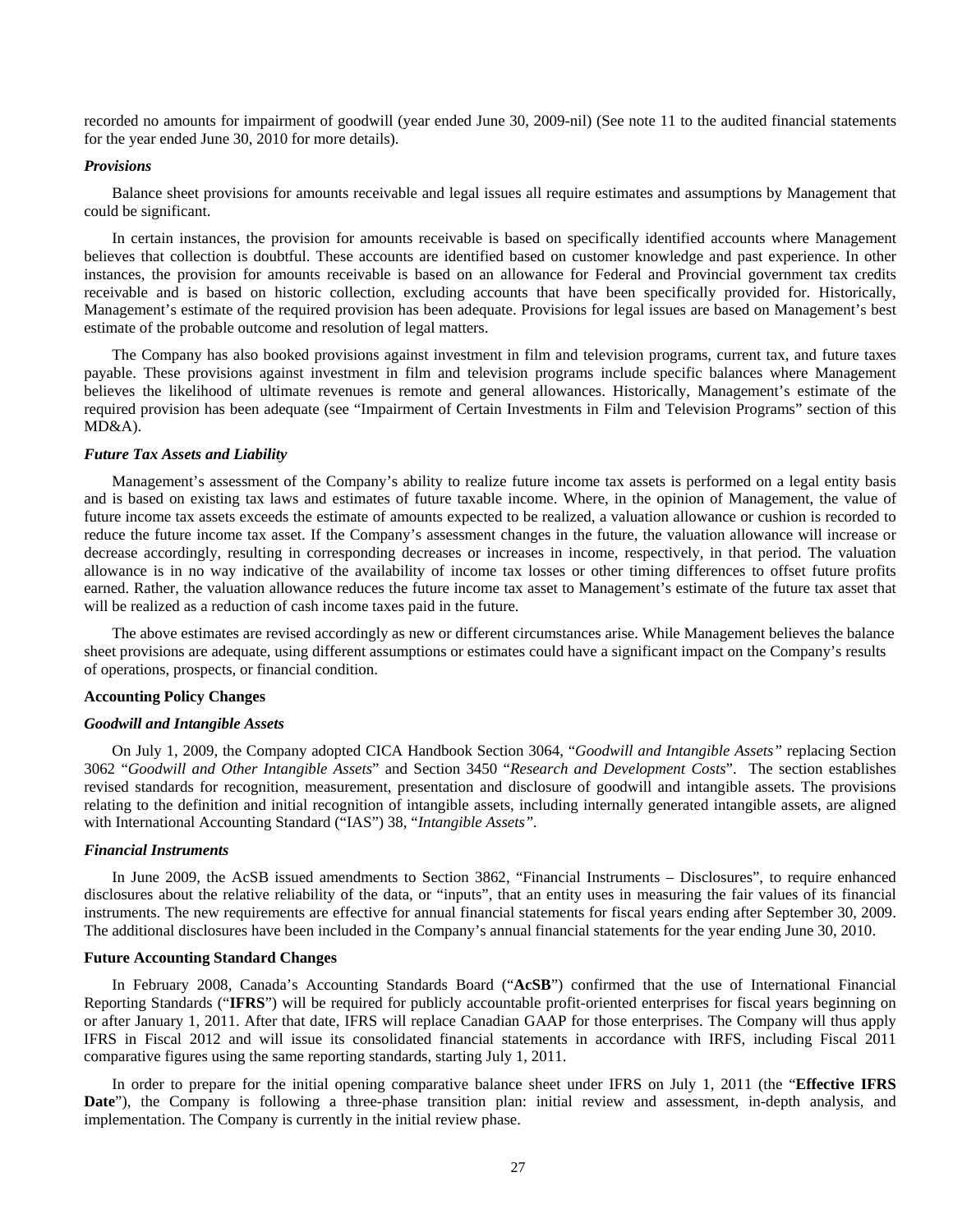The second phase will begin shortly and its completion is planned for the first half of Fiscal 2011. In this phase, the Company will perform a detailed analysis of IFRS, including the identification of the differences between IFRS and DHX's current accounting policies, in order to prioritize the key areas that will be more significantly impacted by IFRS and to determine the options permitted under IFRS at the Effective IFRS Date and on an ongoing basis in order to finalize conclusion. This phase also includes detailed planning of IT and HR as they relate to IFRS. The Company anticipates the cost of this phase will be between \$0.03-0.05 million for Fiscal 2011.

In the third phase, the Company will implement the accounting changes and any required modifications to internal procedures, controls, and systems so that they are in place and operating effectively for the first fiscal year under IFRS.

IFRS uses a conceptual framework similar to Canadian GAAP, but there are significant differences in recognition, measurement, and disclosures. The International Accounting Standards Board and AcSB will also continue to issue new accounting standards during the conversion period. As a result of the upcoming changes, the final impact of IFRS on the Company's consolidated financial statements can only be determined once all of the IFRS applicable at the Effective IFRS Date are known.

Management is providing the Audit Committee with timely project status updates as well as indications, decision, and conclusions regarding IFRS options.

The CICA issued the following new accounting standards: Section 1582, "*Business Combinations"*, Section 1601, "*Consolidated Financial Statements"*, and Section 1602, "*Non-controlling Interests".* Sections 1582, 1601, and 1602 are effective for fiscal years beginning on or after January 1, 2011 and, accordingly, the Company will be adopting them on July 1, 2011. See note 2(b) to the Company's audited consolidated financial statements and accompanying notes for the years ended June 30, 2010 and 2009 for more details on CICA Handbook Sections 1582, 1601, and 1602.

#### **Financial Instruments and Risk Management**

The Company's financial instruments consist of cash, restricted cash, short-term investments, amounts receivable, long-term investment, bank indebtedness, interim production financing, accounts payable and accrued liabilities, long-term debt and obligations under capital leases, and other liability. The Company, through its financial assets and liabilities, has exposure to the following risks from its use of financial instruments: credit risk, interest rate risk, liquidity risk, and currency risk. Management monitors risk levels and reviews risk management activities as they determine to be necessary.

#### *Credit Risk*

Amounts receivable from the Canadian federal government and other government agencies in connection with production financing represents 66% of total amounts receivable at June 30, 2010 (June 30, 2009 - 67%). Certain of these amounts are subject to audit by the government agencies. Management believes that these amounts are fully collectible. Management believes that it is normal course for the industry for some amounts receivable to take considerable time to collect; for instance it is normal course for federal and provincial tax credits receivable to take up to 24 months to proceed through audit and collection. The Company adjusts amounts receivable from Canadian federal government and other government agencies including federal and provincial tax credits receivables in connection with production financing, quarterly for any known differences arising from internal or external audit of these amounts. An allowance against federal and provincial tax credits receivable has been recorded based on the Company's history of collection of these amounts.

The balance of trade amounts receivable are primarily with Canadian broadcasters and large international distribution companies. The Company has recorded an allowance for doubtful accounts of approximately 1% against the gross amounts of trade receivables, and management believes that the net amount of trade receivables is fully collectible.

#### *Interest Rate Risk*

The Company is exposed to interest rate risk arising from fluctuations in interest rates as its interim production financing and certain long-term debt bear interest at floating rates. A 1% fluctuation would have an approximate \$0.20-\$0.30 million effect on net income (loss).

#### *Liquidity Risk*

The Company manages liquidity by forecasting and monitoring operating cash flows and through the use of capital leases and revolving credit facilities (see notes 12, 13, and 14 of the audited consolidated financial statements for June 30, 2010 for further details). As at June 30, 2010, the Company had cash on hand of \$15.92 million (June 30, 2009 - \$10.81 million) and short-term investments of \$6.10 million in government T-bills and government bonds (June 30, 2009 - \$0.27 million in strategic equity investments).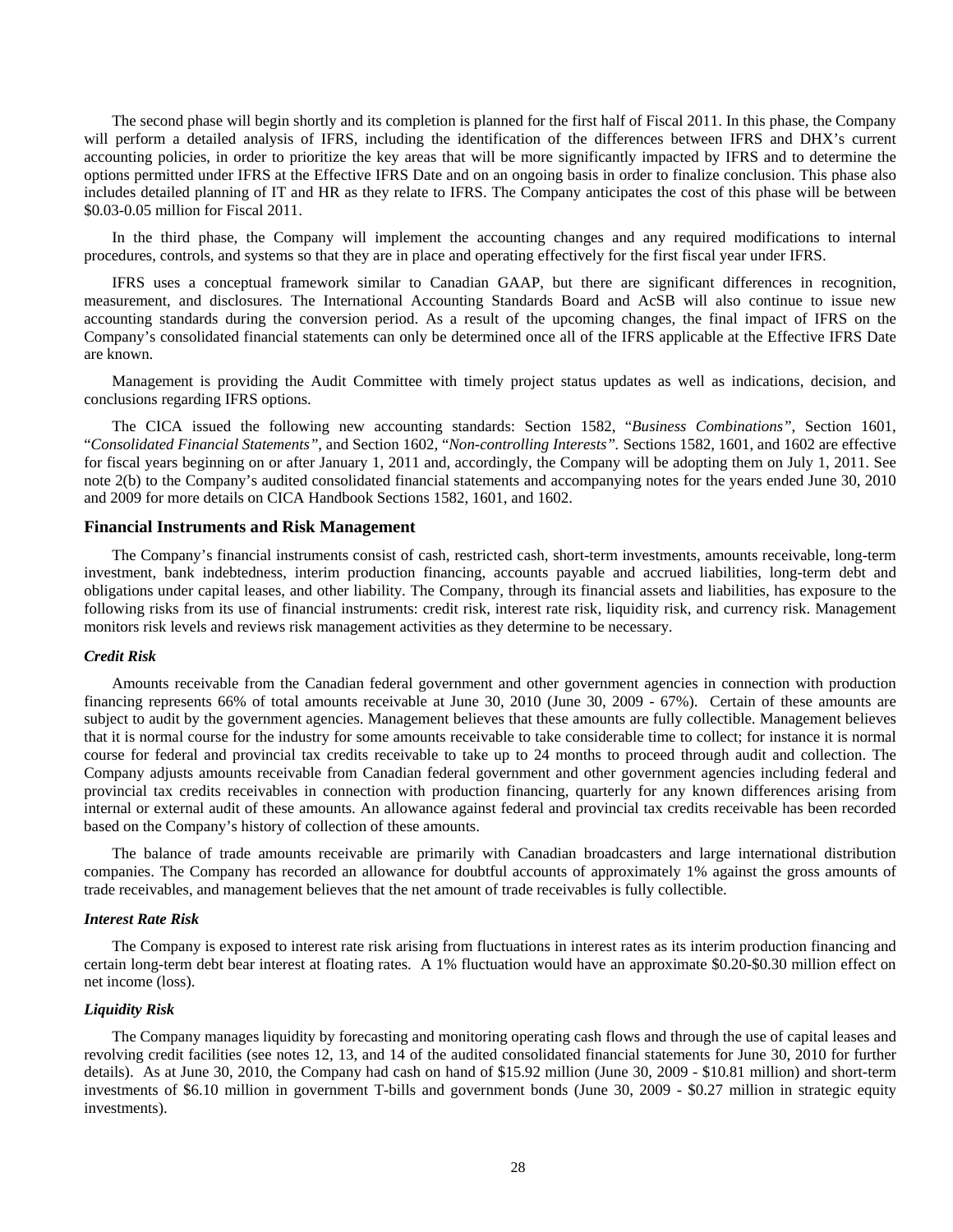## *Currency Risk*

The Company's activities which expose it to currency risk involve the holding of foreign currencies as well as incurring production costs and earning revenues that are denominated in foreign currencies. For every 1% change in the USD, GBP, or Euros exchange rate versus the Canadian dollar there is less than a \$0.10 million impact on net income (loss).

#### **Risk Assessment**

The following are the specific and general risks that could affect the Company that each reader should carefully consider. Additional risks and uncertainties not presently known to the Company or that the Company does not currently anticipate will be material, may impair the Company's business operations and its operating results and as a result could materially impact its business, results of operations, prospects, and financial condition.

## *Risks Related to the Nature of the Entertainment Industry*

The entertainment industry involves a substantial degree of risk. Acceptance of entertainment programming represents a response not only to the production's artistic components, but also the quality and acceptance of other competing programs released into the marketplace at or near the same time, the availability of alternative forms of entertainment and leisure time activities, general economic conditions, public tastes generally and other intangible factors, all of which could change rapidly or without notice and cannot be predicted with certainty. There is a risk that some or all of the Company's programming will not be purchased or accepted by the public generally, resulting in a portion of costs not being recouped or anticipated profits not being realized. There can be no assurance that revenue from existing or future programming will replace loss of revenue associated with the cancellation or unsuccessful commercialization of any particular production.

#### *Risks Related to Television and Film Industries*

Because the performance of television and film programs in ancillary markets, such as home video and pay and free television, is often directly related to reviews from critics and/or television ratings, poor reviews from critics or television ratings may negatively affect future revenue. The Company's results of operations will depend, in part, on the experience and judgment of its Management to select and develop new investment and production opportunities. The Company cannot make assurances that the Company's films and television programs will obtain favourable reviews or ratings, that its films will perform well in ancillary markets or that broadcasters will license the rights to broadcast any of the Company's film and television programs in development or renew licenses to broadcast film and television programs in the Company's library. The failure to achieve any of the foregoing could have a material adverse effect on the Company's business, results of operations or financial condition.

Licensed distributors' decisions regarding the timing of release and promotional support of the Company's films, television programs and related products are important in determining the success of these films, programs, and related products. The Company does not control the timing and manner in which our licensed distributors distribute our films, television programs, or related products. Any decision by those distributors not to distribute or promote one of the Company's films, television programs, or related products or to promote competitors' films, programs, or related products to a greater extent than they promote the Company's could have a material adverse effect on the Company's business, results of operations, or financial condition.

## *Risks Related to Doing Business Internationally*

The Company distributes films and television productions outside Canada through third party licensees and derives revenues from these sources. As a result, the Company's business is subject to certain risks inherent in international business, many of which are beyond its control. These risks include: changes in local regulatory requirements, including restrictions on content; changes in the laws and policies affecting trade, investment and taxes (including laws and policies relating to the repatriation of funds and to withholding taxes); differing degrees of protection for intellectual property; instability of foreign economies and governments; cultural barriers; wars and acts of terrorism; and the spread of swine flu or other widespread health hazard.

## *Loss of Canadian Status*

The Company could lose its ability to exploit Canadian government tax credits and incentives described above if it ceases to be "Canadian" as defined under the *Investment Canada Act*. In particular, the Company would not qualify as a Canadian if Canadian nationals cease to beneficially own shares of the Company having more than 50% of the combined voting power of its outstanding shares. In Canada and under international treaties, under applicable regulations, a program will qualify as a Canadiancontent production if, among other things: (i) it is produced by Canadians with the involvement of Canadians in principal functions; and (ii) a substantial portion of the budget is spent on Canadian elements. As well, substantially all of the Company's programs are contractually required by broadcasters to be certified as "Canadian". In the event a production does not qualify for certification as Canadian, the Company would be in default under any government incentive and broadcast licenses for that production. In the event of such default, the broadcaster could refuse acceptance of the Company's productions.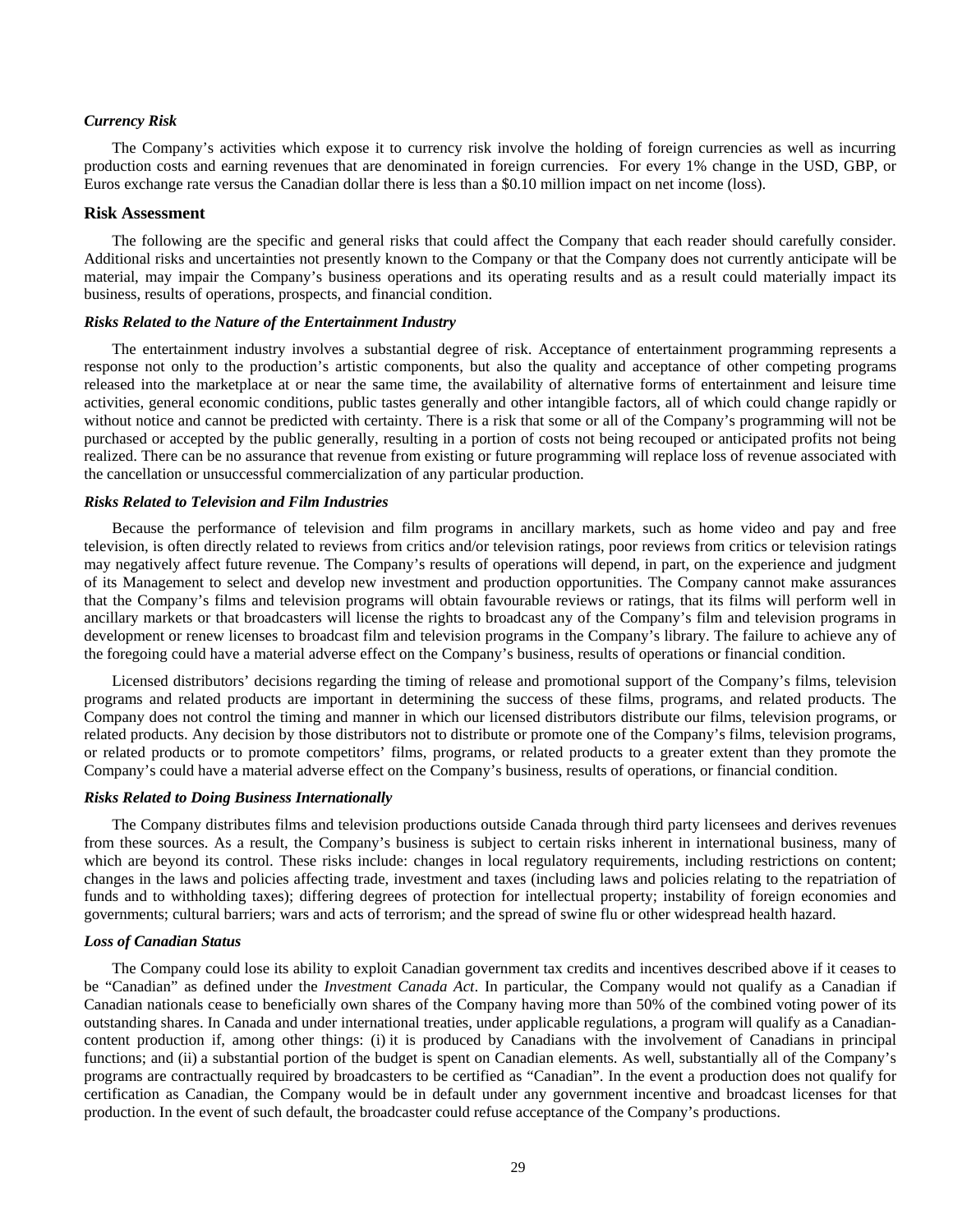#### *Competition*

Substantially all of the Company's revenues are derived from the production and distribution of television and film programs. The business of producing and distributing television and film programs is highly competitive. The Company faces intense competition with other producers and distributors, many of whom are substantially larger and have greater financial, technical, and marketing resources than the Company. The Company competes with other television and film production companies for ideas and storylines created by third parties as well as for actors, directors, and other personnel required for a production. The Company may not be successful in any of these efforts which may adversely affect business, results of operations, or financial condition.

The Company intends to increase its penetration of the prime-time television network market. The Company competes for time slots with a variety of companies which produce televised programming. The number of network prime-time slots remains limited (a "slot" being a broadcast time period for a program), even though the total number of outlets for television programming has increased over the last decade. Competition created by the emergence of new broadcasters has generally caused the market shares of the major networks to decrease. Even so, the license fees paid by the major networks remain the most lucrative. As a result, there continues to be intense competition for the time slots offered by those networks. There can be no assurance that the Company will be able to increase its penetration of the prime-time network market or obtain favourable stats, the failure to do so may have a negative impact on the Company's business.

## *Limited Ability to Exploit Filmed and Television Content Library*

The Company depends on a limited number of titles for the majority of the revenues generated by its film and television content library. In addition, many of the titles in its library are not presently distributed and generate substantially no revenue. If the Company cannot acquire new products and rights to popular titles through production, distribution agreements, acquisitions, mergers, joint ventures, or other strategic alliances, it could have a material adverse effect on its business, results of operations or financial condition.

## *Protecting and Defending Against Intellectual Property Claims*

The Company's ability to compete depends, in part, upon successful protection of its intellectual property. Furthermore, the Company's revenues are dependent on the unrestricted ownership of its rights to television and film productions. Any successful claims to the ownership of these intangible assets could hinder the Company's ability to exploit these rights. The Company does not have the financial resources to protect its rights to the same extent as its competitors. The Company attempts to protect proprietary and intellectual property rights to its productions through available copyright and trademark laws in a number of jurisdictions and licensing and distribution arrangements with reputable international companies in specific territories and media for limited durations. Despite these precautions, existing copyright and trademark laws afford only limited practical protection in certain countries in which the Company may distribute its products and in other jurisdictions no assurance can be given that challenges will not be made to the Company's copyright and trade-marks. In addition, technological advances and conversion of motion pictures into digital format have made it easier to create, transmit, and share unauthorized copies of motion pictures, DVDs, and television shows. Users may be able to download and distribute unauthorized or "pirated" copies of copyrighted material over the Internet. As long as pirated content is available to download digitally, some consumers may choose to digitally download material illegally. As a result, it may be possible for unauthorized third parties to copy and distribute the Company's productions or certain portions or applications of its intended productions, which could have a material adverse effect on its business, results of operations, or financial condition.

Litigation may also be necessary in the future to enforce the Company's intellectual property rights, to protect its trade secrets, or to determine the validity and scope of the proprietary rights of others or to defend against claims of infringement or invalidity. Any such litigation could result in substantial costs and the diversion of resources and could have a material adverse effect on the Company's business, results of operations, or financial condition. The Company cannot provide assurances that infringement or invalidity claims will not materially adversely affect its business, results of operations, or financial condition. Regardless of the validity or the success of the assertion of these claims, the Company could incur significant costs and diversion of resources in enforcing its intellectual property rights or in defending against such claims, which could have a material adverse effect on the Company's business, results of operations, or financial condition.

## *Fluctuating Results of Operations*

Results of operations for any period are significantly dependent on the number and timing of television programs and films delivered or made available to various media. Consequently, the Company's results of operations may fluctuate materially from period-to-period and the results of any one period are not necessarily indicative of results for future periods. Cash flows may also fluctuate and are not necessarily closely correlated with revenue recognition. Although traditions are changing, due in part to increased competition from new channels, industry practice is that broadcasters make most of their annual programming commitments between February and June in order that new programs can be ready for telecast at the start of the broadcast season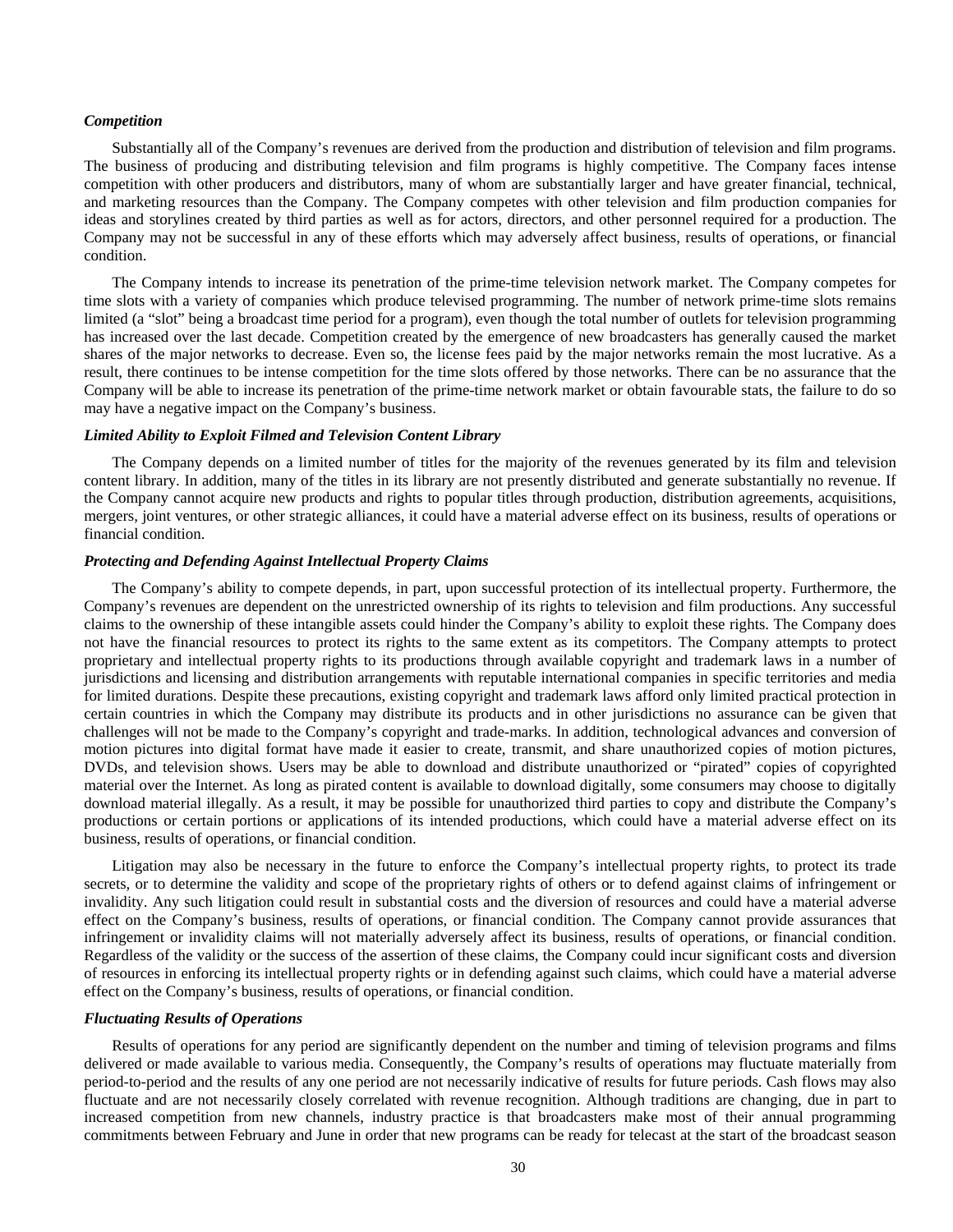in September, or as mid-season replacements in January. Because of this annual production cycle, the Company's revenues are not earned on an even basis throughout the year. Results from operations fluctuate materially from quarter to quarter and the results for any one quarter are not necessarily indicative of results for future quarters.

## *Raising Additional Capital*

The Company is likely to require capital in the future, as to meet additional working capital requirements or capital expenditures or to take advantage of investment or acquisition opportunities. Accordingly, it may need to raise additional capital in the future. The Company's ability to obtain additional financing will be subject to a number of factors including market conditions and its operating performance. These factors may make the timing, amount, terms and conditions of additional financing unattractive or unavailable for the Company. If the Company raises additional funds by issuing equity securities, the relative equity ownership of its existing investors could be diluted or new investors could obtain terms more favourable than previous investors. If the Company raises additional funds through debt financing it could incur significant borrowing costs. If the Company is unable to raise additional funds when needed, or on terms acceptable to the Company, its ability to operate and grow its business could be impeded.

### *Concentration Risk*

Revenue may originate from disproportionately few productions and broadcasters. The value of the Common Shares may be substantially adversely affected should the Company lose the revenue generated by any such production or broadcaster.

#### *Reliance on Key Personnel*

The Company is substantially dependent upon the services of certain key personnel, particularly Michael Donovan, Charles Bishop, and Steven DeNure. The loss of the services of any one or more of such individuals could have a material adverse effect on the business, results of operations or financial condition of the Company. The Company maintains key man life insurance in respect of each of Michael Donovan and Charles Bishop pursuant to which the Company will receive \$8.0 million and \$3.5 million respectively, upon the death of the relevant individual. Each of Mr. Donovan and Mr. Bishop, and Mr. DeNure is under contract to the Company until 2011, 2011, and 2012 respectively.

#### *Market Share Price Fluctuation*

The market price of the Company's Common Shares may be subject to significant fluctuation in response to numerous factors, including variations in its annual or quarterly financial results or those of its competitors, changes by financial research analysts in their recommendations or estimates of the Company's earnings, conditions in the economy in general or in the broadcasting, film or television sectors in particular, unfavourable publicity or changes in applicable laws and regulations, exercise of the Company's outstanding options and/or warrants, or other factors. Moreover, from time to time, the stock markets on which the Company's Common Shares will be listed may experience significant price and volume volatility that may affect the market price of the Company's Common Shares for reasons unrelated to its economic performance. No prediction can be made as to the effect, if any, that future sales of Common Shares or the availability of Common Shares for future sale (including Common Shares issuable upon the exercise of stock options) will have on the market price of the Common Shares prevailing from time to time. Sales of substantial numbers of Common Shares, or the perception that such sales could occur, could adversely affect the prevailing price of the Company's Common Shares.

## *Risks Associated with Acquisitions and Joint Ventures*

The Company has made or entered into, and will continue to pursue, various acquisitions, business combinations, and joint ventures intended to complement or expand its business. Any indebtedness incurred or assumed in any such transaction may or may not increase the Company's leverage relative to its earnings before interest, provisions for income taxes, amortization, minority interests, gain on dilution of investment in subsidiary and discounted operation, or EBITDA, or relative to its equity capitalization, and any equity issued may or may not be at prices dilutive to its then existing shareholders. The Company may encounter difficulties in integrating acquired assets with its operations. Furthermore, the Company may not realize the benefits it anticipated when it entered into these transactions. In addition, the negotiation of potential acquisitions, business combinations or joint ventures as well as the integration of an acquired business could require the Company to incur significant costs and cause diversion of Management's time and resources. Future acquisitions could also result in impairment of goodwill and other intangibles, development write-offs and other acquisition-related expenses.

The Company continues to pursue opportunities to expand its distribution capacity, production capacity, and product libraries. There can be no assurance that appropriate acquisitions or expansion opportunities will be identified or available; that the Company will have or be able to obtain sufficient financing or acceptable terms to fund any such acquisition or expansion; that any such acquisition or expansion will be consummated, or, if consummated, the timing thereof; or that any such acquisition or expansion can be successfully integrated into or with the Company's existing operations and business strategy and ultimately prove beneficial to the Company.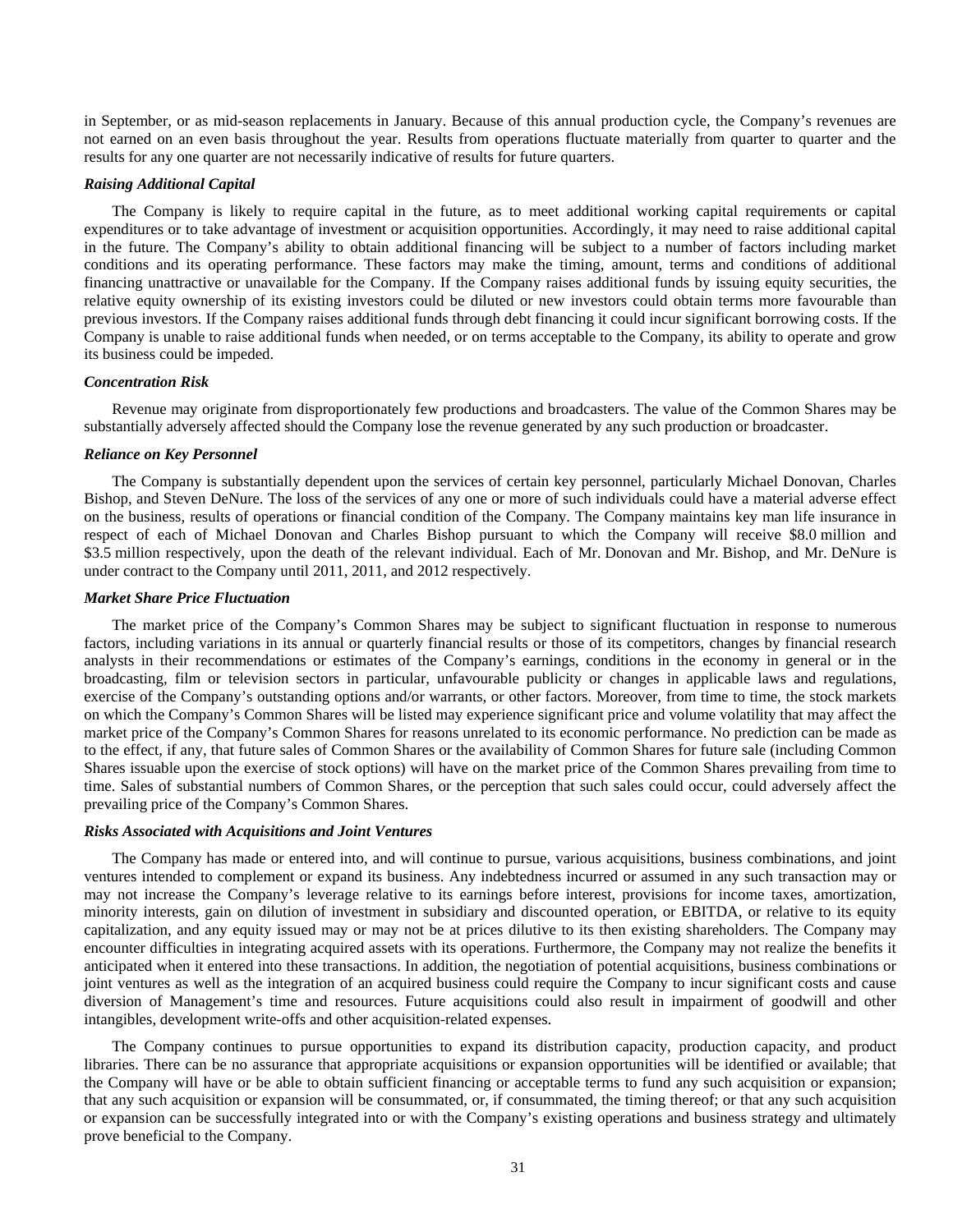#### *Potential for Budget Overruns and Other Production Risks*

A production's costs may exceed its budget. Unforeseen events such as labour disputes, death or disability of a star performer, changes related to technology, special effects or other aspects of production, shortage of necessary equipment, damage to film negatives, master tapes and recordings, or adverse weather conditions, or other unforeseen events may cause cost overruns and delay or frustrate completion of a production. Although the Company has historically completed its productions within budget, there can be no assurance that it will continue to do so. The Company currently maintains insurance policies and when necessary, completion bonds, covering certain of these risks. There can be no assurance that any overrun resulting from any occurrence will be adequately covered or that such insurance and completion bonds will continue to be available or, if available, on terms acceptable to the Company. The Company has never made a material claim on its insurance or called on a completion bond. In the event of budget overruns, the Company may have to seek additional financing from outside sources in order to complete production of a television program. No assurance can be given as to the availability of such financing or, if available, on terms acceptable to the Company. In addition, in the event of substantial budget overruns, there can be no assurance that such costs will be recouped, which could have a significant impact on the Company's results of operations or financial condition.

#### *Management Estimates in Revenues and Earnings*

The Company makes numerous estimates as to its revenues and matching production and direct distribution expenses on a project–by-project basis. As a result of this accounting policy, earnings can widely fluctuate if Management has not accurately forecast the revenue potential of a production.

## *Stoppage of Incentive Programs*

There can be no assurance that the local cultural incentive programs which the Company may access in Canada and internationally from time to time, including those sponsored by various European, Australian, and Canadian governmental agencies, will not be reduced, amended, or eliminated. Any change in the policies of those countries in connection with their incentive programs may have an adverse impact on the Company's business, results of operations, or financial condition.

## *Financial Risks Resulting from the Company's Capital Requirements*

The production, acquisition and distribution of films and television programs require a significant amount of capital. The Company cannot provide assurance that it will be able to continue to successfully implement financing arrangements or that it will not be subject to substantial financial risks relating to the production, acquisition, completion, and release of future films and television programs. If the Company increases (through internal growth or acquisition) its production slate or its production budgets, it may be required to increase overhead, make larger up-front payments to talent, and consequently bear greater financial risks. The occurrence of any of the foregoing could have a material adverse effect on the Company's business, results of operations, or financial condition.

#### *Government Incentive Program*

In addition to license fees from domestic and foreign broadcasters and financial contributions from co-producers, the Company finances a significant portion of its production budgets from federal and provincial governmental agencies and incentive programs, including the Canadian Television and Cable Production Fund, the provincial film equity investment programs, federal tax credits, and provincial tax credits. The tax credits are considered part of the Company's equity in any production for which they are used as financing. There can be no assurance that individual incentive programs available to the Company will not be reduced, amended, or eliminated or that the Company or any production will qualify for them, any of which may have an adverse effect on the Company's business, results of operations, or financial condition.

#### *Changes in Regulatory Environment*

At the present time, the film industry is subject to a regulatory environment. The Company's operations may be affected in varying degrees by future changes in the regulatory environment. Any change in the regulatory environment could have a material adverse affect on the Company's revenues and earnings.

## *Litigation*

Governmental, legal, or arbitration proceedings may be brought or threatened against the Company in the future. Regardless of their merit, any such claims could be time consuming and expensive to evaluate and defend, divert Management's attention and focus away from the business, and subject the Company to potentially significant liabilities.

### *Technological Change*

Technological change may have a materially adverse effect on the Company's business, results of operations, and financial condition. The emergence of new production or CGI technologies or a new digital television broadcasting standard may diminish the value of the Company's existing equipment and programs. Although the Company is committed to production technologies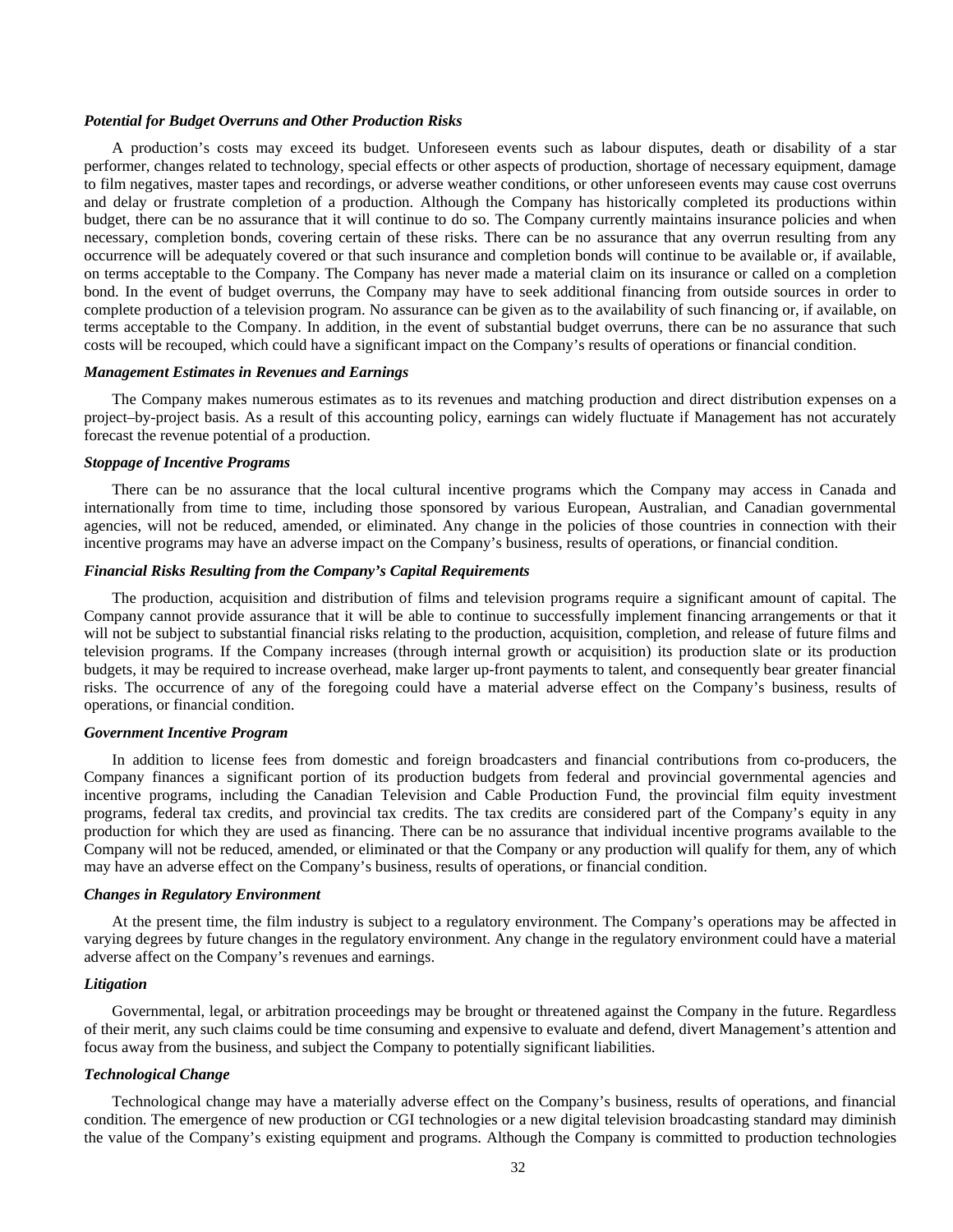such as CGI and digital post-production, there can be no assurance that it will be able to incorporate other new production and post-production technologies which may become de facto industry standards. In particular, the advent of new broadcast standards, which may result in television programming being presented with greater resolution and on a wider screen than is currently the case, may diminish the evergreen value of the Company's programming library because such productions may not be able to take full advantage of such features. There can be no assurance that the Company will be successful in adapting to these changes on a timely basis.

#### *Labour Relations*

Many individuals associated with the Company's projects are members of guilds or unions which bargain collectively with producers on an industry-wide basis from time to time. While the Company has positive relationships with the guilds and unions in the industry, a strike or other form of labour protest affecting those guilds or unions could, to some extent, disrupt production schedules which could result in delays and additional expenses.

## *Exchange Rates*

The returns to the Company from foreign exploitations of its properties are customarily paid in USD, GBP, and Euro and, as such, may be affected by fluctuations in the exchange rate of the USD. Currency exchange rates are determined by market factors beyond the control of the Company and may vary substantially during the course of a production period. In addition, the ability of the Company to repatriate to Canadian funds arising in connection with foreign exploitation of its properties may also be adversely affected by currency and exchange control regulations imposed by the country in which the production is exploited. At present, the Company is not aware of any existing currency or exchange control regulations in any country in which the Company currently contemplates exploiting its properties which would have an adverse effect on the Company's ability to repatriate such funds. Where appropriate, the Company will hedge its foreign exchange risk through the use of derivatives.

Any of these factors could have a material adverse effect on the Company's business, results of operations or financial condition.

# **Disclosure Controls and Procedures**

The Company's Chief Executive Officer (**"CEO"**) and Chief Financial Officer (**"CFO"**) are responsible for establishing and maintaining the entity's disclosure controls and procedures to provide reasonable assurance that all relevant information is gathered and reported to them on a timely basis so that appropriate decisions can be made regarding public disclosures.

The CEO and CFO, after evaluating the effectiveness of the Company's disclosure controls and procedures have concluded that, as at June 30, 2010, the entity's disclosure controls and procedures were effective. It should be noted that while the entity's CEO and CFO believed that the disclosure controls and procedures can provide a reasonable level of assurance, and that they are effective, they do not expect that the disclosure controls and procedures can prevent all errors and fraud. A control system, no matter how well designed or operated can provide only reasonable, not absolute assurance that the objectives of the control systems are met.

## *Internal Control over Financial Reporting ("ICFR")*

The Company's CEO and CFO are responsible for designing ICFR or causing these controls to be designed under their supervision in order to provide reasonable assurance regarding the reliability of financial reporting and the preparation of the financial statements for external purposes in accordance to Canadian GAAP.

Due to its inherent limitations, ICFR may not prevent or detect material misstatements. Also, projections of any evaluation of effectiveness to future periods are subject to the risk that controls may become inadequate because of changes in conditions, or that the degree of compliance with the policies or procedures may deteriorate.

Management, under the supervision of the CEO and CFO conducted an evaluation of control design on ICFR as at June 30, 2010. Based on this evaluation, Management has concluded that the Company's ICFR were adequate and effective to ensure that material information relating to the Company and its consolidated subsidiaries required to be disclosed in the Company's reports filed or submitted under the National Instrument 52-109 would have been known to them.

## *Changes in ICFR*

There were no changes in the Company's ICFR that occurred during the year ended June 30, 2010 that to Management's knowledge have materially affected or are reasonably likely to materially affect the entity's ICFR.

## **Use of Non-GAAP Financial Measures**

In addition to the results reported in accordance with Canadian generally accepted accounting principles, determined with reference to the Handbook of the CICA ("**GAAP**"), the Company uses various non-GAAP financial measures, which are not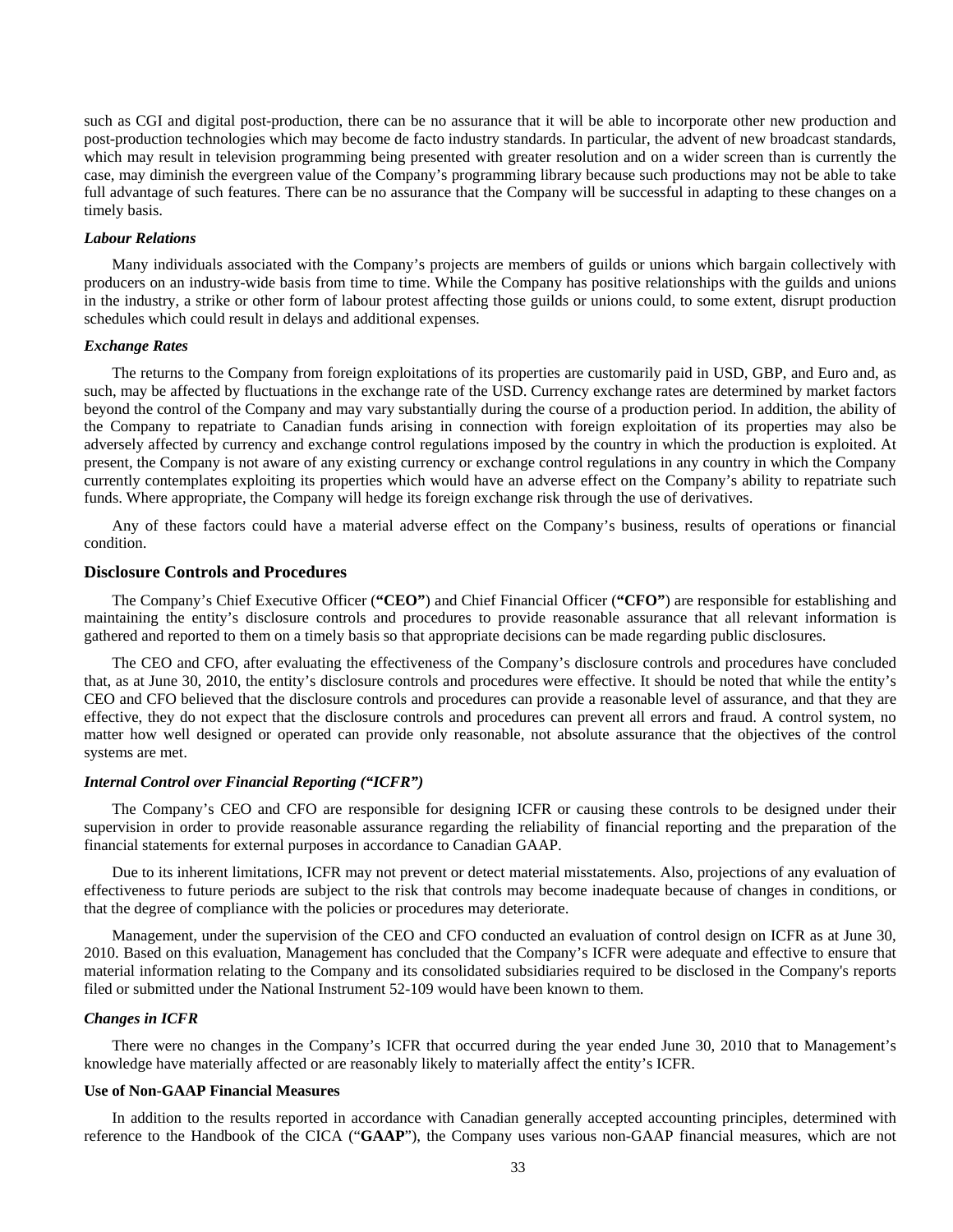recognized under Canadian GAAP, as supplemental indicators of our operating performance and financial position. These non-GAAP financial measures are provided to enhance the user's understanding of our historical and current financial performance and our prospects for the future. Management believes that these measures provide useful information in that they exclude amounts that are not indicative of our core operating results and ongoing operations and provide a more consistent basis for comparison between periods. The following discussion explains the Company's use of EBITDA, Gross Margin, and Adjusted Operating Activities as measures of performance.

"**EBITDA**" and "**Adjusted EBITDA**" means earnings (loss) before interest, taxes, depreciation, amortization, stock-based compensation expense, and for Q4 2010 onward foreign exchange (loss) gain (as on final review with the Company's auditors it was determined the appropriate disclosure was to include this "below the line" in as a separate line on the Consolidated Statement of Income (Loss) and Comprehensive Income (Loss)) and impairment of certain investments in film and television programs ("Adjusted EBITDA"). Amortization includes amortization of PP&E, acquired libraries, and intangible assets. EBITDA and Adjusted EBITDA represents net income (loss) of the Company before amortization of PP&E, acquired libraries, and intangible assets, interest expense, interest income, non-controlling interest, equity income, development expenses, stock-based compensation expense, and foreign exchange (loss) gain. EBITDA and Adjusted EBITDA are not earnings measures recognized by GAAP and do not have a standardized meaning prescribed by GAAP. Therefore, EBITDA and Adjusted EBITDA may not be comparable to similar measures presented by other issuers. Management believes EBITDA and Adjusted EBITDA to be meaningful indicators of our performance that provides useful information to investors regarding our financial condition and results of operation.

"**Gross Margin**" means revenue less direct production costs and amortization of film and television programs. Gross Margin is not an earnings measure recognized by GAAP and does not have a standardized meaning prescribed by GAAP. Therefore, Gross Margin may not be comparable to similar measures presented by other issuers.

"**Adjusted Operating Activities**" is a non-GAAP financial measure of cash inflows and outflows from operating activities adjusted for increases and decreases in interim production financing as, in Management's opinion, these are also an integral part of determining cash flows from operations. Adjusted Operating Activities is one of the key cash flow measurement tools used by Management in assessing cash flow performance.

## **A reconciliation of historical results to EBITDA and Adjusted EBITDA is presented on the next page.**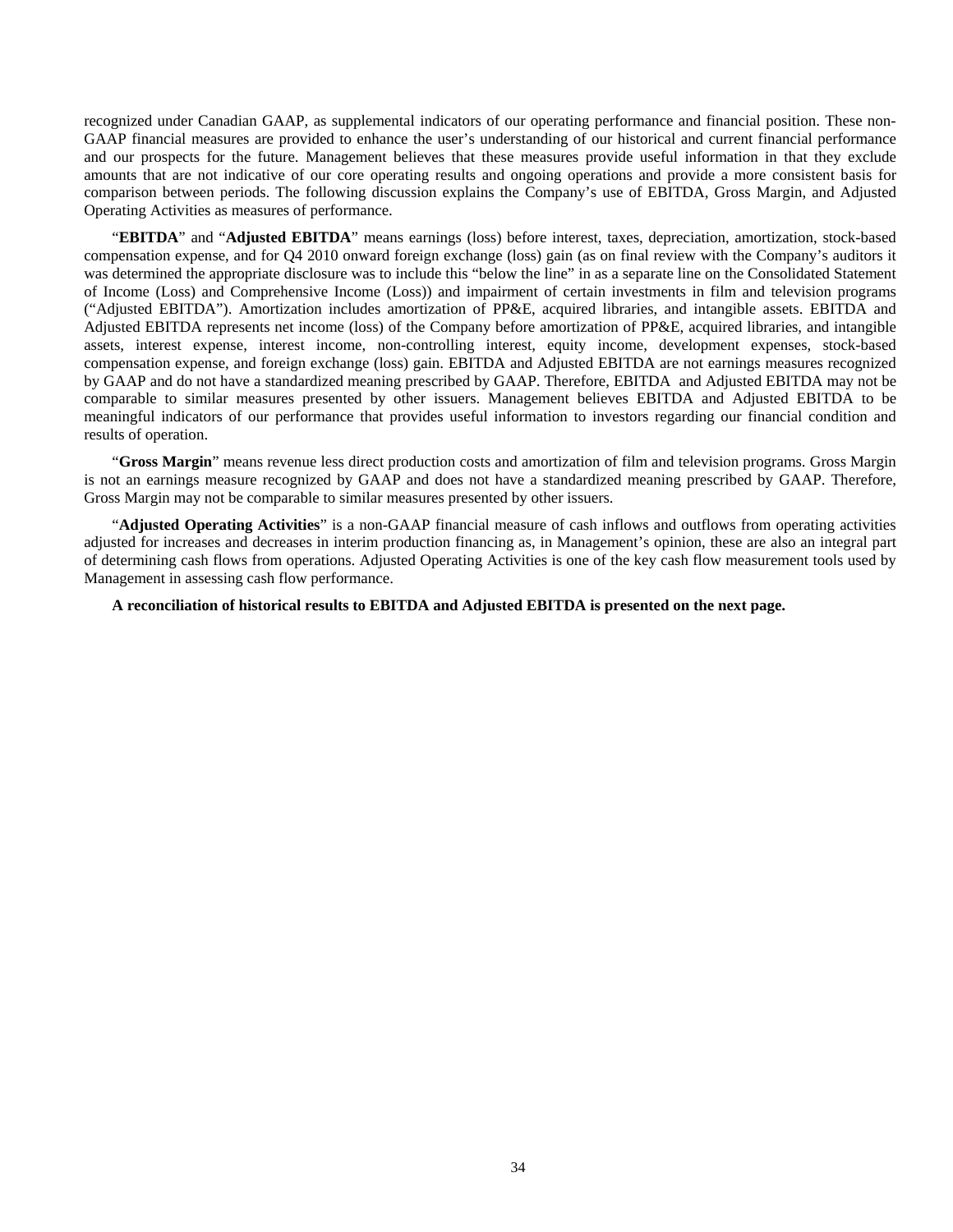## **Reconciliation of Historical Results to EBITDA and Adjusted EBITDA**

EBITDA and Adjusted EBITDA are not recognized earnings measures under GAAP and do not have standardized meanings prescribed by GAAP. Therefore EBITDA and Adjusted EBITDA may not be comparable to similar measures presented by other companies or issuers. Investors are cautioned that EBITDA and Adjusted EBITDA should not be construed as alternatives to net income or loss determined in accordance with GAAP as an indicator of the Company's performance or to cash flows from operating, investing, and financing activities as a measure of liquidity and cash flows. The following table reconciles income (loss) before income taxes and discontinued operations, EBITDA and Adjusted EBITDA, and Gross Margin, based on the audited financial statements of the Company for the years ended June 30, 2010 and 2009 and historical unaudited financial statements of the Company for the three months ended June 30, 2010 and 2009, March 31, 2010 and 2009, December 31, 2009 and 2008, and September 30, 2009 and 2008, included elsewhere in this MD&A. For further description see "Use of Non-GAAP Financial Measures" elsewhere in this MD&A.

|  |  |  | The operating results for any period should not be relied upon as an indication of results for any future period. |  |  |
|--|--|--|-------------------------------------------------------------------------------------------------------------------|--|--|
|  |  |  |                                                                                                                   |  |  |

|                                                         | <b>Year Ended</b>              |                                 |                          |                   |                          |
|---------------------------------------------------------|--------------------------------|---------------------------------|--------------------------|-------------------|--------------------------|
|                                                         | June 30, 2010<br>$($ \$000 $)$ | <b>Q4-2010</b><br>$($ \$000 $)$ | O3-2010<br>$($ \$000 $)$ | O2-2010<br>(5000) | O1-2010<br>$($ \$000 $)$ |
| Income (loss) before income taxes and discontinued      |                                |                                 |                          |                   |                          |
|                                                         | (1,304)                        | (554)                           | (666)                    | (185)             | 101                      |
|                                                         | 291                            | 89                              | 90                       | 35                | 77                       |
| Interest (income) expense and loss (income) from        |                                |                                 |                          |                   |                          |
|                                                         | (21)                           | (29)                            | (6)                      | (33)              | 47                       |
| Costs associated with abandoned transactions and non-   |                                |                                 |                          |                   |                          |
|                                                         | 3                              |                                 | (5)                      | (15)              | 23                       |
|                                                         | 40                             | 40                              |                          |                   |                          |
|                                                         | (348)                          | (348)                           |                          |                   |                          |
|                                                         | 587                            | 53                              | 102                      | 224               | 208                      |
|                                                         | 3,171                          | 1,105                           | 617                      | 672               | 777                      |
| Impairment in value of certain investment in film       |                                |                                 |                          |                   |                          |
|                                                         | 557                            | 172                             | 151                      | 75                | 159                      |
|                                                         | 449                            | 389                             | 35                       | ٠                 | 25                       |
|                                                         | 731                            | 107                             | 161                      | 162               | 301                      |
|                                                         | 4,156                          | 1,024                           | 479                      | 935               | 1,718                    |
| Selling, general and administrative, net of stock-based |                                |                                 |                          |                   |                          |
|                                                         | 12,253                         | 3.172                           | 2.859                    | 3.083             | 3,139                    |
|                                                         | 16.409                         | 4,196                           | 3,338                    | 4,018             | 4,857                    |

|                                                       | <b>Year Ended</b><br>June 30, 2009<br>$($ \$000 $)$ | O4-2009<br>$($ \$000 $)$ | <b>Q3-2009</b><br>$($ \$000 $)$ | O <sub>2</sub> -2009<br>(\$000) | <b>Q1-2009</b><br>$($ \$000 $)$ |
|-------------------------------------------------------|-----------------------------------------------------|--------------------------|---------------------------------|---------------------------------|---------------------------------|
| Income before income taxes and discontinued           |                                                     |                          |                                 |                                 |                                 |
|                                                       | 3,218                                               | 752                      | 651                             | 860                             | 955                             |
|                                                       | 363                                                 | 57                       | 91                              | 106                             | 109                             |
| Interest (income) expense and loss (income) from      |                                                     |                          |                                 |                                 |                                 |
|                                                       | (148)                                               | (153)                    | 9                               | 80                              | (84)                            |
| Costs associated with abandoned transactions and non- |                                                     |                          |                                 |                                 |                                 |
|                                                       | 1,389                                               | 215                      | 16                              | 1,151                           |                                 |
|                                                       | (409)                                               | 364                      | (481)                           | (363)                           | 71                              |
|                                                       | 3,059                                               | 1,183                    | 643                             | 573                             | 660                             |
| Impairment in value of certain investment in film     |                                                     |                          |                                 |                                 |                                 |
|                                                       | 494                                                 | 494                      |                                 |                                 |                                 |
|                                                       | 425                                                 | 333                      | 45                              | 39                              | 8                               |
|                                                       | 999                                                 | 435                      | 170                             | 204                             | 190                             |
|                                                       | 9,390                                               | 3,680                    | 1,144                           | 2,650                           | 1,916                           |
| Selling, general and administrative, net of stock-    |                                                     |                          |                                 |                                 |                                 |
|                                                       | 12,788                                              | 2,543                    | 3,427                           | 3.680                           | 3,138                           |
|                                                       | 22,178                                              | 6,223                    | 4,571                           | 6,330                           | 5,054                           |

<sup>1</sup>Certain of the comparative Non-GAAP Financial Measures ("NGFM") are adjusted for all necessary adjustments, consisting of normal recurring adjustments and any changes in the current definition of NGFM (see "Use of Non-GAAP Financial Measures" section of this MD&A for further details).

2 Adjusted EBITDA for Q4 2010, Q3 2010, Q2 2010, Q1 2010, and Q4 2009 were adjusted for \$0.17 million, \$0.15 million, \$0.07 million, \$0.16 million, and \$0.49 million respectively for impairment in value of certain investments in film and television programs recorded as a result of the year end net realizable value testing for investment in film and television programs as management believes this to be a more meaningful indicator of operating performance.

<sup>3</sup>Effective Q4 2010 and onward, foreign exchange losses (gains) have been adjusted on 2010 final audit out of direct production costs and amortization of film and television produced and shown separately as a line item in the Consolidated Statement of Income (Loss) and Comprehensive Income (Loss). The Company has adjusted accordingly for all prior quarters reported.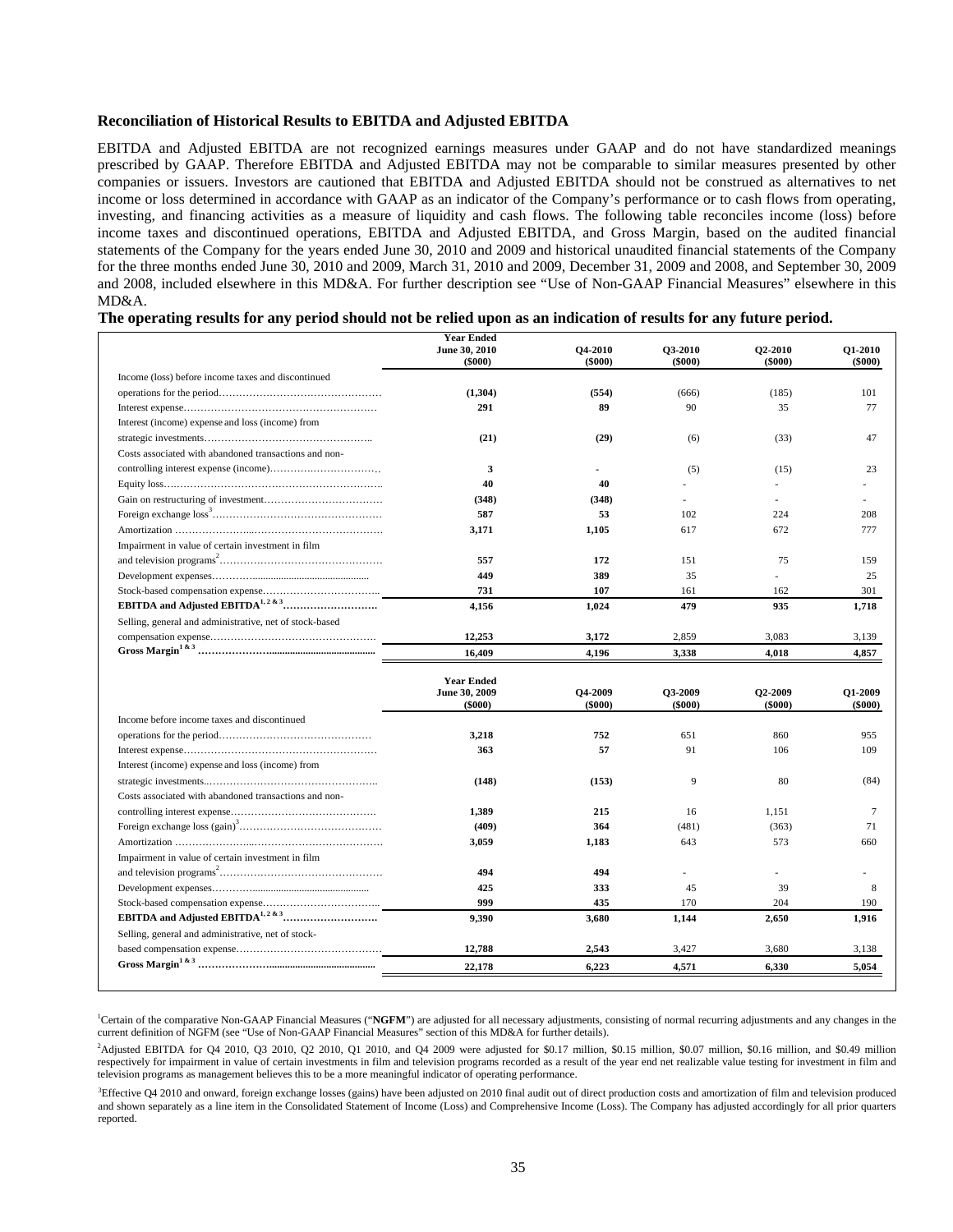

# **DHX MEDIA LTD.**

# **Fiscal 2010**

**Supplemental Information For the Year Ended June 30, 2010**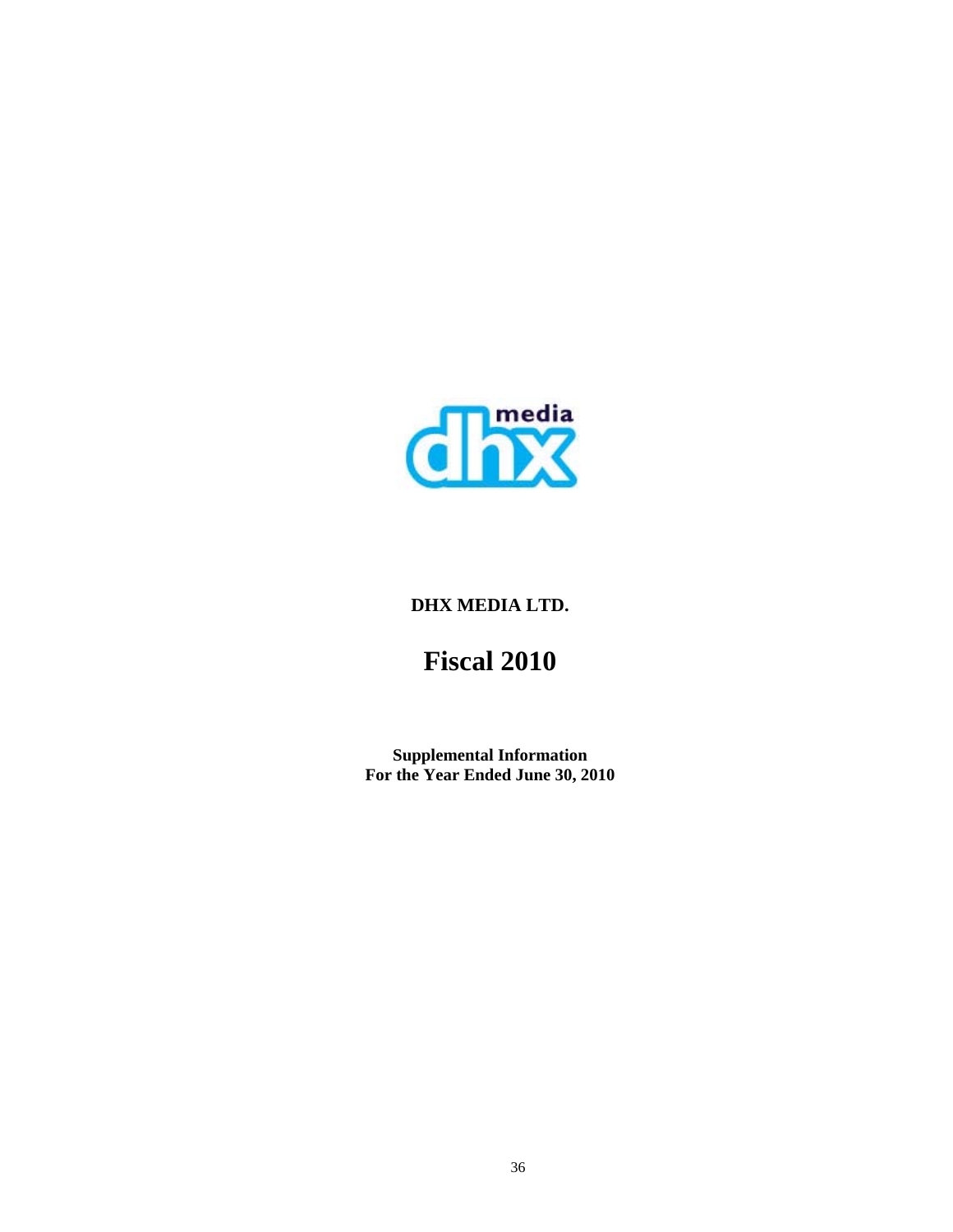**1. Summary of securities issued and options and warrants granted during the year ended June 30, 2010 (expressed in thousands of Canadian dollars, except for shares and amounts per share)** 

# **a. Summary of securities issued**

|                                                                                                                                   | <b>Number of</b><br>Common<br><b>Shares</b> | <b>Value</b><br>\$ |
|-----------------------------------------------------------------------------------------------------------------------------------|---------------------------------------------|--------------------|
| Balance at June 30, 2009                                                                                                          | 44, 442, 711                                | 56,758             |
| Shares repurchased and cancelled as part of the Company's normal course issue bid                                                 | (149, 833)                                  | (116)              |
| <b>Balance at September 30, 2009</b>                                                                                              | 44,292,878                                  | 56,642             |
| Shares issued to Steven DeNure, Director and Officer as part of management bonuses<br>for the year ended June 30, 2009            | 171,415                                     | 120                |
| Shares issued to Neil Court, active Director and former Officer as part of management<br>bonuses for the year ended June 30, 2009 | 171,415                                     | 120                |
| Shares issued to Elizabeth Stevenson as part of management bonuses for the year<br>ended June 30, 2009                            | 85,708                                      | 60                 |
| <b>Balance at December 31, 2009</b>                                                                                               | 44,721,416                                  | 56,942             |
| Issued for cash consideration                                                                                                     | 1,875,000                                   | 1,164              |
| Share issuance costs net of tax effect of \$9                                                                                     |                                             | (15)               |
| Issued in exchange for the Media Fund Put Options                                                                                 | 425,420                                     | 391                |
| <b>Balance at March 31, 2010</b>                                                                                                  | 47,021,836                                  | 58,482             |
| Issued for cash consideration                                                                                                     | 14,605,000                                  | 19,108             |
| Share issuance costs net of tax effect of \$494                                                                                   |                                             | (1,042)            |
| Balance at June 30, 2010                                                                                                          | 61,626,836                                  | 76,548             |

# **b. Summary of options and warrants**

| <b>Options</b>                                      | Number of<br><b>Options</b> | Weighted-average<br>exercise price |
|-----------------------------------------------------|-----------------------------|------------------------------------|
| <b>Balance at June 30, 2009</b>                     | 3,766,547                   | \$1.36                             |
| Granted to Employees                                | 35,000                      | \$0.90                             |
| Balance at September 30, 2009 and December 31, 2009 | 3,801,547                   | \$1.35                             |
| Granted to Mark Gosine, Officer                     | 50,000                      | \$0.99                             |
| Granted to David Regan, Officer                     | 100,000                     | \$0.99                             |
| <b>Balance at March 31, 2010</b>                    | 3,951,547                   | \$1.34                             |
| Granted to Employees                                | 160,000                     | \$0.99                             |
| <b>Balance at June 30, 2010</b>                     | 4,111,547                   | \$1.33                             |